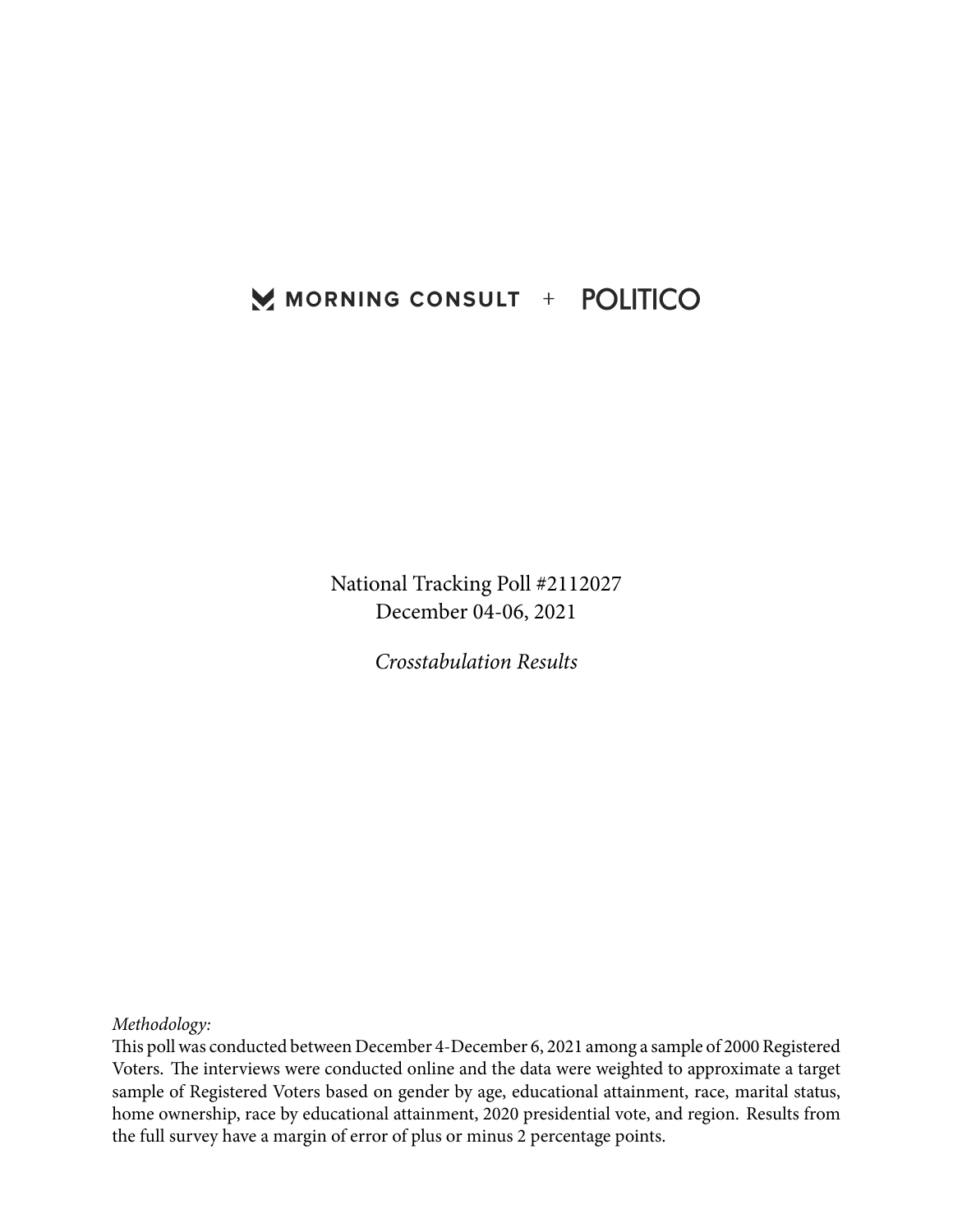# **Table Index**

|    | Table POL12: Changing topics Do you think abortion should be                                                                                                                                                                                                                                            | 3  |
|----|---------------------------------------------------------------------------------------------------------------------------------------------------------------------------------------------------------------------------------------------------------------------------------------------------------|----|
| 2  | Table POL13: Thinking about the November 2022 midterm elections for US Congress and<br>other offices, is it more important for you to vote for a candidate who                                                                                                                                          | 7  |
| 3  | Table POL14: Do you believe that the Supreme Court should overturn its decision in the 1973<br>Roe v. Wade abortion case, or not? $\ldots \ldots \ldots \ldots \ldots \ldots \ldots \ldots \ldots \ldots \ldots$                                                                                        | 11 |
| 4  | Table POL15: How likely do you think it is that the Supreme Court will overturn Roe v. Wade? 15                                                                                                                                                                                                         |    |
| 5. | <b>Table POL16_2:</b> How much have you seen, read, or heard about the following? The U.S.<br>Supreme Court hearing oral arguments on the Mississippi abortion law that would ban most<br>abortions after 15 weeks of pregnancy $\ldots \ldots \ldots \ldots \ldots \ldots \ldots \ldots \ldots \ldots$ | 19 |
| 6  |                                                                                                                                                                                                                                                                                                         | 23 |
| 7  | Table demKidsnew: Are you the parent or guardian of any children under 18 now living in                                                                                                                                                                                                                 | 26 |
| 8  |                                                                                                                                                                                                                                                                                                         | 29 |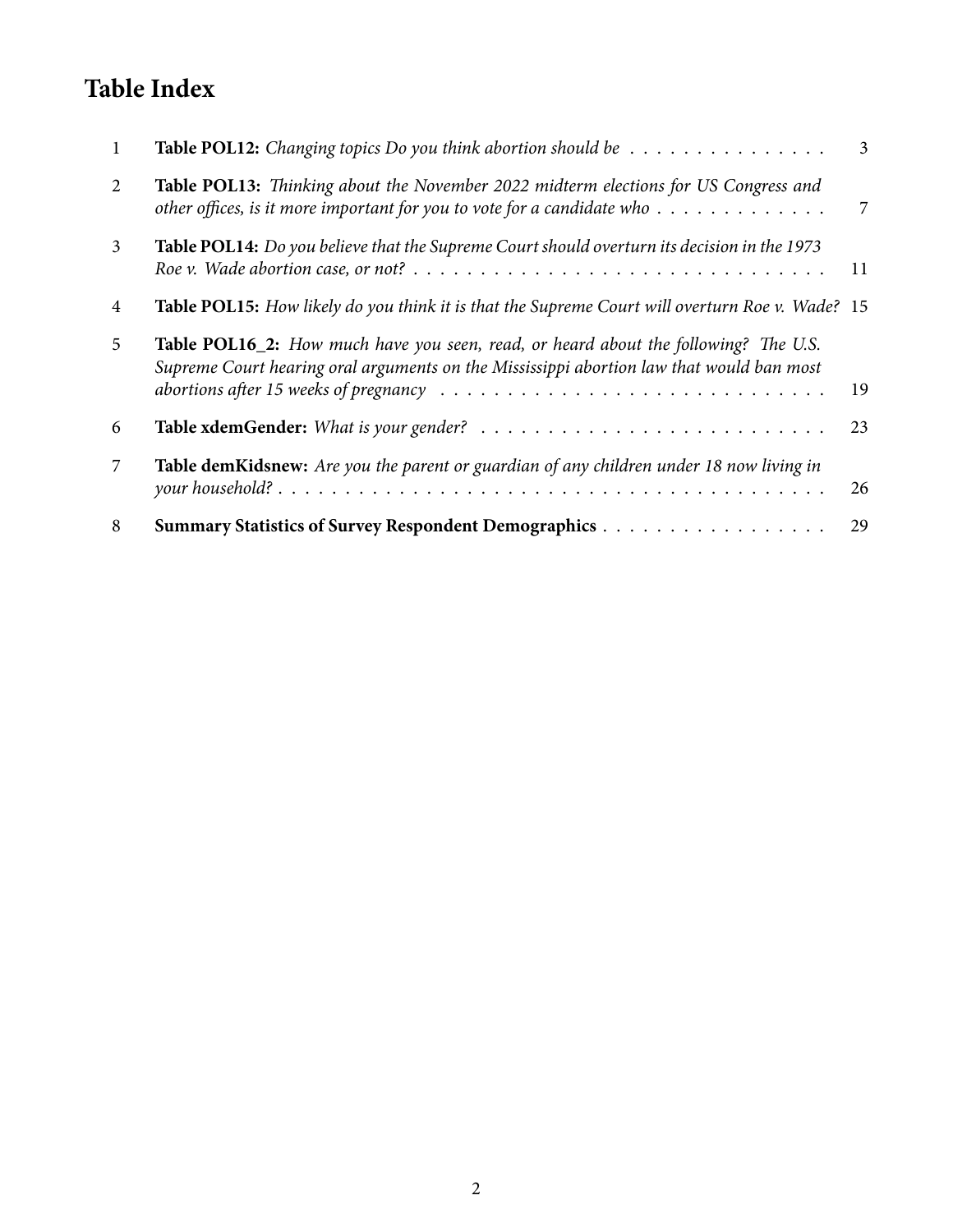# **Crosstabulation Results by Respondent Demographics**

### **Table POL12:** *Changing topics Do you think abortion should be*

<span id="page-2-0"></span>

|                          |       | Legal in all |      | Legal in most |        | <b>Illegal</b> in most |        | Illegal in all |        | Don't know/ |                |
|--------------------------|-------|--------------|------|---------------|--------|------------------------|--------|----------------|--------|-------------|----------------|
| Demographic              |       | cases        |      | cases         |        | cases                  |        | cases          |        | No opinion  | <b>Total N</b> |
| <b>Registered Voters</b> | 22%   | (443)        | 30%  | (592)         | 24%    | (485)                  | 12%    | (235)          | 12%    | (244)       | 2000           |
| Gender: Male             | 18%   | (171)        | 31%  | (295)         | 29%    | (271)                  | 12%    | (111)          | 10%    | (96)        | 943            |
| Gender: Female           | 26%   | (272)        | 28%  | (297)         | 20%    | (215)                  | 12%    | (125)          | 14%    | (149)       | 1057           |
| Age: 18-34               | 28%   | (142)        | 27%  | (137)         | 22%    | (113)                  | 12%    | (64)           | 12%    | (60)        | 515            |
| Age: 35-44               | 20%   | (60)         | 31%  | (94)          | 21%    | (65)                   | 13%    | (41)           | 15%    | (46)        | 307            |
| Age: 45-64               | 21%   | (141)        | 29%  | (197)         | 26%    | (179)                  | 13%    | (87)           | $11\%$ | (76)        | 680            |
| Age: 65+                 | 20%   | (100)        | 33%  | (164)         | 26%    | (128)                  | $9\%$  | (44)           | 13%    | (62)        | 498            |
| GenZers: 1997-2012       | 32%   | (61)         | 29%  | (55)          | 19%    | (36)                   | $11\%$ | (20)           | $9\%$  | (17)        | 190            |
| Millennials: 1981-1996   | 24%   | (127)        | 27%  | (145)         | 23%    | (121)                  | 13%    | (70)           | 13%    | (67)        | 531            |
| GenXers: 1965-1980       | 20%   | (84)         | 29%  | (120)         | 25%    | (103)                  | 13%    | (55)           | 13%    | (53)        | 415            |
| Baby Boomers: 1946-1964  | 18%   | (143)        | 32%  | (252)         | 27%    | (207)                  | $11\%$ | (83)           | 12%    | (93)        | 779            |
| PID: Dem (no lean)       | 34%   | (266)        | 35%  | (271)         | 14%    | (113)                  | 7%     | (55)           | $10\%$ | (79)        | 785            |
| PID: Ind (no lean)       | 22%   | (118)        | 34\% | (177)         | 22%    | (114)                  | 7%     | (36)           | 16%    | (82)        | 528            |
| PID: Rep (no lean)       | 9%    | (59)         | 21%  | (144)         | 38%    | (258)                  | $21\%$ | (144)          | 12%    | (82)        | 687            |
| PID/Gender: Dem Men      | 29%   | (112)        | 37%  | (145)         | 18%    | (70)                   | $8\%$  | (30)           | $9\%$  | (34)        | 391            |
| PID/Gender: Dem Women    | 39%   | (154)        | 32%  | (126)         | $11\%$ | (43)                   | $6\%$  | (25)           | $11\%$ | (45)        | 393            |
| PID/Gender: Ind Men      | 15%   | (34)         | 35%  | (78)          | 28%    | (63)                   | 7%     | (16)           | 15%    | (34)        | 225            |
| PID/Gender: Ind Women    | 28%   | (84)         | 33%  | (99)          | 17%    | (52)                   | 7%     | (20)           | 16%    | (48)        | 304            |
| PID/Gender: Rep Men      | $8\%$ | (25)         | 22%  | (72)          | 42%    | (138)                  | 20%    | (65)           | $8\%$  | (27)        | 327            |
| PID/Gender: Rep Women    | 9%    | (34)         | 20%  | (71)          | 33%    | (120)                  | 22%    | (79)           | 15%    | (56)        | 360            |
| Ideo: Liberal (1-3)      | 41%   | (230)        | 36%  | (204)         | 12%    | (65)                   | $5\%$  | (30)           | 7%     | (37)        | 567            |
| Ideo: Moderate (4)       | 24%   | (136)        | 36%  | (209)         | 17%    | (98)                   | $8\%$  | (44)           | 15%    | (86)        | 572            |
| Ideo: Conservative (5-7) | 7%    | (53)         | 20%  | (152)         | 41%    | (309)                  | 20%    | (149)          | 12%    | (90)        | 753            |
| Educ: < College          | 22%   | (261)        | 28%  | (336)         | 24%    | (295)                  | 13%    | (161)          | 13%    | (154)       | 1207           |
| Educ: Bachelors degree   | 21%   | (107)        | 33%  | (164)         | 23%    | (116)                  | $9\%$  | (47)           | 14%    | (68)        | 502            |
| Educ: Post-grad          | 26%   | (75)         | 32%  | (92)          | 25%    | (74)                   | 9%     | (27)           | $8\%$  | (22)        | 291            |
| Income: Under 50k        | 25%   | (209)        | 25%  | (209)         | 24%    | (204)                  | 12%    | (105)          | 14%    | (115)       | 842            |
| Income: 50k-100k         | 20%   | (149)        | 30%  | (230)         | 26%    | (199)                  | 13%    | (97)           | $11\%$ | (83)        | 757            |
| Income: 100k+            | 21%   | (86)         | 38%  | (152)         | 21%    | (83)                   | $8\%$  | (34)           | 12%    | (46)        | 401            |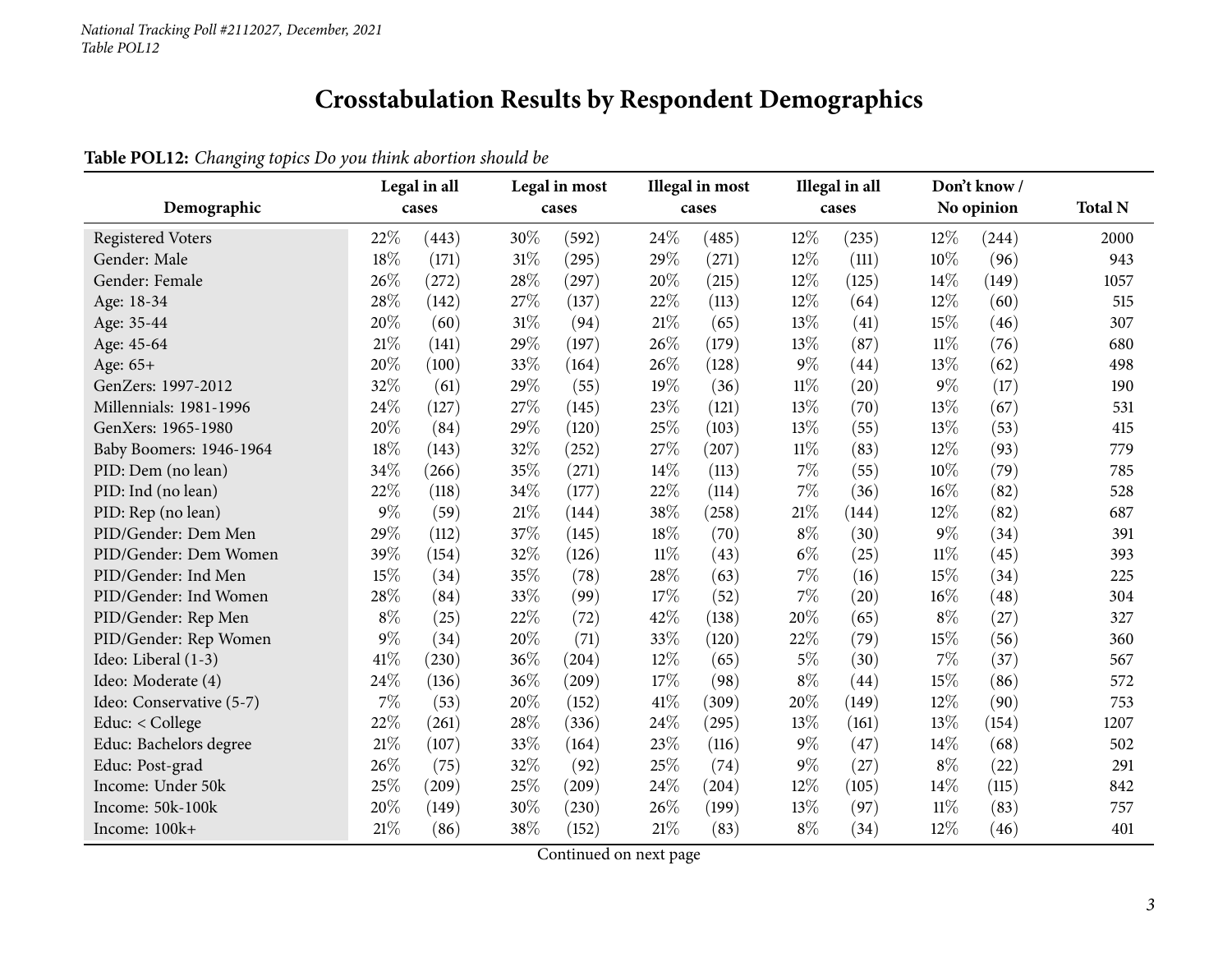| Demographic                       |        | Legal in all<br>cases |        | Legal in most<br>cases |        | Illegal in most<br>cases |        | Illegal in all<br>cases |        | Don't know /<br>No opinion | <b>Total N</b> |
|-----------------------------------|--------|-----------------------|--------|------------------------|--------|--------------------------|--------|-------------------------|--------|----------------------------|----------------|
|                                   |        |                       |        |                        |        |                          |        |                         |        |                            |                |
| <b>Registered Voters</b>          | 22%    | (443)                 | 30%    | (592)                  | 24%    | (485)                    | 12%    | (235)                   | 12%    | (244)                      | 2000           |
| Ethnicity: White                  | 20%    | (312)                 | 28%    | (436)                  | 28%    | (431)                    | 13%    | (203)                   | $11\%$ | (162)                      | 1545           |
| Ethnicity: Hispanic               | 26%    | (57)                  | 23%    | (51)                   | 22%    | (49)                     | 13%    | (29)                    | 16%    | (36)                       | 222            |
| Ethnicity: Black                  | 29%    | (72)                  | 34%    | (84)                   | 14%    | (35)                     | $8\%$  | (19)                    | 16%    | (40)                       | 249            |
| Ethnicity: Other                  | 29%    | (59)                  | 35%    | (72)                   | 10%    | (20)                     | $6\%$  | (13)                    | 21%    | (42)                       | 206            |
| All Christian                     | $16\%$ | (168)                 | 27%    | (279)                  | 30%    | (312)                    | 14%    | (143)                   | 12%    | (121)                      | 1023           |
| All Non-Christian                 | 27%    | (33)                  | 40%    | (50)                   | 15%    | (18)                     | 10%    | (12)                    | $9\%$  | (11)                       | 125            |
| Atheist                           | 45%    | (35)                  | 38%    | (30)                   | $4\%$  | (3)                      | $3\%$  | (3)                     | 10%    | (7)                        | 78             |
| Agnostic/Nothing in particular    | 30%    | (138)                 | 36%    | (170)                  | 15%    | (68)                     | $5\%$  | (22)                    | 15%    | (68)                       | 467            |
| Something Else                    | 22%    | (68)                  | 20%    | (63)                   | 27%    | (84)                     | 18%    | (56)                    | 12%    | (37)                       | 307            |
| Religious Non-Protestant/Catholic | 27%    | (41)                  | 35%    | (52)                   | 19%    | (29)                     | $8\%$  | (13)                    | 10%    | (15)                       | 149            |
| Evangelical                       | 13%    | (74)                  | 15%    | (89)                   | 36%    | (207)                    | 26%    | (148)                   | $11\%$ | (62)                       | 580            |
| Non-Evangelical                   | 21%    | (151)                 | 35%    | (244)                  | 24%    | (172)                    | $7\%$  | (48)                    | 13%    | (89)                       | 704            |
| Community: Urban                  | 27%    | (150)                 | $31\%$ | (170)                  | 20%    | (111)                    | $11\%$ | (59)                    | $11\%$ | (59)                       | 549            |
| Community: Suburban               | 22%    | (203)                 | 33%    | (306)                  | 26%    | (242)                    | $9\%$  | (84)                    | $11\%$ | (104)                      | 940            |
| Community: Rural                  | 18%    | (90)                  | 23%    | (115)                  | 26%    | (133)                    | 18%    | (92)                    | 16%    | (81)                       | 511            |
| Employ: Private Sector            | 20%    | (147)                 | 32%    | (228)                  | 27%    | (190)                    | 10%    | (71)                    | $11\%$ | (80)                       | 716            |
| <b>Employ: Government</b>         | 27%    | (35)                  | 36%    | (46)                   | 18%    | (23)                     | 15%    | (19)                    | $4\%$  | (5)                        | 129            |
| Employ: Self-Employed             | 27%    | (40)                  | 28%    | (43)                   | 20%    | (31)                     | 13%    | (20)                    | $11\%$ | (16)                       | 150            |
| Employ: Homemaker                 | 13%    | (16)                  | 25%    | (30)                   | 25%    | (30)                     | 24%    | (29)                    | 12%    | (14)                       | 120            |
| Employ: Student                   | 32%    | (26)                  | 22%    | (18)                   | 17%    | (14)                     | 11%    | (9)                     | 17%    | (14)                       | 80             |
| Employ: Retired                   | 21%    | (117)                 | 29%    | (164)                  | 27%    | (152)                    | $11\%$ | (59)                    | 12%    | (70)                       | 561            |
| Employ: Unemployed                | 24%    | (37)                  | 32%    | (49)                   | $21\%$ | (32)                     | 10%    | (16)                    | 13%    | (21)                       | 156            |
| Employ: Other                     | 28%    | (25)                  | 15%    | (13)                   | 16%    | (14)                     | 13%    | (11)                    | 28%    | (24)                       | 88             |
| Military HH: Yes                  | 20%    | (77)                  | 28%    | (111)                  | 26%    | (104)                    | 12%    | (46)                    | 14%    | (55)                       | 393            |
| Military HH: No                   | 23%    | (366)                 | 30%    | (481)                  | 24%    | (382)                    | 12%    | (189)                   | 12%    | (190)                      | 1607           |
| RD/WT: Right Direction            | 33%    | (269)                 | 36%    | (291)                  | 13%    | (107)                    | $8\%$  | (62)                    | $11\%$ | (89)                       | 818            |
| RD/WT: Wrong Track                | 15%    | (174)                 | 25%    | (301)                  | 32%    | (378)                    | 15%    | (173)                   | 13%    | (156)                      | 1182           |
| Biden Job Approve                 | 34%    | (304)                 | 36%    | (332)                  | 14%    | (128)                    | $6\%$  | (57)                    | 10%    | (88)                       | 909            |
| <b>Biden Job Disapprove</b>       | $11\%$ | (113)                 | 25%    | (250)                  | 35%    | (354)                    | 17%    | (171)                   | 13%    | (130)                      | 1018           |

**Table POL12:** *Changing topics Do you think abortion should be*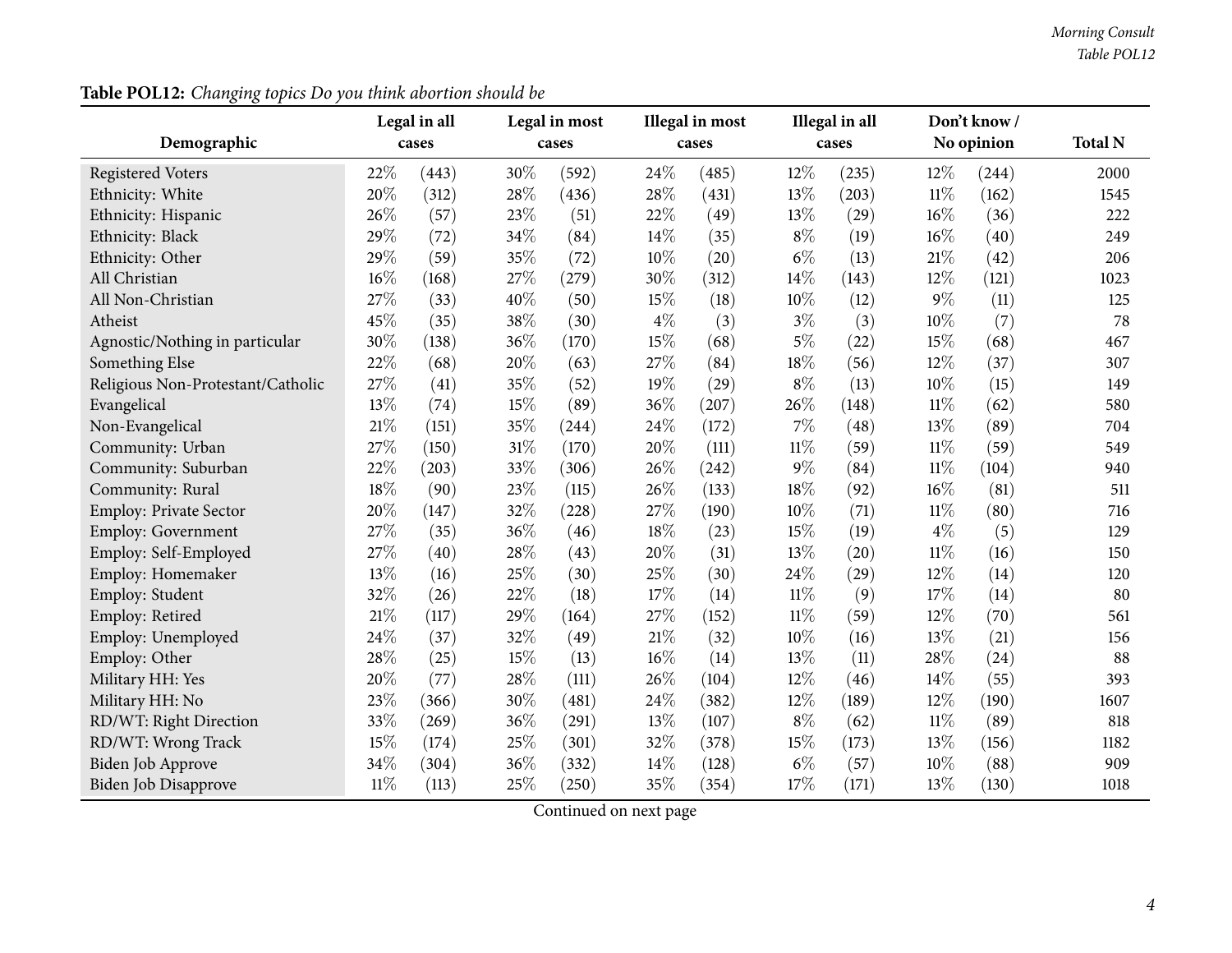# **Table POL12:** *Changing topics Do you think abortion should be*

|                                      |        | Legal in all |      | Legal in most |        | Illegal in most |        | Illegal in all |        | Don't know / |                |
|--------------------------------------|--------|--------------|------|---------------|--------|-----------------|--------|----------------|--------|--------------|----------------|
| Demographic                          |        | cases        |      | cases         |        | cases           |        | cases          |        | No opinion   | <b>Total N</b> |
| <b>Registered Voters</b>             | 22%    | (443)        | 30%  | (592)         | 24\%   | (485)           | 12%    | (235)          | 12%    | (244)        | 2000           |
| Biden Job Strongly Approve           | 35%    | (158)        | 35%  | (157)         | $16\%$ | (72)            | 7%     | (34)           | $8\%$  | (34)         | 455            |
| Biden Job Somewhat Approve           | 32%    | (147)        | 38\% | (175)         | 12%    | (55)            | $5\%$  | (23)           | 12%    | (54)         | 454            |
| Biden Job Somewhat Disapprove        | 17%    | (40)         | 45%  | (105)         | 23%    | (53)            | $3\%$  | (8)            | 12%    | (28)         | 235            |
| <b>Biden Job Strongly Disapprove</b> | $9\%$  | (73)         | 19%  | (145)         | 38%    | (301)           | $21\%$ | (163)          | 13%    | (101)        | 783            |
| Favorable of Biden                   | 34%    | (309)        | 38%  | (345)         | 12%    | (112)           | $6\%$  | (50)           | 10%    | (89)         | 905            |
| Unfavorable of Biden                 | $11\%$ | (115)        | 23%  | (238)         | 36%    | (364)           | 17%    | (174)          | 13%    | (130)        | 1022           |
| Very Favorable of Biden              | 37%    | (165)        | 35%  | (156)         | 14%    | (61)            | 7%     | (31)           | $8\%$  | (36)         | 449            |
| Somewhat Favorable of Biden          | 31%    | (144)        | 41\% | (189)         | $11\%$ | (51)            | $4\%$  | (20)           | 12%    | (53)         | 456            |
| Somewhat Unfavorable of Biden        | 20%    | (41)         | 34%  | (69)          | 26%    | (53)            | $8\%$  | (17)           | 12%    | (25)         | 204            |
| Very Unfavorable of Biden            | $9\%$  | (74)         | 21%  | (169)         | 38%    | (311)           | 19%    | (157)          | 13%    | (106)        | 817            |
| #1 Issue: Economy                    | 18%    | (148)        | 31%  | (257)         | 27%    | (226)           | $11\%$ | (94)           | 14\%   | (115)        | 841            |
| #1 Issue: Security                   | 12%    | (34)         | 24%  | (68)          | 40%    | (115)           | 16%    | (47)           | $9\%$  | (26)         | 290            |
| #1 Issue: Health Care                | 28%    | (59)         | 35%  | (74)          | $16\%$ | (35)            | $9\%$  | (19)           | 12%    | (26)         | 213            |
| #1 Issue: Medicare / Social Security | 24%    | (60)         | 29%  | (71)          | 20%    | (48)            | $11\%$ | (26)           | 16%    | (40)         | 244            |
| #1 Issue: Women's Issues             | 48%    | (64)         | 26%  | (34)          | $7\%$  | (9)             | 10%    | (13)           | $9\%$  | (13)         | 133            |
| #1 Issue: Education                  | 29%    | (21)         | 33%  | (24)          | 21%    | (15)            | $11\%$ | (8)            | 7%     | (5)          | 73             |
| #1 Issue: Energy                     | 33%    | (37)         | 30%  | (33)          | 20%    | (23)            | $8\%$  | (9)            | $8\%$  | (9)          | 112            |
| #1 Issue: Other                      | 22%    | (21)         | 32%  | (31)          | 15%    | (15)            | 19%    | (18)           | $11\%$ | (10)         | 95             |
| 2020 Vote: Joe Biden                 | 32%    | (307)        | 38%  | (356)         | 13%    | (127)           | $6\%$  | (53)           | $11\%$ | (104)        | 947            |
| 2020 Vote: Donald Trump              | $9\%$  | (81)         | 22%  | (193)         | 36%    | (313)           | 19%    | (163)          | 13%    | (114)        | 865            |
| 2020 Vote: Didn't Vote               | 32%    | (49)         | 20%  | (31)          | 23%    | (35)            | $11\%$ | (16)           | 14%    | (22)         | 153            |
| 2018 House Vote: Democrat            | 33%    | (246)        | 39%  | (285)         | 12%    | (88)            | $6\%$  | (44)           | 10%    | (75)         | 739            |
| 2018 House Vote: Republican          | 10%    | (70)         | 22%  | (158)         | 36%    | (256)           | 20%    | (138)          | 12%    | (82)         | 705            |
| 2016 Vote: Hillary Clinton           | 34%    | (225)        | 38%  | (254)         | 12%    | (77)            | $5\%$  | (34)           | 12%    | (79)         | 669            |
| 2016 Vote: Donald Trump              | 10%    | (76)         | 22%  | (164)         | 37%    | (277)           | 19%    | (147)          | 12%    | (93)         | 758            |
| 2016 Vote: Other                     | 23%    | (22)         | 32%  | (30)          | 19%    | (17)            | $9\%$  | (8)            | 17%    | (15)         | 92             |
| 2016 Vote: Didn't Vote               | 25%    | (119)        | 30%  | (144)         | 24\%   | (114)           | 10%    | (46)           | 12%    | (57)         | 480            |
| Voted in 2014: Yes                   | 22%    | (283)        | 29%  | (380)         | 25%    | (324)           | 14\%   | (179)          | $11\%$ | (139)        | 1304           |
| Voted in 2014: No                    | 23%    | (160)        | 30%  | (212)         | 23\%   | (162)           | $8\%$  | (56)           | 15%    | (106)        | 696            |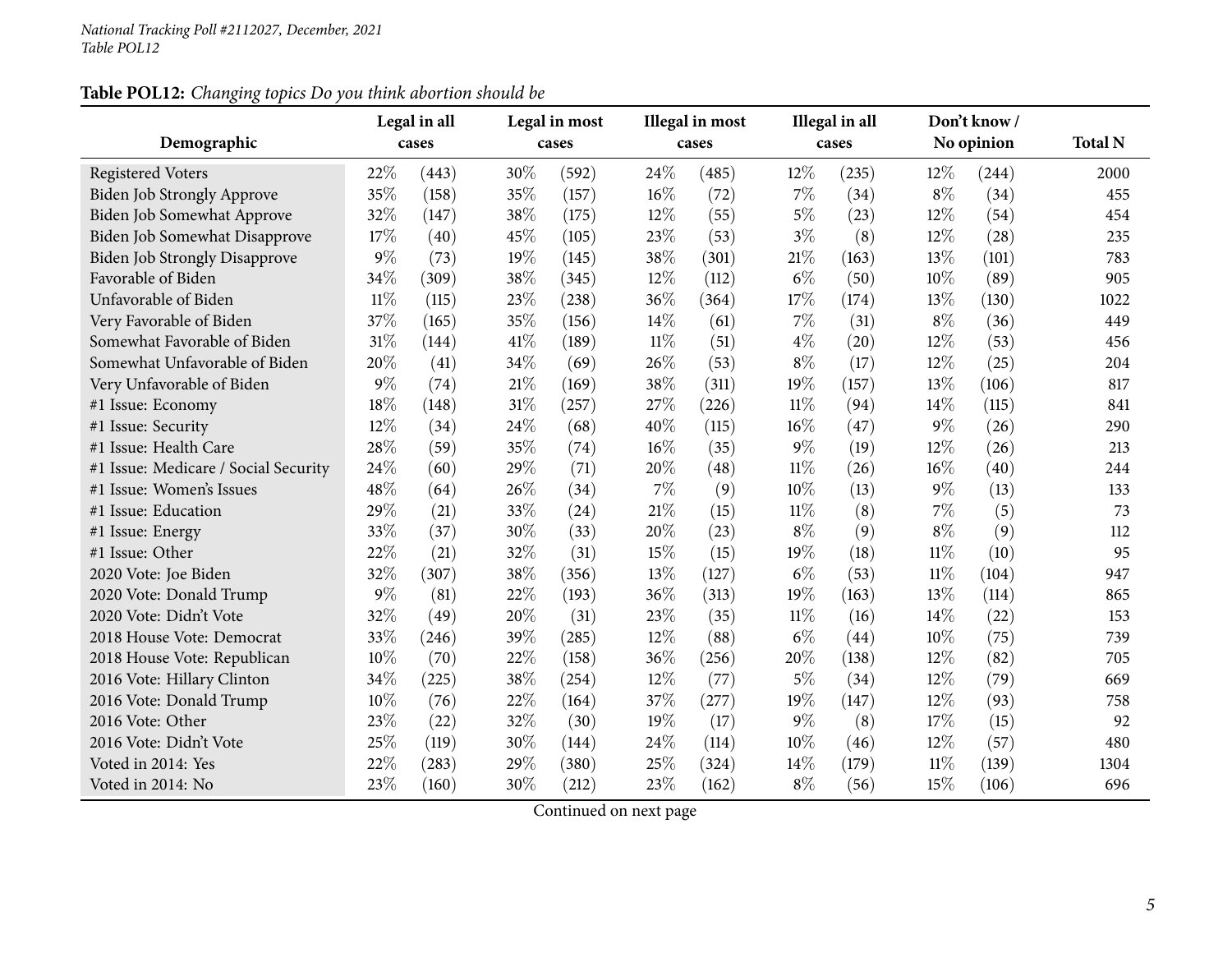|                                    |        | Legal in all |        | Legal in most |        | Illegal in most |        | Illegal in all |        | Don't know /   |                |
|------------------------------------|--------|--------------|--------|---------------|--------|-----------------|--------|----------------|--------|----------------|----------------|
| Demographic                        |        | cases        |        | cases         |        | cases           |        | cases          |        | No opinion     | <b>Total N</b> |
| <b>Registered Voters</b>           | 22%    | (443)        | 30%    | (592)         | 24%    | (485)           | $12\%$ | (235)          | $12\%$ | (244)          | 2000           |
| 4-Region: Northeast                | 27\%   | (97)         | 32\%   | (115)         | 21%    | (74)            | 7%     | (26)           | 12\%   | $^{(42)}$      | 353            |
| 4-Region: Midwest                  | 22%    | (98)         | 29\%   | (130)         | 27%    | (118)           | $11\%$ | (50)           | $11\%$ | (49)           | 445            |
| 4-Region: South                    | $18\%$ | (137)        | $26\%$ | (193)         | 30%    | (222)           | $14\%$ | (105)          | $12\%$ | (90)           | 746            |
| 4-Region: West                     | 24%    | (111)        | 34\%   | (154)         | $16\%$ | (71)            | $12\%$ | (55)           | $14\%$ | (63)           | 456            |
| Party: Democrat/Leans Democrat     | 34\%   | (305)        | 36\%   | (331)         | $14\%$ | (123)           | 7%     | (59)           | 10%    | (91)           | 910            |
| Party: Republican/Leans Republican | $10\%$ | (82)         | 22%    | (183)         | 37%    | (311)           | 19%    | (156)          | $12\%$ | (101)          | 833            |
| Women of Reproductive Age          | 28%    | (138)        | 24\%   | (118)         | 19%    | (90)            | $14\%$ | (70)           | 14\%   | $^{\prime}70)$ | 486            |
| Mothers                            | $16\%$ | (41)         | $26\%$ | (67)          | 23%    | (60)            | $18\%$ | (46)           | 17%    | (45)           | 258            |
| Fathers                            | 18%    | (52)         | 32%    | (91)          | 27%    | (76)            | $14\%$ | (39)           | $9\%$  | $^{'}25$       | 282            |

| Table POL12: Changing topics Do you think abortion should be |
|--------------------------------------------------------------|
|--------------------------------------------------------------|

*Note:* Row proportions may total to larger than one-hundred percen<sup>t</sup> due to rounding. For more information visit [MorningConsultIntelligence.com](https://morningconsultintelligence.com).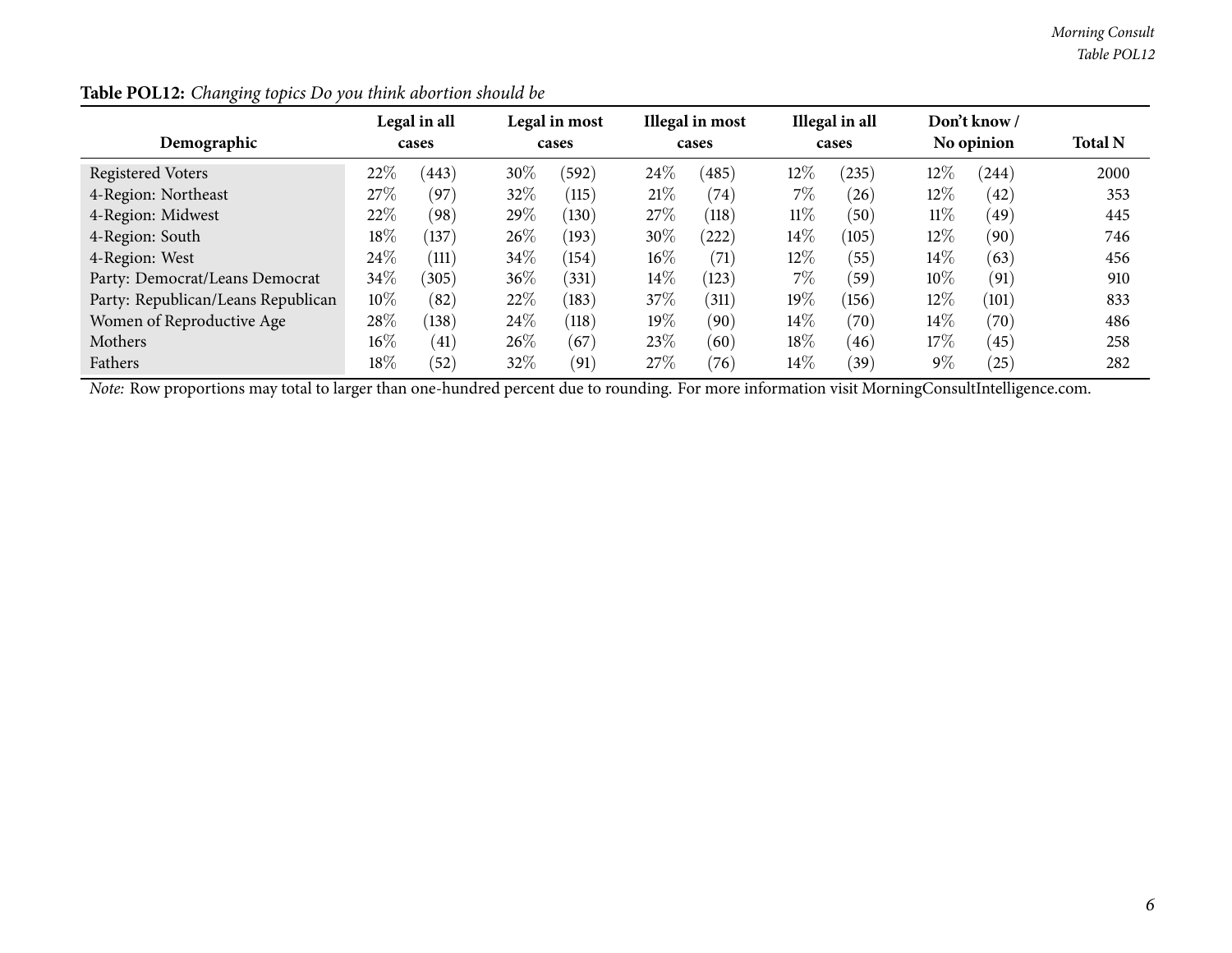<span id="page-6-0"></span>

| Demographic              | agrees with my stance on<br>abortion access, even if<br>they disagree with me on<br>other issues | agrees with my stance on<br>most issues, even if they<br>disagree with my stance<br>on abortion access | Don't know / No<br>opinion | <b>Total N</b> |
|--------------------------|--------------------------------------------------------------------------------------------------|--------------------------------------------------------------------------------------------------------|----------------------------|----------------|
|                          |                                                                                                  |                                                                                                        |                            |                |
| <b>Registered Voters</b> | 32%<br>(640)                                                                                     | 42%<br>(838)                                                                                           | 26%<br>(522)               | 2000           |
| Gender: Male             | 29%<br>(277)                                                                                     | 48%<br>(455)                                                                                           | 22%<br>(211)               | 943            |
| Gender: Female           | 34%<br>(363)                                                                                     | 36%<br>(384)                                                                                           | 29%<br>(311)               | 1057           |
| Age: 18-34               | 37%<br>(192)                                                                                     | 37%<br>(188)                                                                                           | 26%<br>(134)               | 515            |
| Age: 35-44               | 37%<br>(114)                                                                                     | 42%<br>(129)                                                                                           | 21%<br>(65)                | 307            |
| Age: 45-64               | 30%<br>(203)                                                                                     | 41%<br>(281)                                                                                           | 29%<br>(197)               | 680            |
| Age: 65+                 | 26%<br>(131)                                                                                     | 48%<br>(240)                                                                                           | 25%<br>(127)               | 498            |
| GenZers: 1997-2012       | $46\%$<br>(87)                                                                                   | 30%<br>(58)                                                                                            | 24%<br>(45)                | 190            |
| Millennials: 1981-1996   | 35%<br>(186)                                                                                     | 42%<br>(223)                                                                                           | 23%<br>(122)               | 531            |
| GenXers: 1965-1980       | 33%<br>(137)                                                                                     | 37%<br>(155)                                                                                           | 29%<br>(122)               | 415            |
| Baby Boomers: 1946-1964  | 26\%<br>(204)                                                                                    | 47%<br>(365)                                                                                           | 27%<br>(209)               | 779            |
| PID: Dem (no lean)       | 37%<br>(292)                                                                                     | 39%<br>(308)                                                                                           | 23%<br>(184)               | 785            |
| PID: Ind (no lean)       | 24\%<br>(128)                                                                                    | 43%<br>(227)                                                                                           | 33%<br>(173)               | 528            |
| PID: Rep (no lean)       | 32%<br>(219)                                                                                     | 44%<br>(303)                                                                                           | 24\%<br>(164)              | 687            |
| PID/Gender: Dem Men      | 34%<br>(133)                                                                                     | 47%<br>(184)                                                                                           | 19%<br>(73)                | 391            |
| PID/Gender: Dem Women    | 40%<br>(159)                                                                                     | 31%<br>(124)                                                                                           | 28%<br>(110)               | 393            |
| PID/Gender: Ind Men      | 19%<br>(42)                                                                                      | 49%<br>(110)                                                                                           | 32%<br>(72)                | 225            |
| PID/Gender: Ind Women    | 28%<br>(86)                                                                                      | 38%<br>(117)                                                                                           | 33%<br>(101)               | 304            |
| PID/Gender: Rep Men      | 31\%<br>(102)                                                                                    | 49%<br>(160)                                                                                           | 20%<br>(65)                | 327            |
| PID/Gender: Rep Women    | 33%<br>(118)                                                                                     | 40%<br>(143)                                                                                           | 28%<br>(99)                | 360            |
| Ideo: Liberal (1-3)      | 42\%<br>(237)                                                                                    | 40%<br>(228)                                                                                           | 18%<br>(102)               | 567            |
| Ideo: Moderate (4)       | 28\%<br>(162)                                                                                    | 38%<br>(215)                                                                                           | 34%<br>(195)               | 572            |
| Ideo: Conservative (5-7) | 30%<br>(223)                                                                                     | 49%<br>(369)                                                                                           | 21%<br>(162)               | 753            |
| Educ: < College          | 30%<br>(366)                                                                                     | 38%<br>(457)                                                                                           | 32%<br>(384)               | 1207           |
| Educ: Bachelors degree   | 32%<br>(161)                                                                                     | 48%<br>(241)                                                                                           | 20%<br>(101)               | 502            |
| Educ: Post-grad          | 39%<br>(113)                                                                                     | 48%<br>(140)                                                                                           | 13%<br>(38)                | 291            |
| Income: Under 50k        | 32%<br>(270)                                                                                     | 36%<br>(305)                                                                                           | 32%<br>(267)               | 842            |
| Income: 50k-100k         | 31%<br>(238)                                                                                     | 45%<br>(342)                                                                                           | 23%<br>(177)               | 757            |
| Income: 100k+            | 33%<br>(132)                                                                                     | 48%<br>(192)                                                                                           | 19%<br>(78)                | 401            |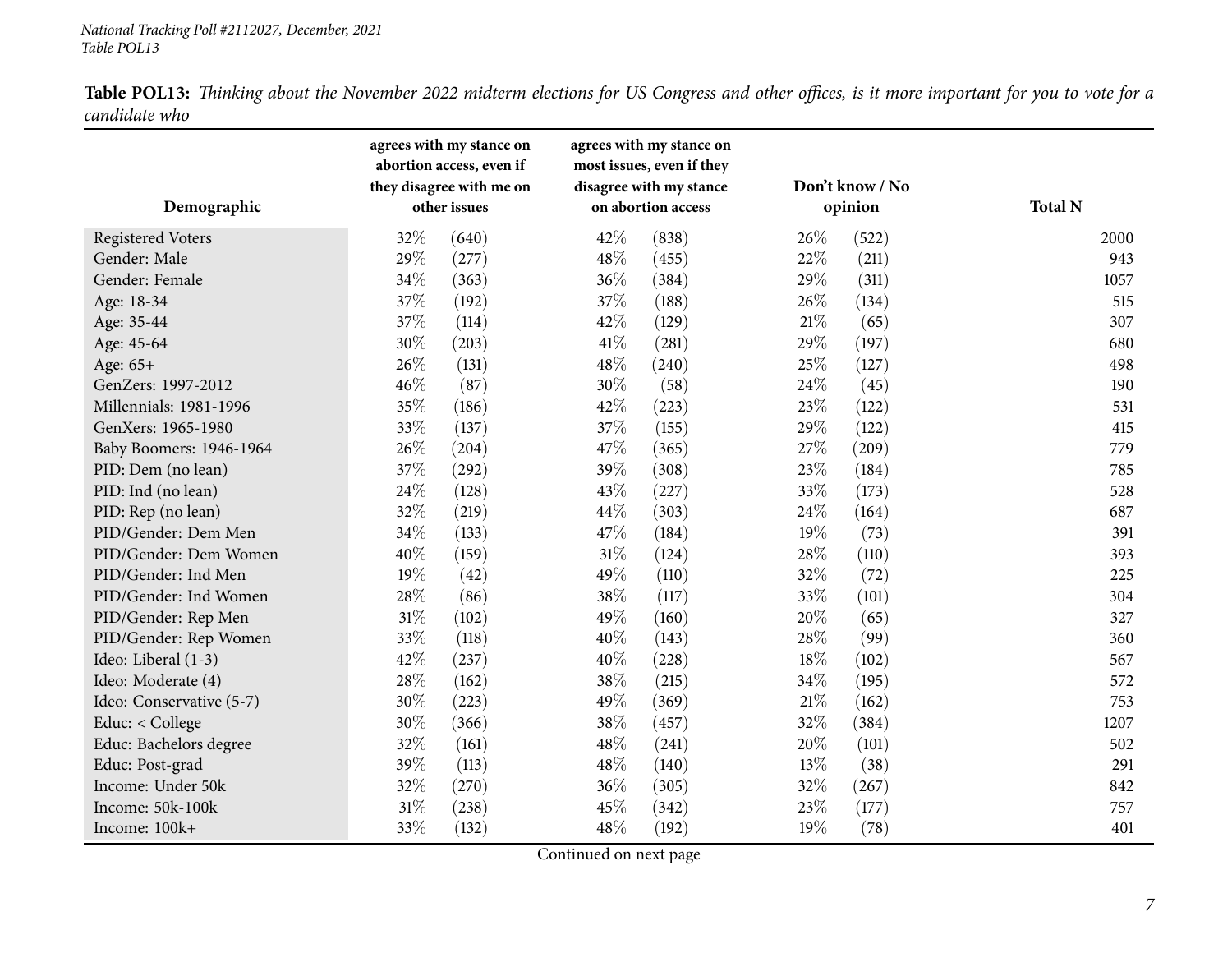| Demographic                       | agrees with my stance on<br>abortion access, even if<br>they disagree with me on<br>other issues | agrees with my stance on<br>most issues, even if they<br>disagree with my stance<br>on abortion access | Don't know / No<br>opinion | <b>Total N</b> |
|-----------------------------------|--------------------------------------------------------------------------------------------------|--------------------------------------------------------------------------------------------------------|----------------------------|----------------|
| <b>Registered Voters</b>          | 32%<br>(640)                                                                                     | 42%<br>(838)                                                                                           | 26%<br>(522)               | 2000           |
| Ethnicity: White                  | 32%<br>(499)                                                                                     | 43%<br>(662)                                                                                           | 25%<br>(384)               | 1545           |
| Ethnicity: Hispanic               | 37%<br>(83)                                                                                      | 32%<br>(71)                                                                                            | 31%<br>(68)                | 222            |
| Ethnicity: Black                  | 31%<br>(77)                                                                                      | 35%<br>(86)                                                                                            | 34%<br>(85)                | 249            |
| Ethnicity: Other                  | 31%<br>(63)                                                                                      | 44%<br>(90)                                                                                            | 26\%<br>(53)               | 206            |
| All Christian                     | 33%<br>(335)                                                                                     | 46%<br>(473)                                                                                           | $21\%$<br>(215)            | 1023           |
| All Non-Christian                 | 41%<br>(52)                                                                                      | 41\%<br>(51)                                                                                           | 18%<br>(23)                | 125            |
| Atheist                           | 35%<br>(27)                                                                                      | 42%<br>(33)                                                                                            | 23%<br>(18)                | 78             |
| Agnostic/Nothing in particular    | 29%<br>(137)                                                                                     | 36%<br>(167)                                                                                           | 35%<br>(163)               | 467            |
| Something Else                    | 29%<br>(89)                                                                                      | 37%<br>(114)                                                                                           | 34%<br>(104)               | 307            |
| Religious Non-Protestant/Catholic | 44%<br>(66)                                                                                      | 39%<br>(59)                                                                                            | 16%<br>(24)                | 149            |
| Evangelical                       | 36%<br>(207)                                                                                     | 38%<br>(223)                                                                                           | 26%<br>(150)               | 580            |
| Non-Evangelical                   | 28%<br>(197)                                                                                     | 49%<br>(345)                                                                                           | 23%<br>(162)               | 704            |
| Community: Urban                  | 35%<br>(191)                                                                                     | 43%<br>(237)                                                                                           | 22%<br>(122)               | 549            |
| Community: Suburban               | 32%<br>(305)                                                                                     | 42%<br>(393)                                                                                           | 26\%<br>(242)              | 940            |
| Community: Rural                  | 28%<br>(144)                                                                                     | 41\%<br>(208)                                                                                          | $31\%$<br>(159)            | 511            |
| Employ: Private Sector            | 33%<br>(236)                                                                                     | 46%<br>(329)                                                                                           | $21\%$<br>(151)            | 716            |
| Employ: Government                | 40%<br>(52)                                                                                      | 42%<br>(54)                                                                                            | 18%<br>(23)                | 129            |
| Employ: Self-Employed             | 35%<br>(52)                                                                                      | 40%<br>(61)                                                                                            | 25%<br>(37)                | 150            |
| Employ: Homemaker                 | 33%<br>(40)                                                                                      | 35%<br>(42)                                                                                            | 31%<br>(38)                | 120            |
| Employ: Student                   | 38%<br>(31)                                                                                      | 30%<br>(24)                                                                                            | 31%<br>(25)                | 80             |
| Employ: Retired                   | 27%<br>(153)                                                                                     | 46%<br>(258)                                                                                           | 27%<br>(150)               | 561            |
| Employ: Unemployed                | 35%<br>(55)                                                                                      | 28%<br>(43)                                                                                            | 37%<br>(58)                | 156            |
| Employ: Other                     | 24%<br>(21)                                                                                      | 30%<br>(26)                                                                                            | 46%<br>(40)                | 88             |
| Military HH: Yes                  | 28%<br>(111)                                                                                     | 49%<br>(191)                                                                                           | 23%<br>(90)                | 393            |
| Military HH: No                   | 33%<br>(529)                                                                                     | 40%<br>(647)                                                                                           | 27%<br>(432)               | 1607           |
| RD/WT: Right Direction            | 37%<br>(302)                                                                                     | 38%<br>(308)                                                                                           | 25%<br>(207)               | 818            |
| RD/WT: Wrong Track                | 29%<br>(337)                                                                                     | 45%<br>(530)                                                                                           | 27%<br>(315)               | 1182           |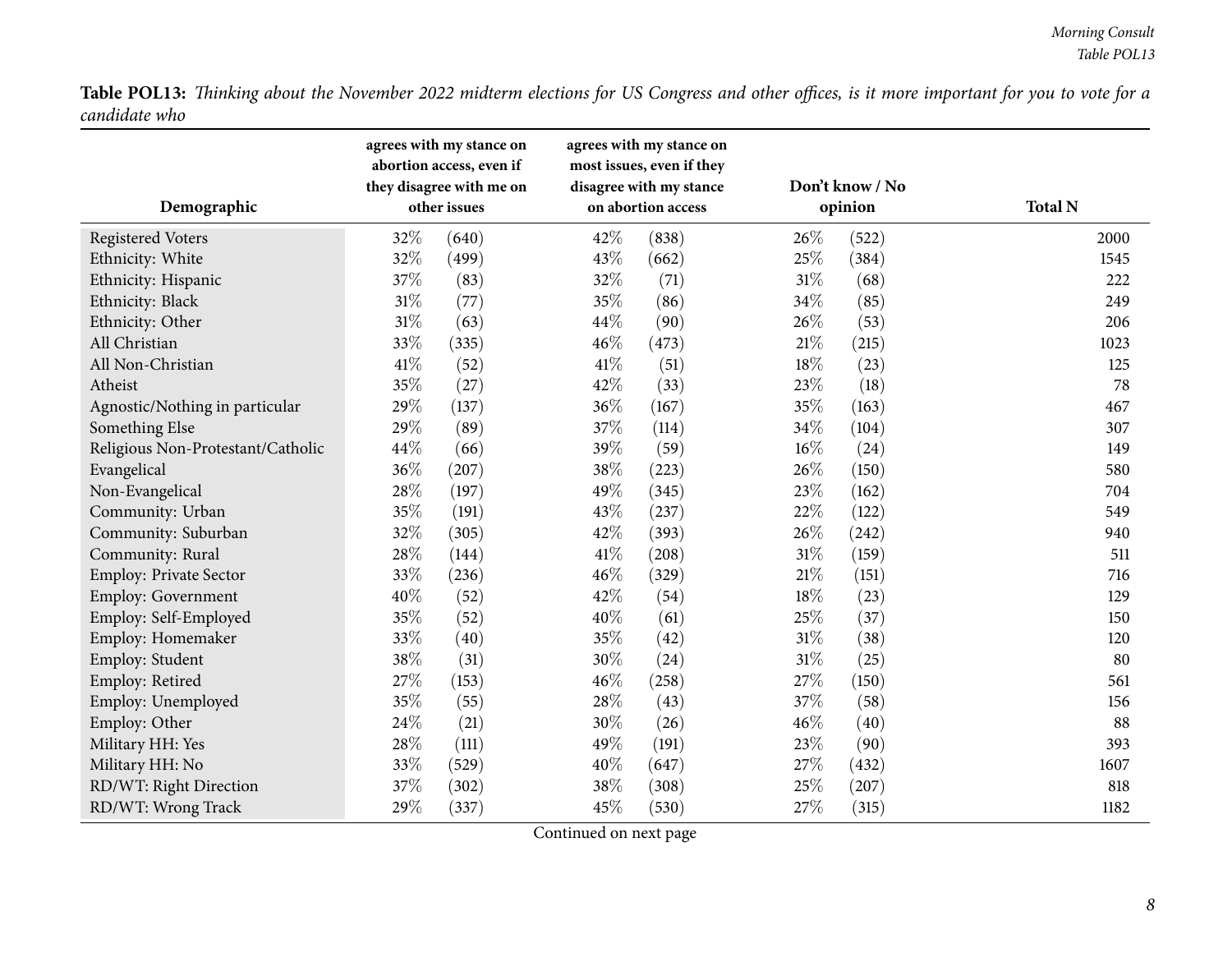| Demographic                          |     | agrees with my stance on<br>abortion access, even if<br>they disagree with me on<br>other issues |        | agrees with my stance on<br>most issues, even if they<br>disagree with my stance<br>on abortion access |        | Don't know / No<br>opinion | <b>Total N</b> |
|--------------------------------------|-----|--------------------------------------------------------------------------------------------------|--------|--------------------------------------------------------------------------------------------------------|--------|----------------------------|----------------|
| <b>Registered Voters</b>             | 32% | (640)                                                                                            | 42\%   | (838)                                                                                                  | 26%    | (522)                      | 2000           |
| Biden Job Approve                    | 36% | (328)                                                                                            | 40%    | (366)                                                                                                  | 24\%   | (214)                      | 909            |
| Biden Job Disapprove                 | 29% | (294)                                                                                            | 46%    | (467)                                                                                                  | 25%    | (256)                      | 1018           |
| Biden Job Strongly Approve           | 39% | (176)                                                                                            | 43%    | (195)                                                                                                  | 19%    | (84)                       | 455            |
| <b>Biden Job Somewhat Approve</b>    | 34% | (153)                                                                                            | 38%    | (171)                                                                                                  | 29%    | (130)                      | 454            |
| Biden Job Somewhat Disapprove        | 35% | (82)                                                                                             | 36%    | (84)                                                                                                   | 29%    | (69)                       | 235            |
| Biden Job Strongly Disapprove        | 27% | (212)                                                                                            | 49%    | (383)                                                                                                  | 24%    | (187)                      | 783            |
| Favorable of Biden                   | 36% | (325)                                                                                            | 40%    | (361)                                                                                                  | 24\%   | (218)                      | 905            |
| Unfavorable of Biden                 | 30% | (305)                                                                                            | 46%    | (468)                                                                                                  | 24\%   | (248)                      | 1022           |
| Very Favorable of Biden              | 39% | (173)                                                                                            | 43%    | (194)                                                                                                  | 18%    | (81)                       | 449            |
| Somewhat Favorable of Biden          | 33% | (152)                                                                                            | 37%    | (167)                                                                                                  | 30%    | (137)                      | 456            |
| Somewhat Unfavorable of Biden        | 37% | (76)                                                                                             | 38%    | (79)                                                                                                   | 24\%   | (50)                       | 204            |
| Very Unfavorable of Biden            | 28% | (230)                                                                                            | 48\%   | (390)                                                                                                  | 24\%   | (198)                      | 817            |
| #1 Issue: Economy                    | 27% | (227)                                                                                            | 48\%   | (402)                                                                                                  | 25%    | (211)                      | 841            |
| #1 Issue: Security                   | 30% | (87)                                                                                             | 47\%   | (136)                                                                                                  | 23%    | (67)                       | 290            |
| #1 Issue: Health Care                | 36% | (77)                                                                                             | 38%    | (80)                                                                                                   | 26%    | (55)                       | 213            |
| #1 Issue: Medicare / Social Security | 29% | (70)                                                                                             | 37%    | (92)                                                                                                   | 34%    | (83)                       | 244            |
| #1 Issue: Women's Issues             | 58% | (77)                                                                                             | 13%    | (17)                                                                                                   | 29%    | (38)                       | 133            |
| #1 Issue: Education                  | 36% | (26)                                                                                             | 37%    | (27)                                                                                                   | 27%    | (20)                       | 73             |
| #1 Issue: Energy                     | 36% | (40)                                                                                             | 52%    | (58)                                                                                                   | $12\%$ | (13)                       | 112            |
| #1 Issue: Other                      | 37% | (35)                                                                                             | 27%    | (26)                                                                                                   | 36%    | (34)                       | 95             |
| 2020 Vote: Joe Biden                 | 35% | (327)                                                                                            | 39%    | (372)                                                                                                  | 26%    | (248)                      | 947            |
| 2020 Vote: Donald Trump              | 29% | (255)                                                                                            | 48%    | (412)                                                                                                  | 23%    | (198)                      | 865            |
| 2020 Vote: Didn't Vote               | 29% | (45)                                                                                             | 29%    | (44)                                                                                                   | 42%    | (65)                       | 153            |
| 2018 House Vote: Democrat            | 34% | (252)                                                                                            | 43\%   | (315)                                                                                                  | 23%    | (172)                      | 739            |
| 2018 House Vote: Republican          | 29% | (204)                                                                                            | $51\%$ | (360)                                                                                                  | 20%    | (141)                      | 705            |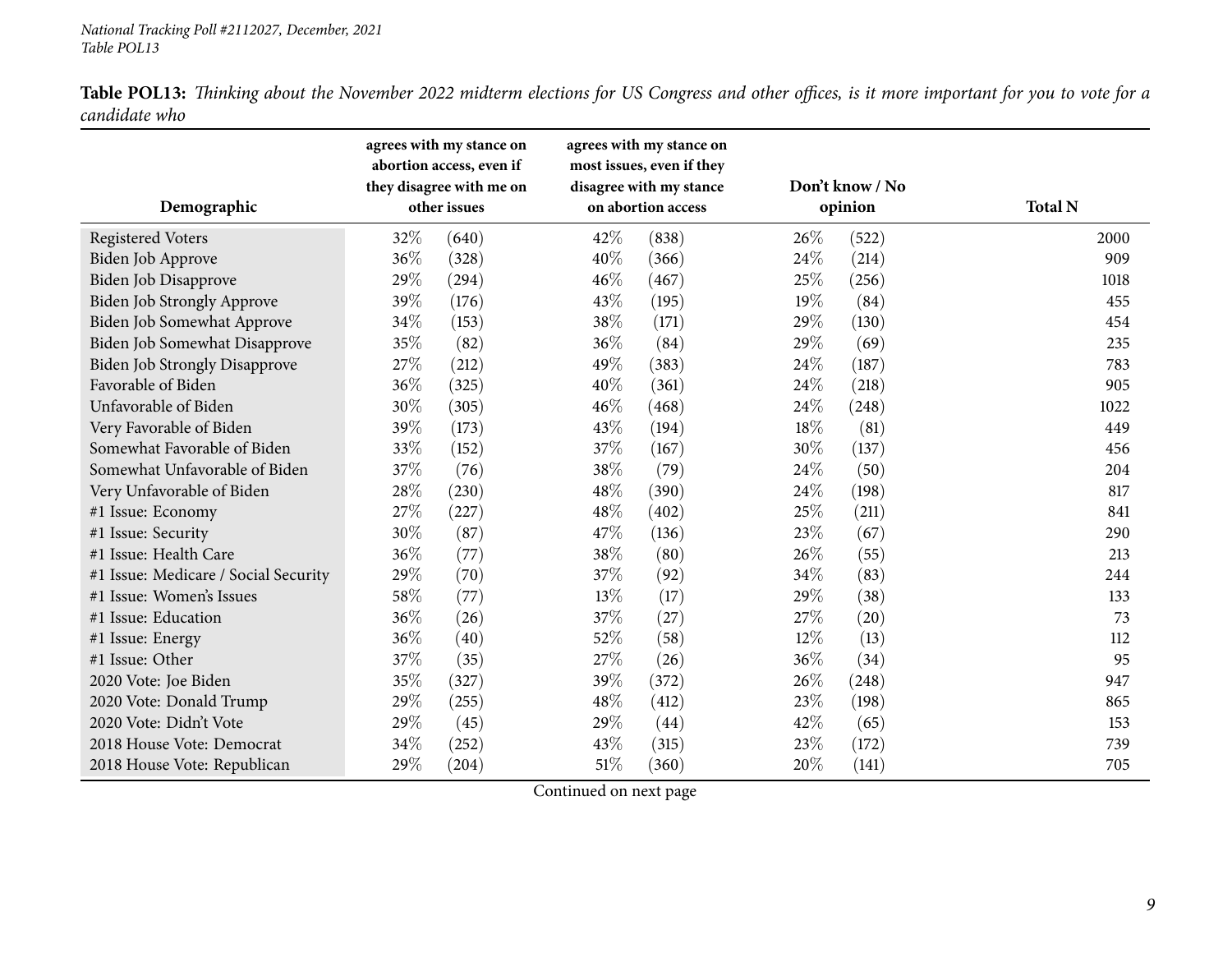| Demographic                        | agrees with my stance on<br>abortion access, even if<br>they disagree with me on<br>other issues | agrees with my stance on<br>most issues, even if they<br>disagree with my stance<br>on abortion access | Don't know / No<br>opinion | <b>Total N</b> |
|------------------------------------|--------------------------------------------------------------------------------------------------|--------------------------------------------------------------------------------------------------------|----------------------------|----------------|
| <b>Registered Voters</b>           | $32\%$<br>(640)                                                                                  | 42\%<br>(838)                                                                                          | 26\%<br>(522)              | 2000           |
| 2016 Vote: Hillary Clinton         | 33\%<br>(221)                                                                                    | 42\%<br>(282)                                                                                          | 25%<br>(166)               | 669            |
| 2016 Vote: Donald Trump            | 29\%<br>(222)                                                                                    | 49%<br>(369)                                                                                           | 22%<br>(166)               | 758            |
| 2016 Vote: Other                   | 32\%<br>(30)                                                                                     | $36\%$<br>(34)                                                                                         | $31\%$<br>(29)             | 92             |
| 2016 Vote: Didn't Vote             | 35%<br>(166)                                                                                     | 32%<br>(153)                                                                                           | 33\%<br>(161)              | 480            |
| Voted in 2014: Yes                 | 32%<br>(421)                                                                                     | 45\%<br>(592)                                                                                          | 22%<br>(291)               | 1304           |
| Voted in 2014: No                  | 31%<br>(218)                                                                                     | $35\%$<br>(247)                                                                                        | 33\%<br>(231)              | 696            |
| 4-Region: Northeast                | 35%<br>(124)                                                                                     | 42\%<br>(147)                                                                                          | 23\%<br>(82)               | 353            |
| 4-Region: Midwest                  | 36\%<br>(158)                                                                                    | 37\%<br>(164)                                                                                          | 28\%<br>(122)              | 445            |
| 4-Region: South                    | 29\%<br>(213)                                                                                    | $46\%$<br>(346)                                                                                        | 25%<br>(187)               | 746            |
| 4-Region: West                     | $32\%$<br>(144)                                                                                  | $40\%$<br>(180)                                                                                        | 29\%<br>(131)              | 456            |
| Party: Democrat/Leans Democrat     | 37\%<br>(335)                                                                                    | $40\%$<br>(365)                                                                                        | 23%<br>(211)               | 910            |
| Party: Republican/Leans Republican | 29\%<br>(245)                                                                                    | 47\%<br>(391)                                                                                          | 24\%<br>(197)              | 833            |
| Women of Reproductive Age          | 38\%<br>(184)                                                                                    | $34\%$<br>(165)                                                                                        | 28\%<br>(138)              | 486            |
| Mothers                            | 32\%<br>(84)                                                                                     | 43\%<br>(111)                                                                                          | 25\%<br>(64)               | 258            |
| Fathers                            | 35%<br>(99)                                                                                      | 43\%<br>(121)                                                                                          | 22%<br>(62)                | 282            |

*Note:* Row proportions may total to larger than one-hundred percen<sup>t</sup> due to rounding. For more information visit [MorningConsultIntelligence.com](https://morningconsultintelligence.com).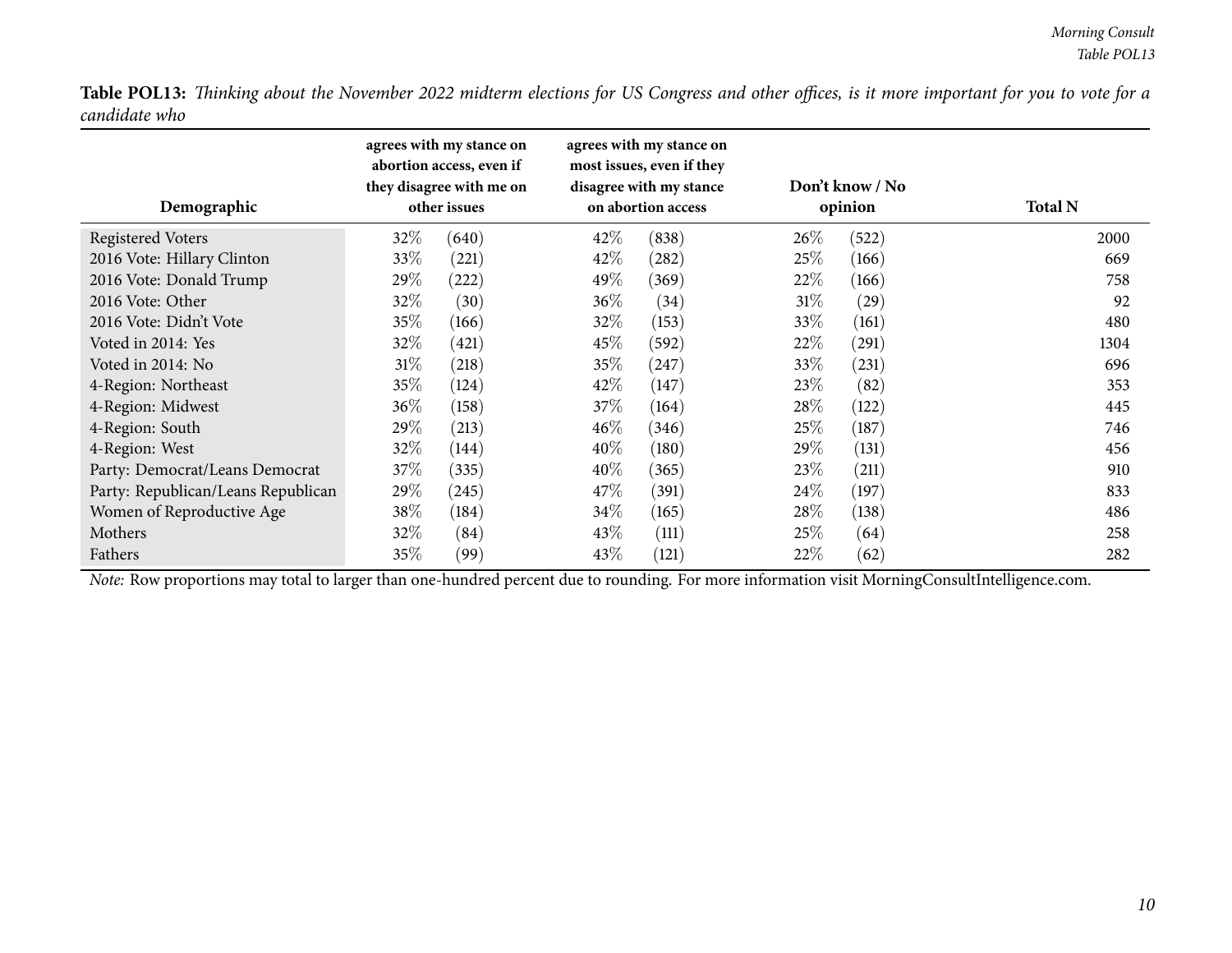<span id="page-10-0"></span>

|                          | Roe v. Wade should not |                 | Don't know / No |                |
|--------------------------|------------------------|-----------------|-----------------|----------------|
| Demographic              | be overturned          | overturned      | opinion         | <b>Total N</b> |
| <b>Registered Voters</b> | 45%<br>(909)           | 24\%<br>(486)   | 30%<br>(605)    | 2000           |
| Gender: Male             | 40%<br>(375)           | $31\%$<br>(293) | 29%<br>(275)    | 943            |
| Gender: Female           | 51%<br>(534)           | 18%<br>(193)    | 31%<br>(330)    | 1057           |
| Age: 18-34               | 35%<br>(182)           | 22%<br>(115)    | 42%<br>(218)    | 515            |
| Age: 35-44               | 40%<br>(124)           | 26\%<br>(81)    | 33%<br>(102)    | 307            |
| Age: 45-64               | 48%<br>(326)           | 26%<br>(177)    | 26%<br>(176)    | 680            |
| Age: 65+                 | 55%<br>(276)           | 23%<br>(112)    | 22%<br>(109)    | 498            |
| GenZers: 1997-2012       | 36%<br>(68)            | 19%<br>(37)     | 45%<br>(85)     | 190            |
| Millennials: 1981-1996   | 38%<br>(201)           | 25%<br>(133)    | 37%<br>(196)    | 531            |
| GenXers: 1965-1980       | 44%<br>(183)           | 25%<br>(105)    | 31%<br>(127)    | 415            |
| Baby Boomers: 1946-1964  | 53%<br>(413)           | 25%<br>(196)    | 22%<br>(169)    | 779            |
| PID: Dem (no lean)       | 57%<br>(450)           | 16%<br>(126)    | 27%<br>(209)    | 785            |
| PID: Ind (no lean)       | 47%<br>(248)           | 20%<br>(107)    | 33%<br>(174)    | 528            |
| PID: Rep (no lean)       | 31%<br>(212)           | 37%<br>(254)    | 32%<br>(222)    | 687            |
| PID/Gender: Dem Men      | 50%<br>(195)           | 23%<br>(89)     | 27%<br>(107)    | 391            |
| PID/Gender: Dem Women    | 65%<br>(255)           | $9\%$<br>(37)   | 26%<br>(102)    | 393            |
| PID/Gender: Ind Men      | 39%<br>(87)            | 27%<br>(61)     | 34%<br>(77)     | 225            |
| PID/Gender: Ind Women    | 53%<br>(161)           | 15%<br>(46)     | 32%<br>(97)     | 304            |
| PID/Gender: Rep Men      | 28%<br>(93)            | 44%<br>(143)    | 28%<br>(91)     | 327            |
| PID/Gender: Rep Women    | 33%<br>(119)           | 31%<br>(111)    | 36%<br>(131)    | 360            |
| Ideo: Liberal (1-3)      | 66%<br>(374)           | 14%<br>(81)     | 20%<br>(112)    | 567            |
| Ideo: Moderate (4)       | 48%<br>(274)           | 15%<br>(87)     | 37%<br>(211)    | 572            |
| Ideo: Conservative (5-7) | 32%<br>(240)           | 41\%<br>(312)   | 27%<br>(202)    | 753            |
| Educ: < College          | 40%<br>(488)           | 23%<br>(281)    | 36%<br>(439)    | 1207           |
| Educ: Bachelors degree   | 52%<br>(261)           | 25%<br>(125)    | 23%<br>(116)    | 502            |
| Educ: Post-grad          | 55%<br>(160)           | 28\%<br>(80)    | 17%<br>(50)     | 291            |
| Income: Under 50k        | 43%<br>(359)           | $21\%$<br>(176) | 36%<br>(307)    | 842            |
| Income: 50k-100k         | 47%<br>(357)           | 27\%<br>(202)   | 26%<br>(198)    | 757            |
| Income: 100k+            | 48%<br>(193)           | 27%<br>(108)    | 25%<br>(100)    | 401            |
| Ethnicity: White         | 46%<br>(713)           | 27%<br>(420)    | 27%<br>(412)    | 1545           |
| Ethnicity: Hispanic      | 35%<br>(77)            | 25%<br>(55)     | 40%<br>(90)     | 222            |
| Ethnicity: Black         | 41\%<br>(102)          | 16%<br>(39)     | 43%<br>(108)    | 249            |

## Table POL14: Do you believe that the Supreme Court should overturn its decision in the 1973 Roe v. Wade abortion case, or not?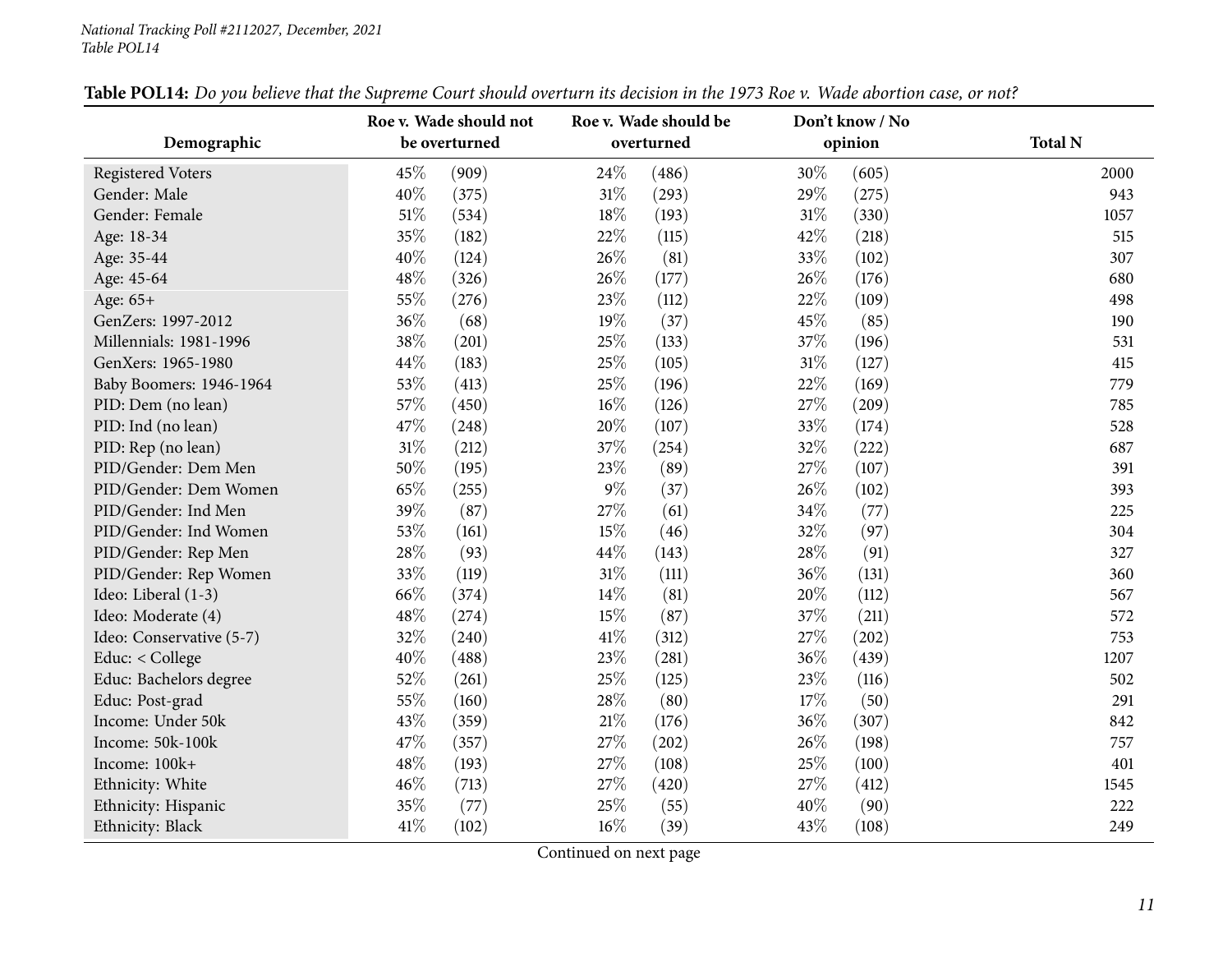*Morning Consult Table POL14*

| Demographic                          | Roe v. Wade should not<br>be overturned | Roe v. Wade should be<br>overturned | Don't know / No<br>opinion | <b>Total N</b> |
|--------------------------------------|-----------------------------------------|-------------------------------------|----------------------------|----------------|
| <b>Registered Voters</b>             | 45%<br>(909)                            | 24%<br>(486)                        | 30%<br>(605)               | 2000           |
| Ethnicity: Other                     | 46%<br>(94)                             | 13%<br>(27)                         | 41\%<br>(85)               | 206            |
| All Christian                        | 43%<br>(443)                            | 31%<br>(319)                        | 26%<br>(261)               | 1023           |
| All Non-Christian                    | 57%<br>(72)                             | 24\%<br>(30)                        | 19%<br>(24)                | 125            |
| Atheist                              | 60%<br>(47)                             | 12%<br>(9)                          | 28%<br>(22)                | 78             |
| Agnostic/Nothing in particular       | 53%<br>(245)                            | 13%<br>(61)                         | 34%<br>(160)               | 467            |
| Something Else                       | 33%<br>(102)                            | 22%<br>(67)                         | 45%<br>(138)               | 307            |
| Religious Non-Protestant/Catholic    | 56%<br>(83)                             | 25%<br>(37)                         | 19%<br>(29)                | 149            |
| Evangelical                          | 27%<br>(158)                            | 39%<br>(224)                        | 34%<br>(198)               | 580            |
| Non-Evangelical                      | 52%<br>(368)                            | 21\%<br>(147)                       | 27%<br>(189)               | 704            |
| Community: Urban                     | 42%<br>(230)                            | 27%<br>(149)                        | 31%<br>(170)               | 549            |
| Community: Suburban                  | 52%<br>(492)                            | 21\%<br>(199)                       | 26\%<br>(249)              | 940            |
| Community: Rural                     | 37%<br>(187)                            | 27%<br>(139)                        | 36%<br>(186)               | 511            |
| Employ: Private Sector               | 47%<br>(338)                            | 27%<br>(194)                        | 26%<br>(184)               | 716            |
| Employ: Government                   | 50%<br>(65)                             | 23%<br>(29)                         | 27%<br>(35)                | 129            |
| Employ: Self-Employed                | 39%<br>(58)                             | 20%<br>(29)                         | 41\%<br>(62)               | 150            |
| Employ: Homemaker                    | 32%<br>(38)                             | 32%<br>(39)                         | 36%<br>(43)                | 120            |
| Employ: Student                      | 36%<br>(29)                             | $21\%$<br>(17)                      | 43%<br>(35)                | 80             |
| Employ: Retired                      | 53%<br>(295)                            | 25%<br>(142)                        | 22%<br>(125)               | 561            |
| Employ: Unemployed                   | 38%<br>(59)                             | 15%<br>(24)                         | 47%<br>(73)                | 156            |
| Employ: Other                        | $31\%$<br>(27)                          | 14\%<br>(12)                        | 55%<br>(48)                | 88             |
| Military HH: Yes                     | $51\%$<br>(199)                         | 22%<br>(88)                         | 27%<br>(106)               | 393            |
| Military HH: No                      | 44%<br>(710)                            | 25%<br>(399)                        | $31\%$<br>(499)            | 1607           |
| RD/WT: Right Direction               | 56%<br>(460)                            | 16%<br>(132)                        | 28%<br>(225)               | 818            |
| RD/WT: Wrong Track                   | 38%<br>(449)                            | 30%<br>(354)                        | 32%<br>(380)               | 1182           |
| <b>Biden Job Approve</b>             | 58%<br>(531)                            | 16%<br>(141)                        | 26%<br>(236)               | 909            |
| <b>Biden Job Disapprove</b>          | 36%<br>(363)                            | 34%<br>(342)                        | $31\%$<br>(313)            | 1018           |
| Biden Job Strongly Approve           | 61%<br>(276)                            | $21\%$<br>(96)                      | 18%<br>(83)                | 455            |
| Biden Job Somewhat Approve           | 56%<br>(255)                            | $10\%$<br>(46)                      | 34\%<br>(153)              | 454            |
| Biden Job Somewhat Disapprove        | 50%<br>(117)                            | 12%<br>(28)                         | 38%<br>(90)                | 235            |
| <b>Biden Job Strongly Disapprove</b> | $31\%$<br>(247)                         | 40%<br>(313)                        | 28%<br>(223)               | 783            |

Table POL14: Do you believe that the Supreme Court should overturn its decision in the 1973 Roe v. Wade abortion case, or not?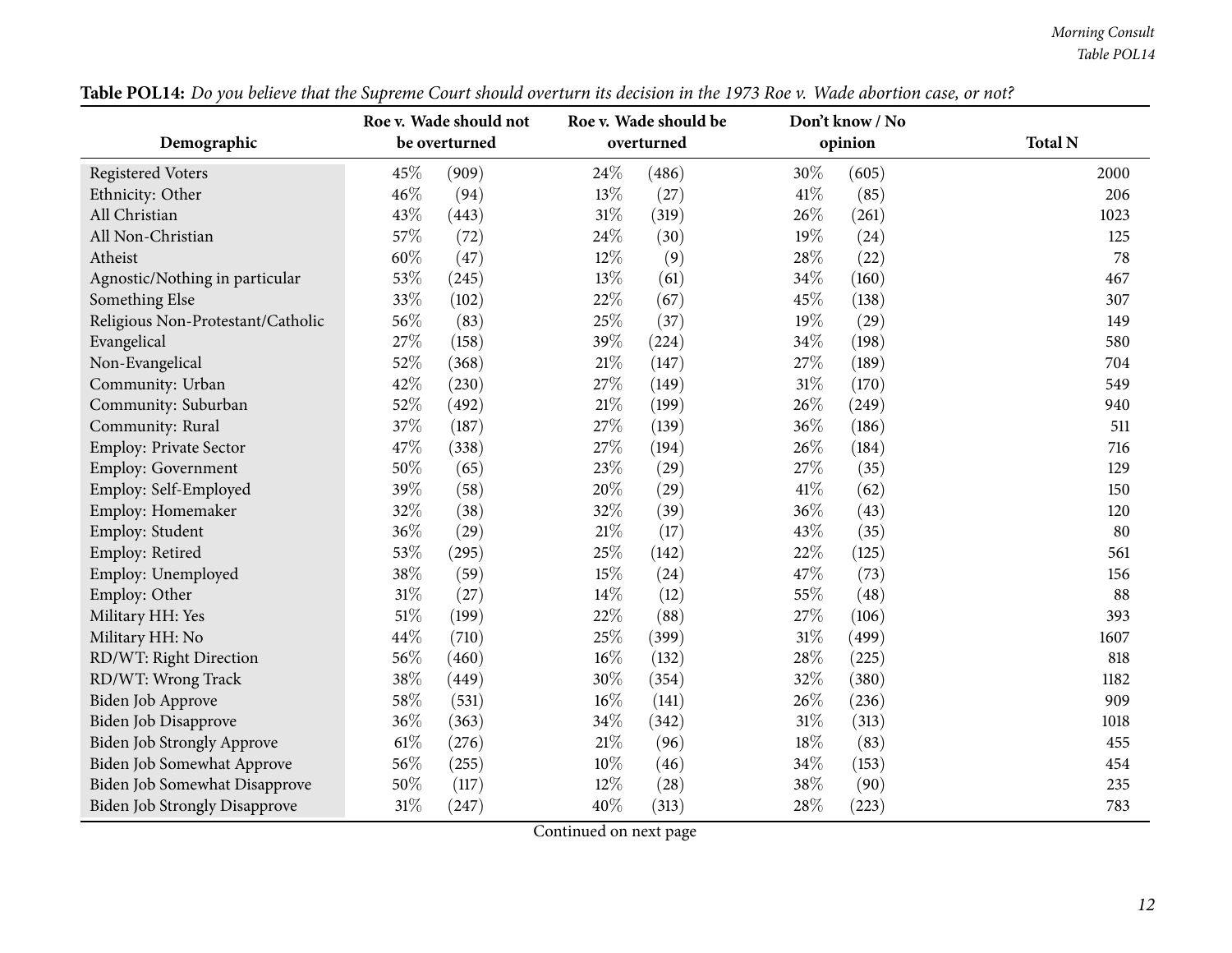|                                      | Roe v. Wade should not | Roe v. Wade should be | Don't know / No |                |
|--------------------------------------|------------------------|-----------------------|-----------------|----------------|
| Demographic                          | be overturned          | overturned            | opinion         | <b>Total N</b> |
| <b>Registered Voters</b>             | 45%<br>(909)           | 24%<br>(486)          | 30%<br>(605)    | 2000           |
| Favorable of Biden                   | 60%<br>(544)           | 14\%<br>(126)         | 26%<br>(234)    | 905            |
| Unfavorable of Biden                 | 35%<br>(353)           | 35%<br>(353)          | 31%<br>(317)    | 1022           |
| Very Favorable of Biden              | 62%<br>(278)           | 18%<br>(80)           | 20%<br>(91)     | 449            |
| Somewhat Favorable of Biden          | 58%<br>(267)           | 10%<br>(46)           | $31\%$<br>(144) | 456            |
| Somewhat Unfavorable of Biden        | 46%<br>(93)            | 20%<br>(41)           | 34%<br>(70)     | 204            |
| Very Unfavorable of Biden            | 32%<br>(259)           | 38%<br>(311)          | 30%<br>(247)    | 817            |
| #1 Issue: Economy                    | 42%<br>(350)           | 25%<br>(213)          | 33%<br>(278)    | 841            |
| #1 Issue: Security                   | 34%<br>(99)            | 39%<br>(113)          | 27%<br>(78)     | 290            |
| #1 Issue: Health Care                | 56%<br>(120)           | 19%<br>(41)           | 25%<br>(52)     | 213            |
| #1 Issue: Medicare / Social Security | 48%<br>(118)           | 20%<br>(49)           | $31\%$<br>(77)  | 244            |
| #1 Issue: Women's Issues             | 57%<br>(76)            | 11%<br>(15)           | 32%<br>(42)     | 133            |
| #1 Issue: Education                  | 47%<br>(34)            | $11\%$<br>(8)         | 42%<br>(30)     | 73             |
| #1 Issue: Energy                     | 56%<br>(63)            | 21%<br>(24)           | 22%<br>(25)     | 112            |
| #1 Issue: Other                      | 50%<br>(48)            | 25%<br>(24)           | 24%<br>(23)     | 95             |
| 2020 Vote: Joe Biden                 | 59%<br>(558)           | 15%<br>(140)          | 26%<br>(249)    | 947            |
| 2020 Vote: Donald Trump              | 34%<br>(296)           | 36%<br>(312)          | 30%<br>(256)    | 865            |
| 2020 Vote: Didn't Vote               | 28%<br>(42)            | 15%<br>(23)           | 57%<br>(87)     | 153            |
| 2018 House Vote: Democrat            | 64\%<br>(474)          | 13%<br>(98)           | 23%<br>(166)    | 739            |
| 2018 House Vote: Republican          | 35%<br>(244)           | 39%<br>(272)          | 27%<br>(189)    | 705            |
| 2016 Vote: Hillary Clinton           | 66\%<br>(439)          | 12%<br>(80)           | 23%<br>(151)    | 669            |
| 2016 Vote: Donald Trump              | 34%<br>(259)           | 37%<br>(281)          | 29%<br>(218)    | 758            |
| 2016 Vote: Other                     | 54%<br>(50)            | 24%<br>(22)           | 22%<br>(20)     | 92             |
| 2016 Vote: Didn't Vote               | 33%<br>(161)           | 22%<br>(104)          | 45%<br>(215)    | 480            |
| Voted in 2014: Yes                   | 50%<br>(652)           | 26%<br>(341)          | 24%<br>(311)    | 1304           |
| Voted in 2014: No                    | 37%<br>(257)           | $21\%$<br>(145)       | 42%<br>(294)    | 696            |
| 4-Region: Northeast                  | 52%<br>(185)           | 22%<br>(77)           | 26\%<br>(91)    | 353            |
| 4-Region: Midwest                    | 46\%<br>(205)          | 23%<br>(105)          | 30%<br>(135)    | 445            |
| 4-Region: South                      | 40%<br>(296)           | 28%<br>(210)          | 32%<br>(240)    | 746            |
| 4-Region: West                       | 49%<br>(222)           | 21%<br>(95)           | 30%<br>(138)    | 456            |
| Party: Democrat/Leans Democrat       | 58%<br>(528)           | 15%<br>(136)          | 27%<br>(247)    | 910            |
| Party: Republican/Leans Republican   | 32%<br>(270)           | 37%<br>(306)          | $31\%$<br>(257) | 833            |

## Table POL14: Do you believe that the Supreme Court should overturn its decision in the 1973 Roe v. Wade abortion case, or not?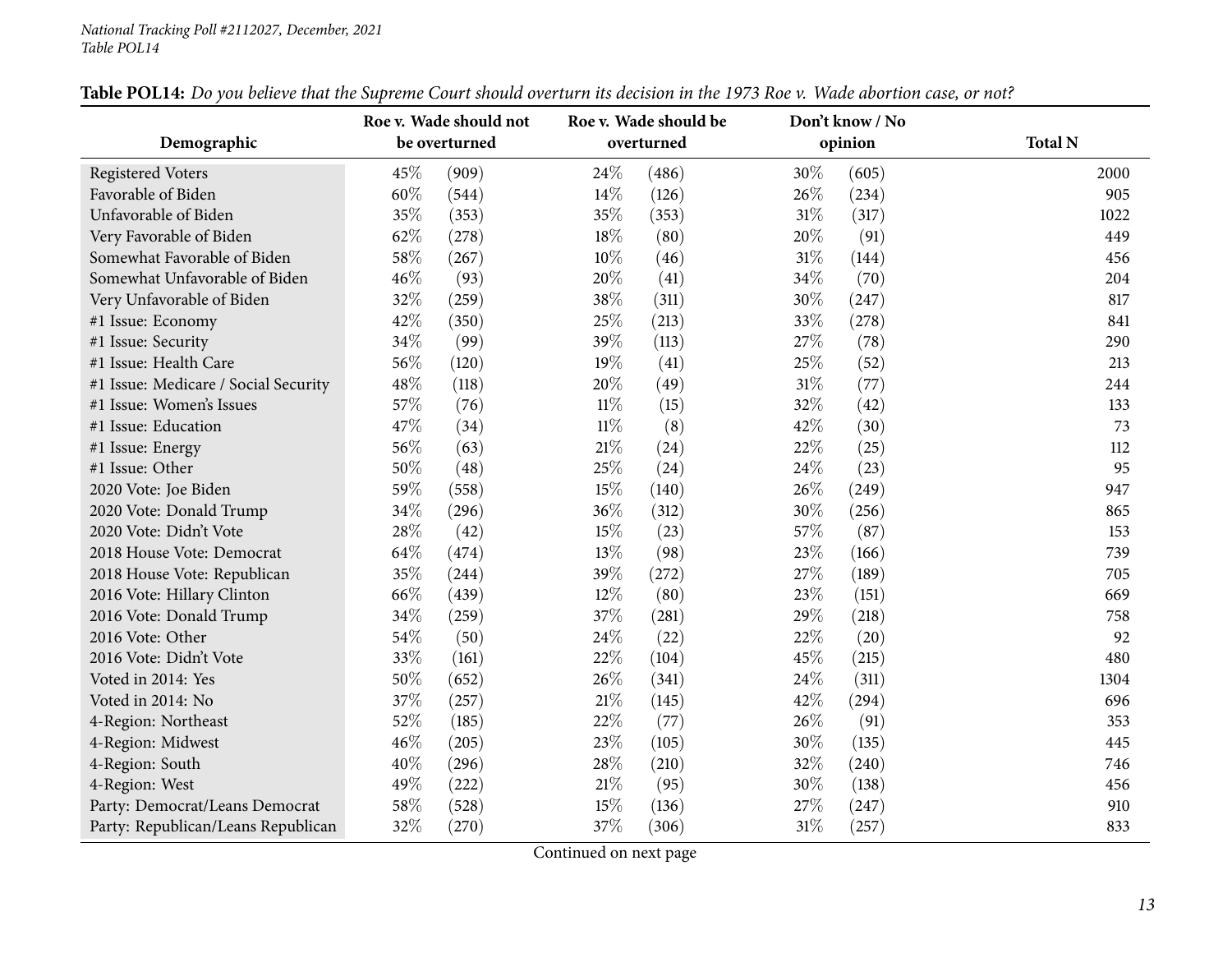*Morning Consult Table POL14*

| Demographic               | Roe v. Wade should not<br>be overturned | Roe v. Wade should be<br>overturned | Don't know / No<br>opinion | <b>Total N</b> |
|---------------------------|-----------------------------------------|-------------------------------------|----------------------------|----------------|
| <b>Registered Voters</b>  | $45\%$<br>(909)                         | 24\%<br>(486)                       | $30\%$<br>(605)            | 2000           |
| Women of Reproductive Age | $46\%$<br>(223)                         | $16\%$<br>(80)                      | 38%<br>(183)               | 486            |
| Mothers                   | 41\%<br>(106)                           | 22%<br>(57)                         | 37\%<br>(94)               | 258            |
| Fathers                   | 28\%<br>(80)                            | 40\%<br>(112)                       | 32\%<br>(90)               | 282            |

| <b>Table POL14:</b> Do you believe that the Supreme Court should overturn its decision in the 1973 Roe v. Wade abortion case, or not? |
|---------------------------------------------------------------------------------------------------------------------------------------|
|---------------------------------------------------------------------------------------------------------------------------------------|

*Note:* Row proportions may total to larger than one-hundred percen<sup>t</sup> due to rounding. For more information visit [MorningConsultIntelligence.com](https://morningconsultintelligence.com).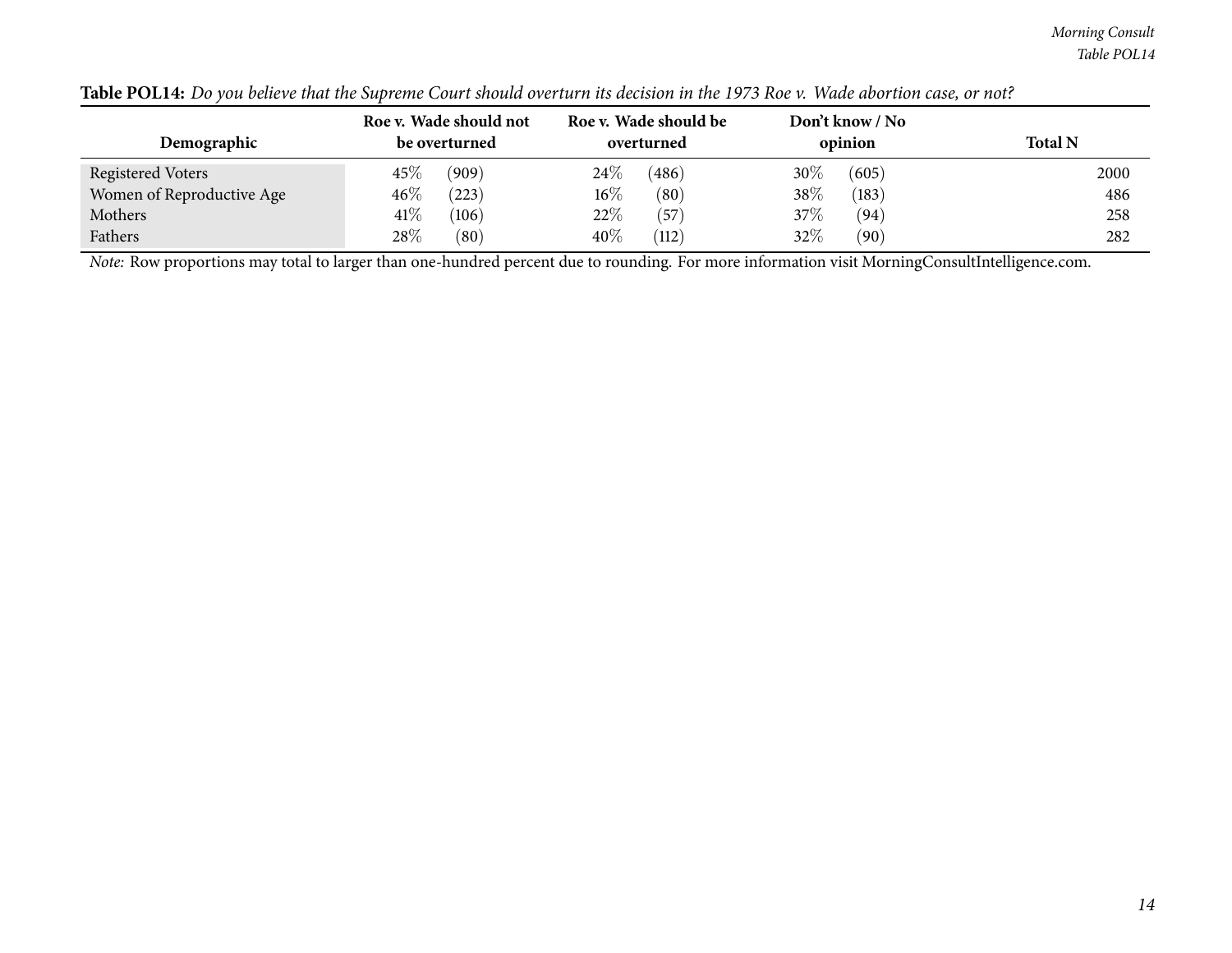<span id="page-14-0"></span>

|                          |        |             |     | Somewhat |        |                | Don't know / |                   |        |            |                |  |
|--------------------------|--------|-------------|-----|----------|--------|----------------|--------------|-------------------|--------|------------|----------------|--|
| Demographic              |        | Very likely |     | likely   |        | Not too likely |              | Not likely at all |        | No opinion | <b>Total N</b> |  |
| <b>Registered Voters</b> | 12%    | (239)       | 28% | (559)    | 24\%   | (472)          | 7%           | (131)             | 30%    | (599)      | 2000           |  |
| Gender: Male             | 15%    | (142)       | 30% | (287)    | 23%    | (213)          | 7%           | (66)              | 25%    | (234)      | 943            |  |
| Gender: Female           | $9\%$  | (97)        | 26% | (271)    | 24%    | (259)          | $6\%$        | (65)              | 35%    | (365)      | 1057           |  |
| Age: 18-34               | 12%    | (64)        | 26% | (134)    | 21%    | (110)          | $6\%$        | (29)              | 35%    | (178)      | 515            |  |
| Age: 35-44               | 17%    | (52)        | 25% | (78)     | 21%    | (64)           | 12%          | (37)              | 25%    | (75)       | 307            |  |
| Age: 45-64               | $11\%$ | (72)        | 27% | (183)    | 27%    | (187)          | 7%           | (45)              | 28%    | (193)      | 680            |  |
| Age: 65+                 | 10%    | (51)        | 33% | (164)    | 22%    | (111)          | $4\%$        | (20)              | 31%    | (153)      | 498            |  |
| GenZers: 1997-2012       | 12%    | (23)        | 25% | (47)     | 25%    | (48)           | $4\%$        | (7)               | 35%    | (66)       | 190            |  |
| Millennials: 1981-1996   | 15%    | (81)        | 27% | (141)    | 20%    | (105)          | $8\%$        | (42)              | 30%    | (161)      | 531            |  |
| GenXers: 1965-1980       | $11\%$ | (44)        | 23% | (97)     | 29%    | (119)          | $8\%$        | (33)              | 29%    | (121)      | 415            |  |
| Baby Boomers: 1946-1964  | $11\%$ | (83)        | 33% | (254)    | 24%    | (186)          | $5\%$        | (42)              | 27%    | (213)      | 779            |  |
| PID: Dem (no lean)       | 17%    | (134)       | 33% | (258)    | 19%    | (149)          | $5\%$        | (41)              | 26%    | (203)      | 785            |  |
| PID: Ind (no lean)       | $9\%$  | (48)        | 26% | (139)    | $21\%$ | (111)          | $6\%$        | (30)              | 38%    | (200)      | 528            |  |
| PID: Rep (no lean)       | $8\%$  | (57)        | 24% | (162)    | $31\%$ | (212)          | $9\%$        | (60)              | 29%    | (196)      | 687            |  |
| PID/Gender: Dem Men      | 22%    | (87)        | 32% | (127)    | 17%    | (65)           | $6\%$        | (24)              | 22%    | (87)       | 391            |  |
| PID/Gender: Dem Women    | 12%    | (47)        | 33% | (131)    | 21\%   | (83)           | $4\%$        | (17)              | 29%    | (116)      | 393            |  |
| PID/Gender: Ind Men      | $8\%$  | (19)        | 31% | (70)     | 20%    | (45)           | $4\%$        | (10)              | 36%    | (81)       | 225            |  |
| PID/Gender: Ind Women    | 10%    | (29)        | 23% | (69)     | 22%    | (66)           | $7\%$        | (20)              | 39%    | (119)      | 304            |  |
| PID/Gender: Rep Men      | $11\%$ | (36)        | 28% | (90)     | 31%    | (102)          | 10%          | (32)              | 20%    | (66)       | 327            |  |
| PID/Gender: Rep Women    | $6\%$  | (21)        | 20% | (72)     | $31\%$ | (110)          | $8\%$        | (27)              | 36%    | (130)      | 360            |  |
| Ideo: Liberal (1-3)      | 19%    | (106)       | 38% | (214)    | 19%    | (107)          | $5\%$        | (26)              | 20%    | (115)      | 567            |  |
| Ideo: Moderate (4)       | 12%    | (67)        | 24% | (138)    | 21%    | (120)          | $7\%$        | (40)              | 36%    | (207)      | 572            |  |
| Ideo: Conservative (5-7) | 9%     | (67)        | 26% | (193)    | 32%    | (238)          | $8\%$        | (63)              | 26%    | (193)      | 753            |  |
| Educ: < College          | $9\%$  | (106)       | 24% | (294)    | 23%    | (276)          | $7\%$        | (81)              | 37%    | (450)      | 1207           |  |
| Educ: Bachelors degree   | 14%    | (70)        | 30% | (150)    | 29%    | (144)          | 7%           | (38)              | 20%    | (100)      | 502            |  |
| Educ: Post-grad          | 22%    | (63)        | 39% | (114)    | 18%    | (52)           | $4\%$        | (12)              | 17%    | (49)       | 291            |  |
| Income: Under 50k        | 10%    | (82)        | 25% | (207)    | 21%    | (175)          | 7%           | (61)              | 38%    | (317)      | 842            |  |
| Income: 50k-100k         | 13%    | (97)        | 30% | (227)    | 25%    | (189)          | $6\%$        | (46)              | 26%    | (198)      | 757            |  |
| Income: 100k+            | 15%    | (61)        | 31% | (124)    | 27%    | (109)          | $6\%$        | (23)              | 21%    | (85)       | 401            |  |
| Ethnicity: White         | 13%    | (194)       | 29% | (442)    | 25%    | (381)          | $7\%$        | (108)             | 27%    | (420)      | 1545           |  |
| Ethnicity: Hispanic      | $11\%$ | (24)        | 23% | (51)     | 28%    | (62)           | $7\%$        | (16)              | $31\%$ | (69)       | 222            |  |
| Ethnicity: Black         | 13%    | (31)        | 25% | (62)     | 15%    | (37)           | $7\%$        | (17)              | 41%    | (102)      | 249            |  |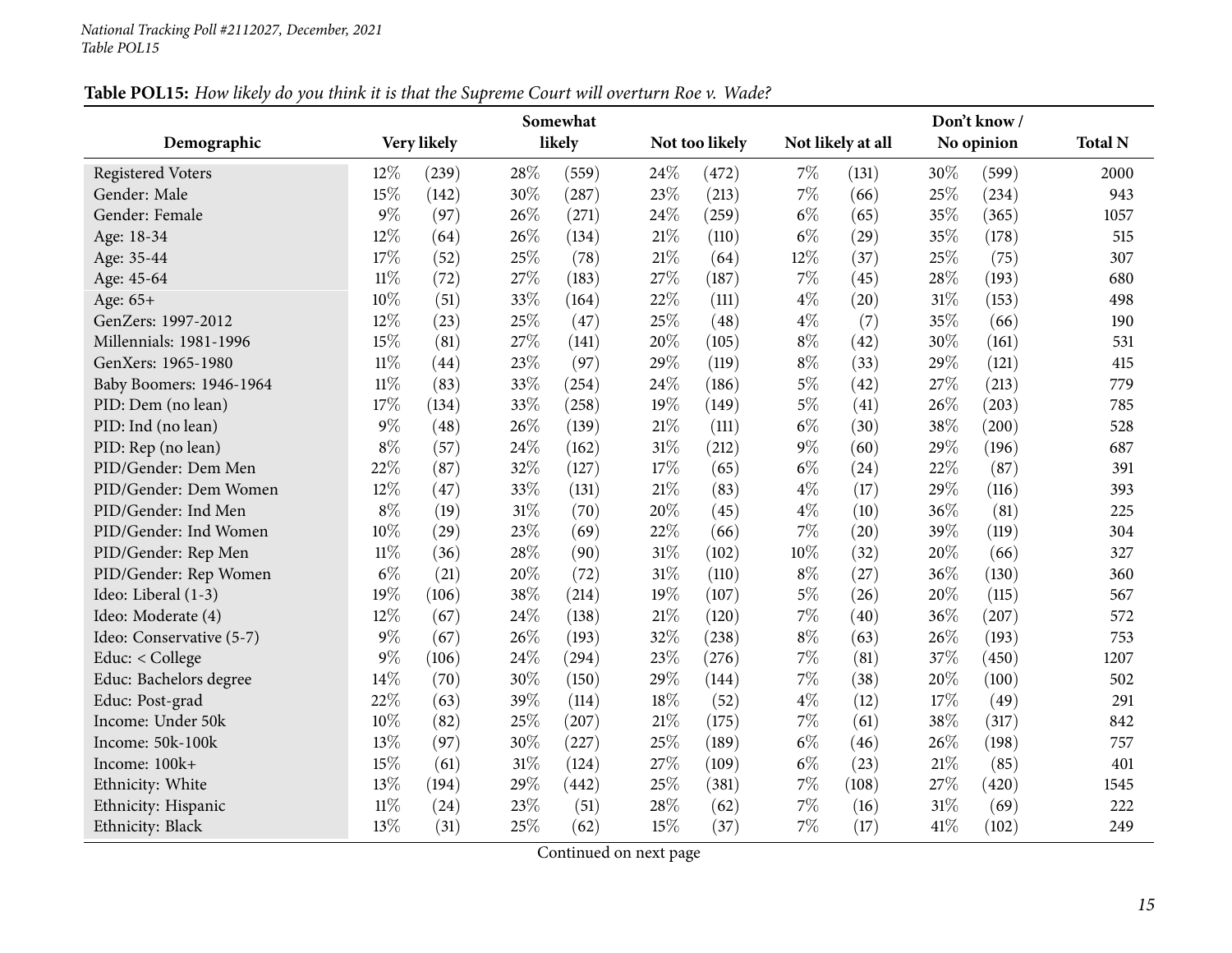|                                      |        |             |     | Somewhat |        |                |       | Don't know /      |        |            |                |  |  |
|--------------------------------------|--------|-------------|-----|----------|--------|----------------|-------|-------------------|--------|------------|----------------|--|--|
| Demographic                          |        | Very likely |     | likely   |        | Not too likely |       | Not likely at all |        | No opinion | <b>Total N</b> |  |  |
| <b>Registered Voters</b>             | 12%    | (239)       | 28% | (559)    | 24\%   | (472)          | $7\%$ | (131)             | 30%    | (599)      | 2000           |  |  |
| Ethnicity: Other                     | $7\%$  | (14)        | 26% | (54)     | 26%    | (54)           | $3\%$ | (7)               | 37%    | (77)       | 206            |  |  |
| All Christian                        | $11\%$ | (116)       | 30% | (310)    | 27%    | (274)          | $7\%$ | (74)              | 24%    | (249)      | 1023           |  |  |
| All Non-Christian                    | 23%    | (29)        | 33% | (42)     | 17%    | (21)           | $2\%$ | (3)               | 24%    | (30)       | 125            |  |  |
| Atheist                              | 18%    | (14)        | 26% | (20)     | 18%    | (14)           | $3\%$ | (2)               | 35%    | (27)       | 78             |  |  |
| Agnostic/Nothing in particular       | $11\%$ | (51)        | 26% | (122)    | $18\%$ | (86)           | $6\%$ | (28)              | 39%    | (180)      | 467            |  |  |
| Something Else                       | 9%     | (28)        | 21% | (65)     | 25%    | (76)           | $8\%$ | (25)              | 37%    | (113)      | 307            |  |  |
| Religious Non-Protestant/Catholic    | 20%    | (30)        | 35% | (53)     | 18%    | (27)           | $3\%$ | (5)               | 24%    | (35)       | 149            |  |  |
| Evangelical                          | 12%    | (71)        | 27% | (155)    | 25%    | (146)          | 7%    | (42)              | 29%    | (166)      | 580            |  |  |
| Non-Evangelical                      | 10%    | (69)        | 29% | (201)    | 28%    | (195)          | $8\%$ | (54)              | 26%    | (185)      | 704            |  |  |
| Community: Urban                     | 18%    | (97)        | 31% | (168)    | 19%    | (104)          | $6\%$ | (36)              | 26%    | (145)      | 549            |  |  |
| Community: Suburban                  | 10%    | (95)        | 29% | (270)    | 25%    | (237)          | $6\%$ | (61)              | 29%    | (277)      | 940            |  |  |
| Community: Rural                     | 9%     | (47)        | 24% | (121)    | 26%    | (131)          | 7%    | (35)              | 35%    | (178)      | 511            |  |  |
| <b>Employ: Private Sector</b>        | 14%    | (103)       | 28% | (204)    | 26%    | (188)          | $8\%$ | (58)              | 23%    | (163)      | 716            |  |  |
| <b>Employ: Government</b>            | 16%    | (21)        | 32% | (41)     | 23%    | (29)           | $6\%$ | (7)               | 23%    | (30)       | 129            |  |  |
| Employ: Self-Employed                | 14%    | (20)        | 29% | (44)     | 18%    | (27)           | $6\%$ | (9)               | 33%    | (50)       | 150            |  |  |
| Employ: Homemaker                    | $6\%$  | (7)         | 22% | (26)     | 26%    | (32)           | 7%    | (8)               | 38%    | (46)       | 120            |  |  |
| Employ: Student                      | 12%    | (10)        | 26% | (21)     | 22%    | (17)           | $4\%$ | (3)               | 36%    | (29)       | 80             |  |  |
| Employ: Retired                      | 10%    | (58)        | 31% | (173)    | 22%    | (125)          | $6\%$ | (31)              | 31%    | (174)      | 561            |  |  |
| Employ: Unemployed                   | 9%     | (14)        | 22% | (35)     | 23%    | (36)           | $5\%$ | (8)               | 40%    | (63)       | 156            |  |  |
| Employ: Other                        | $6\%$  | (5)         | 17% | (15)     | $21\%$ | (18)           | $6\%$ | (5)               | 50%    | (44)       | 88             |  |  |
| Military HH: Yes                     | 12%    | (47)        | 28% | (110)    | 23%    | (92)           | $6\%$ | (23)              | $31\%$ | (121)      | 393            |  |  |
| Military HH: No                      | 12%    | (192)       | 28% | (449)    | 24%    | (380)          | $7\%$ | (108)             | 30%    | (478)      | 1607           |  |  |
| RD/WT: Right Direction               | 17%    | (135)       | 30% | (249)    | 18%    | (144)          | $6\%$ | (52)              | 29%    | (238)      | 818            |  |  |
| RD/WT: Wrong Track                   | 9%     | (104)       | 26% | (310)    | 28%    | (328)          | $7\%$ | (79)              | 31%    | (361)      | 1182           |  |  |
| <b>Biden Job Approve</b>             | 16%    | (149)       | 33% | (302)    | 17%    | (158)          | $6\%$ | (50)              | 27%    | (250)      | 909            |  |  |
| <b>Biden Job Disapprove</b>          | 9%     | (88)        | 25% | (255)    | 30%    | (302)          | $8\%$ | (80)              | 29%    | (293)      | 1018           |  |  |
| <b>Biden Job Strongly Approve</b>    | 24%    | (108)       | 35% | (158)    | 13%    | (60)           | $6\%$ | (29)              | 22%    | (99)       | 455            |  |  |
| <b>Biden Job Somewhat Approve</b>    | 9%     | (41)        | 32% | (143)    | 22%    | (98)           | $5\%$ | (21)              | 33%    | (151)      | 454            |  |  |
| Biden Job Somewhat Disapprove        | $6\%$  | (15)        | 27% | (64)     | 29%    | (69)           | $3\%$ | (8)               | 34%    | (79)       | 235            |  |  |
| <b>Biden Job Strongly Disapprove</b> | 9%     | (73)        | 24% | (190)    | 30%    | (233)          | $9\%$ | (72)              | 27%    | (214)      | 783            |  |  |

Table POL15: How likely do you think it is that the Supreme Court will overturn Roe v. Wade?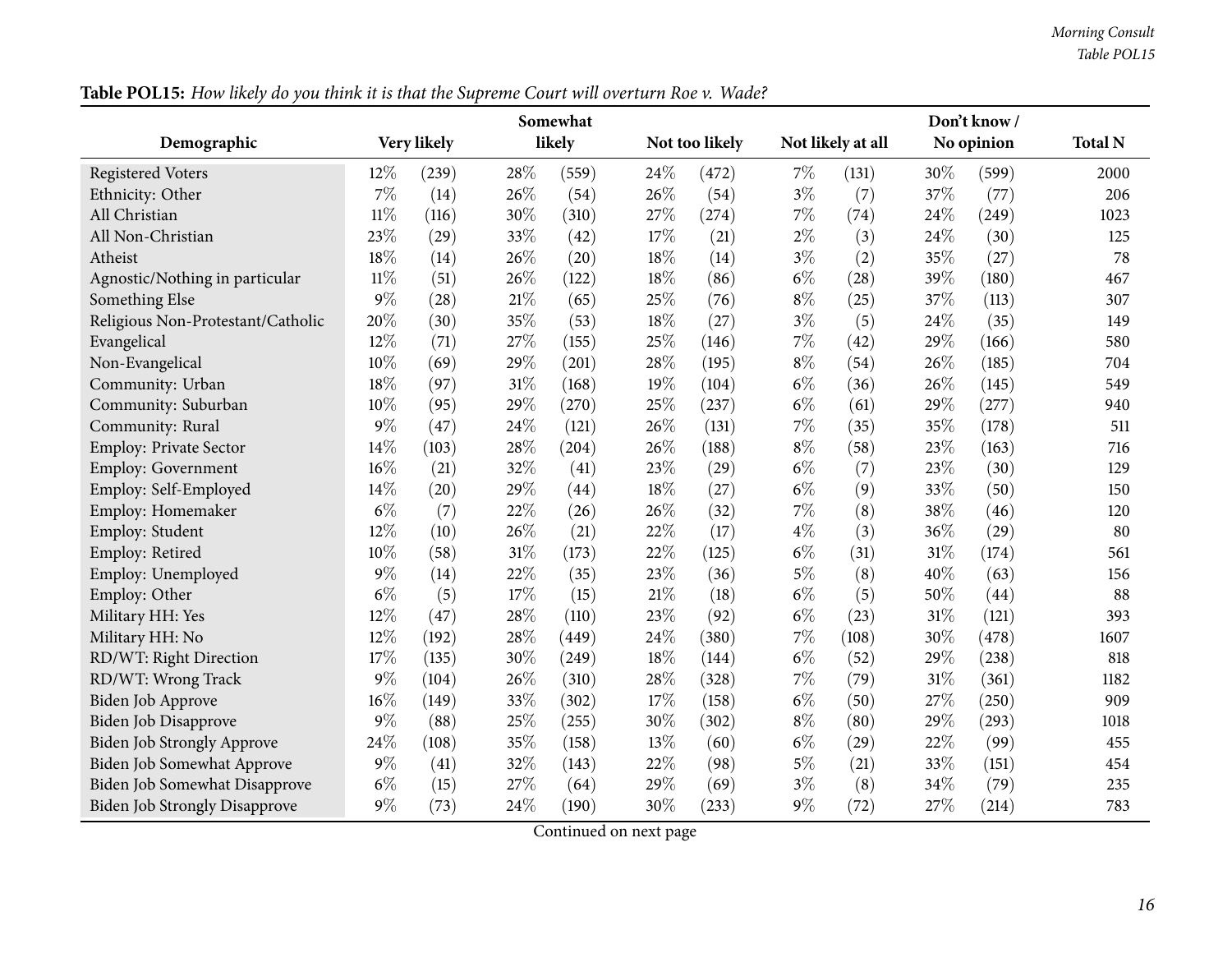| Table POL15: How likely do you think it is that the Supreme Court will overturn Roe v. Wade? |
|----------------------------------------------------------------------------------------------|
|----------------------------------------------------------------------------------------------|

|                                      |        |             |        | Somewhat |        | Don't know /   |       |                   |      |            |                |
|--------------------------------------|--------|-------------|--------|----------|--------|----------------|-------|-------------------|------|------------|----------------|
| Demographic                          |        | Very likely |        | likely   |        | Not too likely |       | Not likely at all |      | No opinion | <b>Total N</b> |
| <b>Registered Voters</b>             | 12%    | (239)       | 28%    | (559)    | 24%    | (472)          | $7\%$ | (131)             | 30%  | (599)      | 2000           |
| Favorable of Biden                   | 16%    | (149)       | 33%    | (301)    | 18%    | (160)          | $6\%$ | (53)              | 27%  | (243)      | 905            |
| Unfavorable of Biden                 | $8\%$  | (85)        | 25%    | (256)    | 30%    | (305)          | $7\%$ | (76)              | 29%  | (300)      | 1022           |
| Very Favorable of Biden              | 22%    | (100)       | 37%    | (165)    | 13%    | (59)           | $6\%$ | (28)              | 22%  | (97)       | 449            |
| Somewhat Favorable of Biden          | $11\%$ | (49)        | 30%    | (136)    | 22%    | (101)          | $5\%$ | (25)              | 32%  | (146)      | 456            |
| Somewhat Unfavorable of Biden        | $8\%$  | (16)        | 24\%   | (50)     | 34%    | (69)           | $4\%$ | (9)               | 30%  | (61)       | 204            |
| Very Unfavorable of Biden            | $8\%$  | (69)        | 25%    | (206)    | 29%    | (236)          | $8\%$ | (67)              | 29%  | (239)      | 817            |
| #1 Issue: Economy                    | $9\%$  | (75)        | 27%    | (224)    | 24%    | (204)          | $9\%$ | (75)              | 31%  | (262)      | 841            |
| #1 Issue: Security                   | 10%    | (29)        | 31%    | (91)     | 27%    | (78)           | $6\%$ | (18)              | 25%  | (73)       | 290            |
| #1 Issue: Health Care                | 18%    | (38)        | $31\%$ | (65)     | 20%    | (43)           | $5\%$ | (10)              | 27%  | (57)       | 213            |
| #1 Issue: Medicare / Social Security | $11\%$ | (26)        | 27%    | (66)     | 23%    | (56)           | $5\%$ | (13)              | 34%  | (83)       | 244            |
| #1 Issue: Women's Issues             | 14%    | (19)        | 28%    | (38)     | 20%    | (26)           | $3\%$ | (3)               | 35%  | (46)       | 133            |
| #1 Issue: Education                  | 14%    | (10)        | 27%    | (20)     | 26%    | (19)           | $4\%$ | (3)               | 29%  | (21)       | 73             |
| #1 Issue: Energy                     | 18%    | (20)        | 28%    | (32)     | $31\%$ | (34)           | $6\%$ | (7)               | 18%  | (20)       | 112            |
| #1 Issue: Other                      | 22%    | (21)        | 25%    | (24)     | 13%    | (12)           | $2\%$ | (2)               | 38%  | (36)       | 95             |
| 2020 Vote: Joe Biden                 | $16\%$ | (152)       | 33%    | (311)    | 18%    | (173)          | $5\%$ | (45)              | 28%  | (265)      | 947            |
| 2020 Vote: Donald Trump              | 9%     | (75)        | 25%    | (216)    | 30%    | (259)          | $8\%$ | (72)              | 28%  | (244)      | 865            |
| 2020 Vote: Didn't Vote               | $6\%$  | (9)         | 16%    | (24)     | 18%    | (28)           | $7\%$ | (11)              | 53%  | (81)       | 153            |
| 2018 House Vote: Democrat            | 18%    | (136)       | 34%    | (253)    | 18%    | (133)          | $4\%$ | (33)              | 25%  | (184)      | 739            |
| 2018 House Vote: Republican          | $8\%$  | (58)        | 27%    | (187)    | 30%    | (214)          | $8\%$ | (57)              | 27%  | (188)      | 705            |
| 2016 Vote: Hillary Clinton           | 17%    | (115)       | 35%    | (234)    | 18%    | (120)          | $5\%$ | (31)              | 26%  | (171)      | 669            |
| 2016 Vote: Donald Trump              | 9%     | (65)        | 26%    | (195)    | 30%    | (225)          | $9\%$ | (68)              | 27%  | (204)      | 758            |
| 2016 Vote: Other                     | $11\%$ | (10)        | 32%    | (30)     | 20%    | (18)           | $9\%$ | (8)               | 28%  | (26)       | 92             |
| 2016 Vote: Didn't Vote               | 10%    | (47)        | 21%    | (100)    | 23%    | (109)          | $5\%$ | (25)              | 41\% | (199)      | 480            |
| Voted in 2014: Yes                   | 14%    | (177)       | 32%    | (416)    | 23%    | (302)          | $6\%$ | (83)              | 25%  | (327)      | 1304           |
| Voted in 2014: No                    | $9\%$  | (62)        | $21\%$ | (143)    | 24%    | (170)          | $7\%$ | (48)              | 39%  | (272)      | 696            |
| 4-Region: Northeast                  | 15%    | (54)        | $31\%$ | (109)    | 21%    | (76)           | $6\%$ | (22)              | 26%  | (93)       | 353            |
| 4-Region: Midwest                    | 10%    | (46)        | 27%    | (122)    | 25%    | (112)          | $6\%$ | (28)              | 31%  | (137)      | 445            |
| 4-Region: South                      | 10%    | (78)        | 27%    | (202)    | 26%    | (191)          | $7\%$ | (53)              | 30%  | (223)      | 746            |
| 4-Region: West                       | 13%    | (61)        | 28%    | (126)    | 20%    | (93)           | $6\%$ | (29)              | 32%  | (146)      | 456            |
| Party: Democrat/Leans Democrat       | $16\%$ | (149)       | 33%    | (302)    | 19%    | (170)          | $5\%$ | (46)              | 27%  | (243)      | 910            |
| Party: Republican/Leans Republican   | $8\%$  | (63)        | 24%    | (200)    | 30%    | (253)          | $9\%$ | (72)              | 29%  | (246)      | 833            |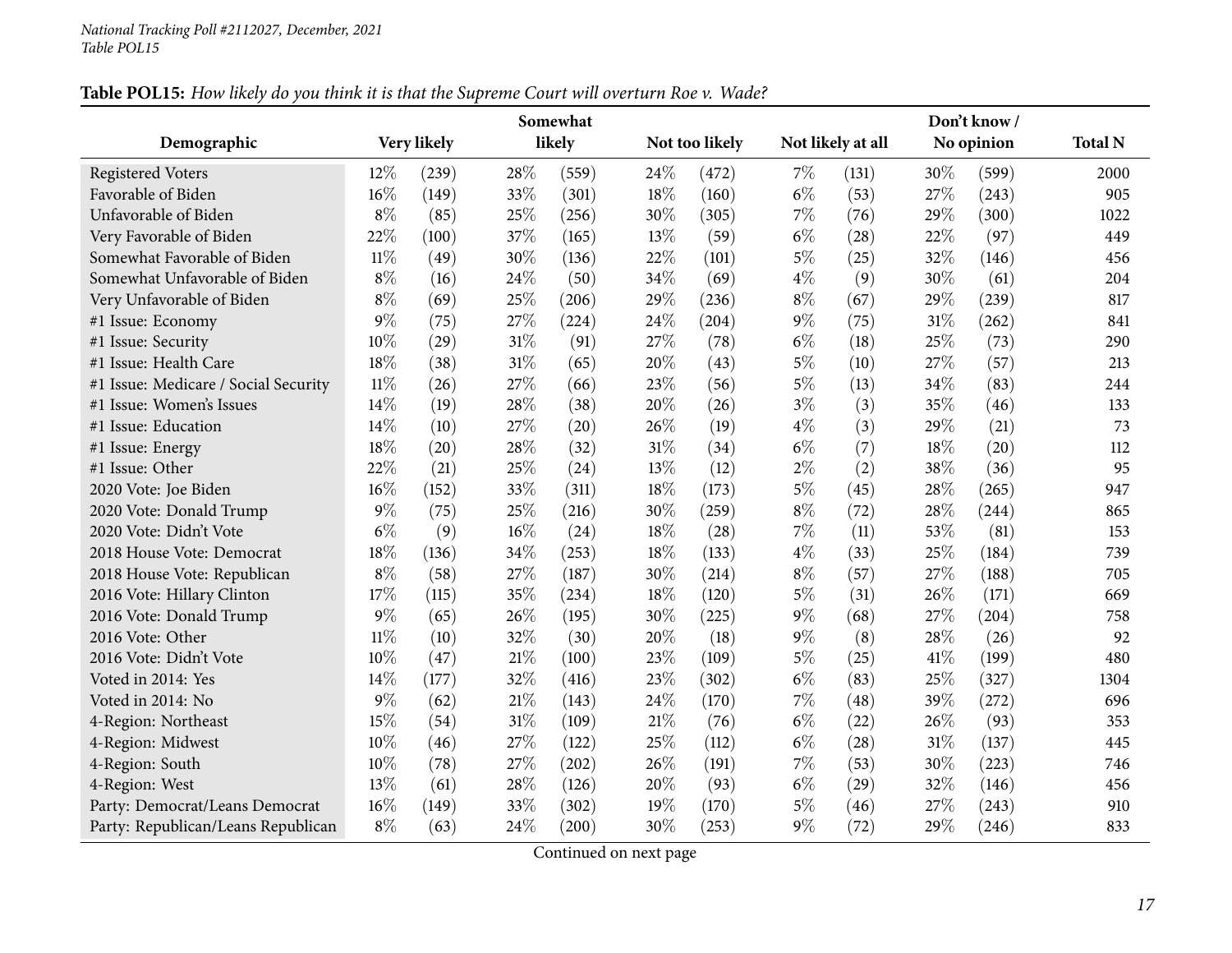|                           |        |             |        | Somewhat |        | Don't know /   |       |                   |        |             |                |  |
|---------------------------|--------|-------------|--------|----------|--------|----------------|-------|-------------------|--------|-------------|----------------|--|
| Demographic               |        | Very likely |        | likely   |        | Not too likely |       | Not likely at all |        | No opinion  | <b>Total N</b> |  |
| <b>Registered Voters</b>  | $12\%$ | (239)       | 28%    | (559)    | $24\%$ | (472)          | $7\%$ | (131)             | $30\%$ | (599)       | 2000           |  |
| Women of Reproductive Age | $10\%$ | (49)        | 23%    | (111)    | $24\%$ | (119)          | $7\%$ | (36)              | 35%    | (172)       | 486            |  |
| Mothers                   | $9\%$  | (22)        | $26\%$ | (67)     | 27\%   | (69)           | $9\%$ | (24)              | 29\%   | (75)        | 258            |  |
| Fathers                   | 23\%   | (64)        | $31\%$ | (89)     | $18\%$ | (51)           | $8\%$ | (21)              | 20\%   | $\sqrt{57}$ | 282            |  |

# Table POL15: How likely do you think it is that the Supreme Court will overturn Roe v. Wade?

*Note:* Row proportions may total to larger than one-hundred percen<sup>t</sup> due to rounding. For more information visit [MorningConsultIntelligence.com](https://morningconsultintelligence.com).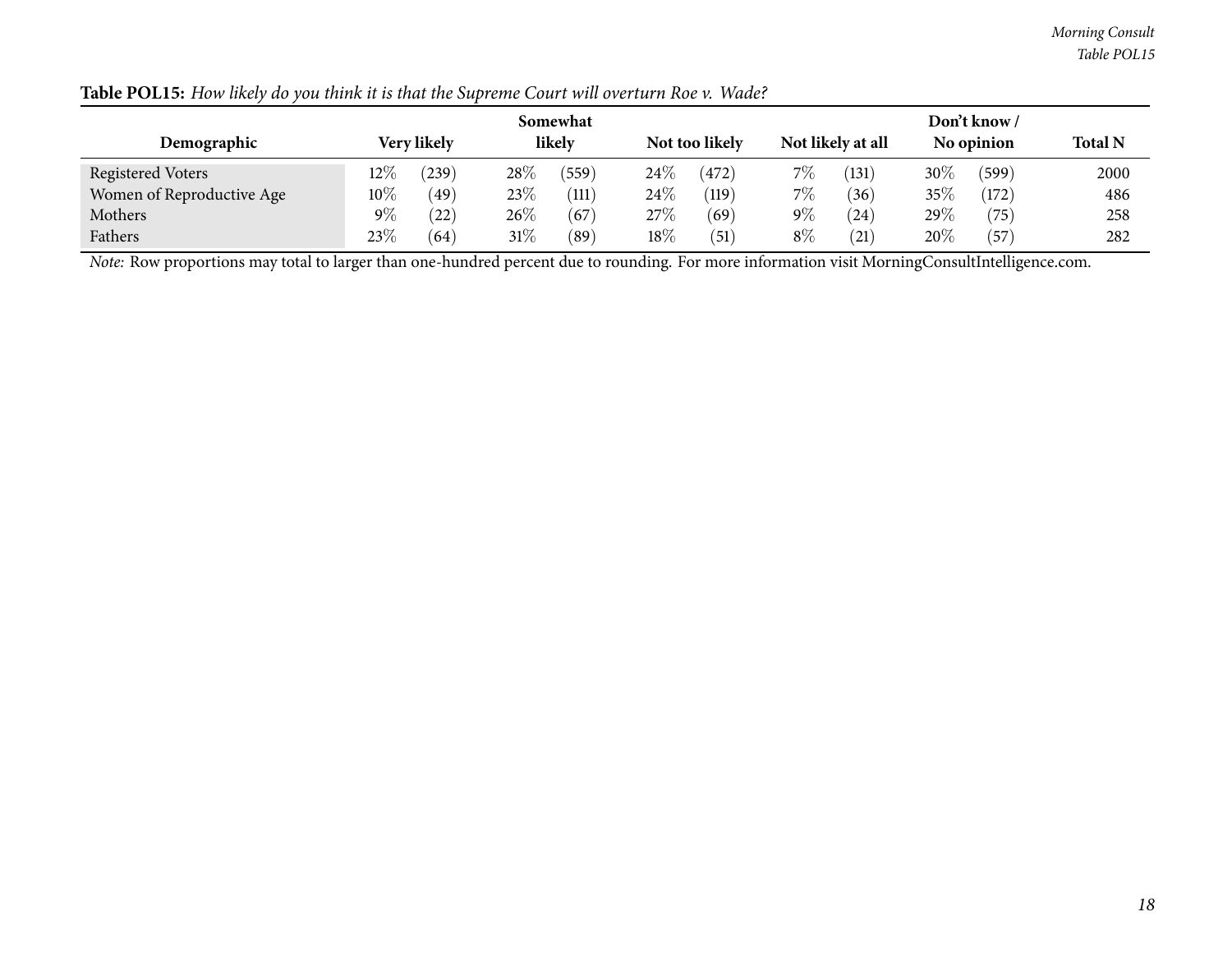<span id="page-18-0"></span>

| Demographic              |        | A lot |     | Some  |        | Not Much |        | Nothing at all | <b>Total N</b> |
|--------------------------|--------|-------|-----|-------|--------|----------|--------|----------------|----------------|
| <b>Registered Voters</b> | 20%    | (395) | 36% | (719) | 21\%   | (418)    | 23%    | (468)          | 2000           |
| Gender: Male             | 25%    | (231) | 37% | (347) | 21\%   | (197)    | 18%    | (167)          | 943            |
| Gender: Female           | $16\%$ | (164) | 35% | (371) | 21%    | (221)    | 28%    | (301)          | 1057           |
| Age: 18-34               | 14%    | (74)  | 30% | (153) | 24%    | (121)    | 33%    | (167)          | 515            |
| Age: 35-44               | $18\%$ | (54)  | 40% | (124) | 20%    | (62)     | 22%    | (67)           | 307            |
| Age: 45-64               | 21%    | (142) | 36% | (241) | 22%    | (153)    | $21\%$ | (144)          | 680            |
| Age: 65+                 | 25%    | (126) | 40% | (201) | 16%    | (81)     | 18%    | (90)           | 498            |
| GenZers: 1997-2012       | 15%    | (28)  | 31% | (59)  | $21\%$ | (40)     | 33%    | (63)           | 190            |
| Millennials: 1981-1996   | $17\%$ | (88)  | 34% | (179) | 22%    | (118)    | 27%    | (146)          | 531            |
| GenXers: 1965-1980       | 18%    | (76)  | 37% | (152) | 23%    | (97)     | 22%    | (90)           | 415            |
| Baby Boomers: 1946-1964  | 24%    | (188) | 38% | (292) | 18%    | (144)    | 20%    | (155)          | 779            |
| PID: Dem (no lean)       | 26%    | (202) | 35% | (271) | 20%    | (156)    | 20%    | (156)          | 785            |
| PID: Ind (no lean)       | 17%    | (91)  | 39% | (206) | 18%    | (98)     | 25%    | (133)          | 528            |
| PID: Rep (no lean)       | 15%    | (103) | 35% | (241) | 24%    | (164)    | 26%    | (179)          | 687            |
| PID/Gender: Dem Men      | 29%    | (113) | 37% | (146) | 19%    | (74)     | 15%    | (58)           | 391            |
| PID/Gender: Dem Women    | 23%    | (89)  | 32% | (126) | 21%    | (82)     | 25%    | (97)           | 393            |
| PID/Gender: Ind Men      | 21%    | (46)  | 40% | (90)  | 19%    | (43)     | 20%    | (45)           | 225            |
| PID/Gender: Ind Women    | 15%    | (45)  | 38% | (116) | 18%    | (55)     | 29%    | (88)           | 304            |
| PID/Gender: Rep Men      | 22%    | (72)  | 34% | (112) | 24%    | (80)     | 20%    | (64)           | 327            |
| PID/Gender: Rep Women    | $9\%$  | (31)  | 36% | (129) | 23%    | (84)     | 32%    | (116)          | 360            |
| Ideo: Liberal (1-3)      | 28%    | (159) | 38% | (216) | 16%    | (92)     | 18%    | (100)          | 567            |
| Ideo: Moderate (4)       | 18%    | (105) | 34% | (196) | 23%    | (132)    | 24%    | (140)          | 572            |
| Ideo: Conservative (5-7) | 17%    | (127) | 38% | (289) | 22%    | (169)    | 22%    | (168)          | 753            |
| Educ: < College          | 14%    | (163) | 34% | (414) | 23%    | (278)    | 29%    | (352)          | 1207           |
| Educ: Bachelors degree   | $25\%$ | (125) | 38% | (192) | 20%    | (101)    | 17%    | (84)           | 502            |
| Educ: Post-grad          | 37%    | (108) | 38% | (112) | 14%    | (40)     | $11\%$ | (32)           | 291            |
| Income: Under 50k        | $16\%$ | (136) | 33% | (276) | 22%    | (188)    | 29%    | (242)          | 842            |
| Income: 50k-100k         | 20%    | (151) | 38% | (288) | 21%    | (155)    | $21\%$ | (162)          | 757            |
| Income: 100k+            | 27%    | (109) | 38% | (154) | 19%    | (75)     | 16%    | (64)           | 401            |
| Ethnicity: White         | $21\%$ | (321) | 38% | (582) | 20%    | (306)    | 22%    | (336)          | 1545           |
| Ethnicity: Hispanic      | 20%    | (44)  | 29% | (64)  | 25%    | (55)     | 27%    | (60)           | 222            |
| Ethnicity: Black         | 18%    | (45)  | 27% | (68)  | 27%    | (67)     | 28%    | (69)           | 249            |

Table POL16\_2: How much have you seen, read, or heard about the following? The U.S. Supreme Court hearing oral arguments on the Mississippi abortion law that would ban most abortions after 15 weeks of pregnancy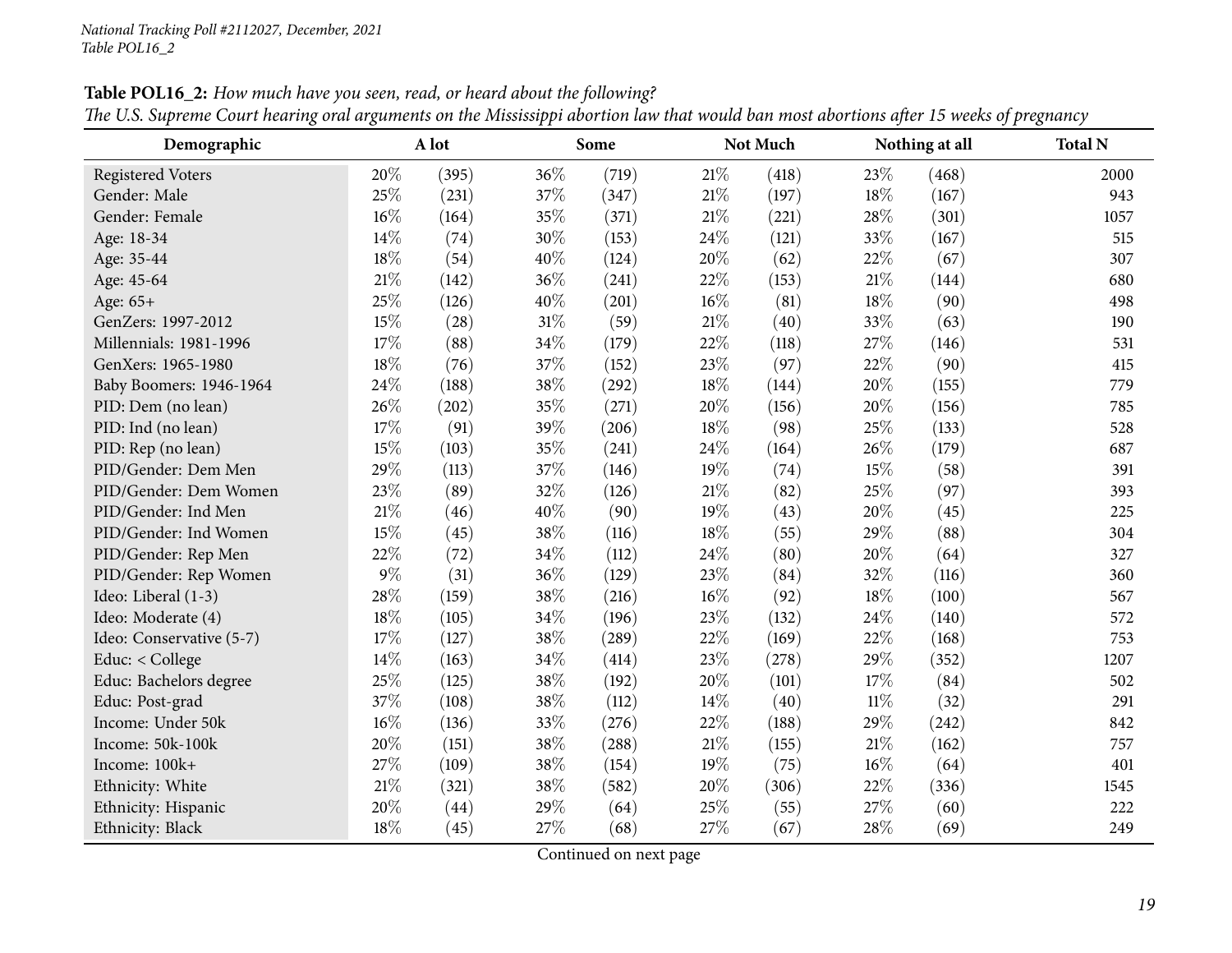#### *Morning Consult Table POL16\_2*

| $\circ$<br>Demographic               | o      | A lot | ΙI     | Some  |     | Not Much |        | Nothing at all | $\circ$<br><b>Total N</b> |
|--------------------------------------|--------|-------|--------|-------|-----|----------|--------|----------------|---------------------------|
| <b>Registered Voters</b>             | 20%    | (395) | 36%    | (719) | 21% | (418)    | 23%    | (468)          | 2000                      |
| Ethnicity: Other                     | 14%    | (29)  | 34%    | (69)  | 22% | (44)     | $31\%$ | (63)           | 206                       |
| All Christian                        | 22%    | (222) | 38%    | (387) | 22% | (226)    | 18%    | (189)          | 1023                      |
| All Non-Christian                    | 33%    | (41)  | 35%    | (44)  | 18% | (23)     | 13%    | (17)           | 125                       |
| Atheist                              | 22%    | (18)  | $34\%$ | (26)  | 15% | (12)     | 29%    | (23)           | 78                        |
| Agnostic/Nothing in particular       | 17%    | (77)  | 35%    | (163) | 19% | (89)     | 29%    | (137)          | 467                       |
| Something Else                       | 12%    | (38)  | 32%    | (98)  | 22% | (68)     | 34%    | (103)          | 307                       |
| Religious Non-Protestant/Catholic    | 29%    | (44)  | 32%    | (48)  | 24% | (36)     | 14%    | (22)           | 149                       |
| Evangelical                          | 17\%   | (101) | 38%    | (220) | 20% | (115)    | 25%    | (145)          | 580                       |
| Non-Evangelical                      | 21%    | (151) | 36%    | (253) | 23% | (159)    | 20%    | (141)          | 704                       |
| Community: Urban                     | 23%    | (127) | 35%    | (193) | 17% | (94)     | 25%    | (136)          | 549                       |
| Community: Suburban                  | $21\%$ | (198) | 37%    | (344) | 23% | (221)    | 19%    | (177)          | 940                       |
| Community: Rural                     | 14%    | (71)  | 35%    | (181) | 20% | (103)    | 30%    | (156)          | 511                       |
| <b>Employ: Private Sector</b>        | $22\%$ | (159) | 36%    | (260) | 23% | (168)    | 18%    | (129)          | 716                       |
| Employ: Government                   | 15%    | (19)  | 46%    | (59)  | 14% | (19)     | 25%    | (33)           | 129                       |
| Employ: Self-Employed                | 19%    | (28)  | 29%    | (43)  | 28% | (42)     | 24\%   | (37)           | 150                       |
| Employ: Homemaker                    | 13%    | (15)  | 29%    | (35)  | 22% | (26)     | 36%    | (44)           | 120                       |
| Employ: Student                      | 13%    | (11)  | 27%    | (21)  | 31% | (25)     | 29%    | (23)           | 80                        |
| Employ: Retired                      | 24%    | (135) | 38%    | (214) | 17% | (96)     | 21%    | (116)          | 561                       |
| Employ: Unemployed                   | 12%    | (19)  | 37%    | (58)  | 15% | (23)     | 36%    | (57)           | 156                       |
| Employ: Other                        | 12%    | (10)  | 33%    | (29)  | 21% | (19)     | 34%    | (30)           | 88                        |
| Military HH: Yes                     | 20%    | (77)  | 39%    | (151) | 20% | (79)     | 22%    | (85)           | 393                       |
| Military HH: No                      | $20\%$ | (318) | 35%    | (567) | 21% | (338)    | 24%    | (384)          | 1607                      |
| RD/WT: Right Direction               | 24%    | (200) | 36%    | (292) | 20% | (162)    | 20%    | (163)          | 818                       |
| RD/WT: Wrong Track                   | 17%    | (196) | 36%    | (426) | 22% | (255)    | 26%    | (305)          | 1182                      |
| Biden Job Approve                    | 25%    | (224) | 36%    | (325) | 20% | (184)    | 19%    | (175)          | 909                       |
| <b>Biden Job Disapprove</b>          | 16%    | (163) | 37%    | (380) | 21% | (218)    | 25%    | (256)          | 1018                      |
| Biden Job Strongly Approve           | 32%    | (146) | 37%    | (166) | 18% | (83)     | 13%    | (59)           | 455                       |
| <b>Biden Job Somewhat Approve</b>    | 17%    | (79)  | 35%    | (159) | 22% | (100)    | 26%    | (116)          | 454                       |
| Biden Job Somewhat Disapprove        | $11\%$ | (26)  | 40%    | (95)  | 19% | (46)     | 29%    | (69)           | 235                       |
| <b>Biden Job Strongly Disapprove</b> | 18%    | (138) | 36%    | (285) | 22% | (173)    | 24%    | (188)          | 783                       |

Table POL16\_2: How much have you seen, read, or heard about the following?

The U.S. Supreme Court hearing oral arguments on the Mississippi abortion law that would ban most abortions after 15 weeks of pregnancy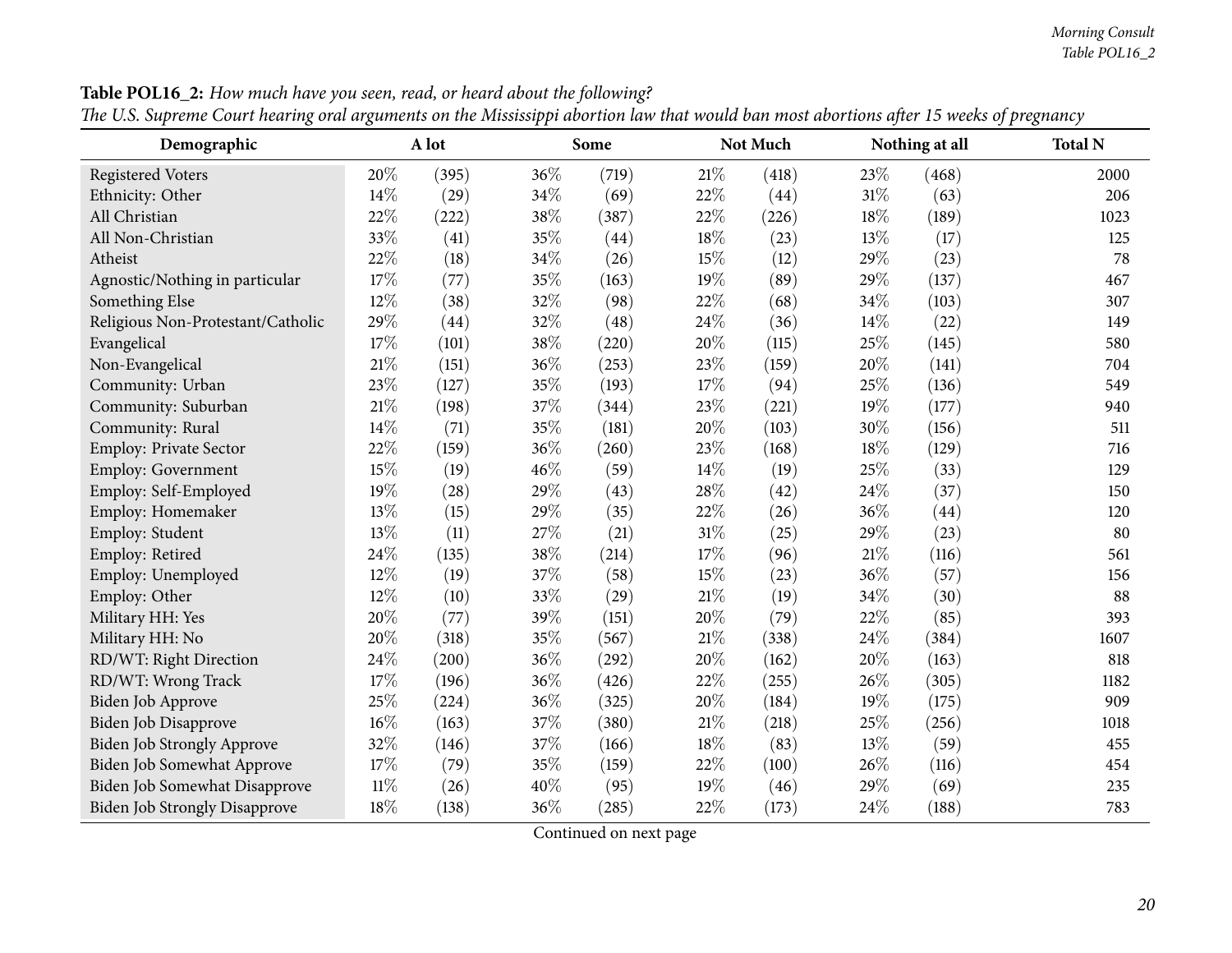| Demographic                          |        | A lot |     | Some  |        | Not Much |      | Nothing at all | <b>Total N</b> |
|--------------------------------------|--------|-------|-----|-------|--------|----------|------|----------------|----------------|
| <b>Registered Voters</b>             | 20%    | (395) | 36% | (719) | 21\%   | (418)    | 23%  | (468)          | 2000           |
| Favorable of Biden                   | 25%    | (228) | 36% | (329) | 18%    | (167)    | 20%  | (181)          | 905            |
| Unfavorable of Biden                 | $16\%$ | (162) | 37% | (377) | 23%    | (233)    | 24\% | (250)          | 1022           |
| Very Favorable of Biden              | 32%    | (143) | 38% | (169) | $16\%$ | (72)     | 15%  | (65)           | 449            |
| Somewhat Favorable of Biden          | 19%    | (85)  | 35% | (160) | 21\%   | (95)     | 25%  | (116)          | 456            |
| Somewhat Unfavorable of Biden        | 15%    | (31)  | 40% | (81)  | 21%    | (44)     | 23%  | (48)           | 204            |
| Very Unfavorable of Biden            | 16%    | (131) | 36% | (296) | 23%    | (189)    | 25%  | (202)          | 817            |
| #1 Issue: Economy                    | 18%    | (150) | 37% | (309) | 22%    | (183)    | 24\% | (199)          | 841            |
| #1 Issue: Security                   | 17%    | (51)  | 35% | (102) | 21%    | (61)     | 26%  | (76)           | 290            |
| #1 Issue: Health Care                | 22%    | (46)  | 37% | (80)  | 21%    | (45)     | 20%  | (42)           | 213            |
| #1 Issue: Medicare / Social Security | 20%    | (48)  | 37% | (90)  | 19%    | (46)     | 24%  | (60)           | 244            |
| #1 Issue: Women's Issues             | 24\%   | (31)  | 23% | (31)  | 25%    | (33)     | 28%  | (37)           | 133            |
| #1 Issue: Education                  | $21\%$ | (15)  | 37% | (27)  | 20%    | (15)     | 22%  | (16)           | 73             |
| #1 Issue: Energy                     | 27%    | (31)  | 43% | (48)  | 15%    | (17)     | 14%  | (16)           | 112            |
| #1 Issue: Other                      | 24%    | (23)  | 34% | (32)  | 18%    | (17)     | 24%  | (23)           | 95             |
| 2020 Vote: Joe Biden                 | 26%    | (250) | 34% | (324) | 20%    | (186)    | 20%  | (186)          | 947            |
| 2020 Vote: Donald Trump              | $15\%$ | (128) | 39% | (340) | 22%    | (187)    | 24%  | (209)          | 865            |
| 2020 Vote: Didn't Vote               | 7%     | (11)  | 26% | (40)  | 24%    | (36)     | 43%  | (66)           | 153            |
| 2018 House Vote: Democrat            | 28%    | (209) | 37% | (272) | 18%    | (136)    | 16%  | (121)          | 739            |
| 2018 House Vote: Republican          | 18%    | (124) | 39% | (278) | 22%    | (157)    | 21%  | (146)          | 705            |
| 2016 Vote: Hillary Clinton           | 28%    | (185) | 37% | (250) | 20%    | (131)    | 15%  | (103)          | 669            |
| 2016 Vote: Donald Trump              | 18%    | (133) | 40% | (299) | 21%    | (157)    | 22%  | (168)          | 758            |
| 2016 Vote: Other                     | 25%    | (23)  | 37% | (34)  | 19%    | (18)     | 19%  | (17)           | 92             |
| 2016 Vote: Didn't Vote               | $11\%$ | (53)  | 28% | (135) | 23%    | (112)    | 37%  | (179)          | 480            |
| Voted in 2014: Yes                   | 24%    | (316) | 38% | (502) | 19%    | (254)    | 18%  | (232)          | 1304           |
| Voted in 2014: No                    | $11\%$ | (79)  | 31% | (217) | 24%    | (164)    | 34%  | (236)          | 696            |
| 4-Region: Northeast                  | 22%    | (79)  | 39% | (136) | 20%    | (72)     | 19%  | (66)           | 353            |
| 4-Region: Midwest                    | 18%    | (82)  | 34% | (153) | 24%    | (107)    | 23%  | (103)          | 445            |
| 4-Region: South                      | 20%    | (147) | 35% | (262) | 21\%   | (158)    | 24%  | (179)          | 746            |
| 4-Region: West                       | 19%    | (88)  | 37% | (167) | 18%    | (80)     | 26%  | (121)          | 456            |
| Party: Democrat/Leans Democrat       | 25%    | (231) | 36% | (327) | 19%    | (177)    | 19%  | (175)          | 910            |
| Party: Republican/Leans Republican   | 15%    | (121) | 37% | (312) | 23%    | (189)    | 25%  | (211)          | 833            |

Table POL16\_2: How much have you seen, read, or heard about the following? The U.S. Supreme Court hearing oral arguments on the Mississippi abortion law that would ban most abortions after 15 weeks of pregnancy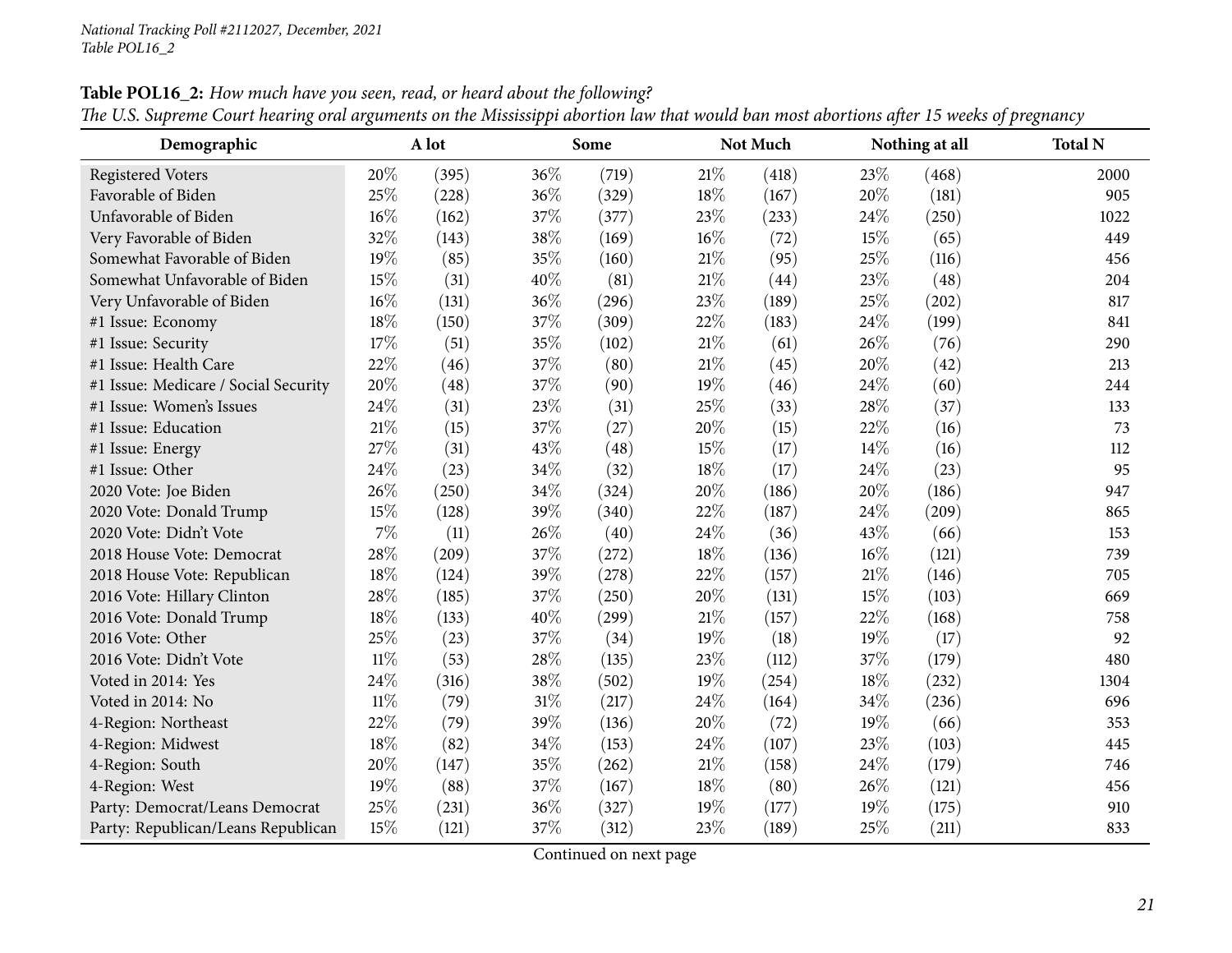#### *Morning Consult Table POL16\_2*

|                           | <i></i> |       |        |       |        |                 |      |                |                |
|---------------------------|---------|-------|--------|-------|--------|-----------------|------|----------------|----------------|
| Demographic               |         | A lot |        | Some  |        | <b>Not Much</b> |      | Nothing at all | <b>Total N</b> |
| Registered Voters         | 20%     | (395) | $36\%$ | (719) | 21%    | (418)           | 23\% | (468)          | 2000           |
| Women of Reproductive Age | 13%     | (62)  | 33\%   | (159) | $21\%$ | (104)           | 33%  | (161)          | 486            |
| Mothers                   | $14\%$  | 37    | $31\%$ | (81)  | 26\%   | (66)            | 28\% | (73,           | 258            |
| Fathers                   | 23%     | (65)  | 36%    | (101) | 28\%   | (80)            | 13%  | '36'           | 282            |

Table POL16\_2: How much have you seen, read, or heard about the following? The U.S. Supreme Court hearing oral arguments on the Mississippi abortion law that would ban most abortions after 15 weeks of pregnancy

*Note:* Row proportions may total to larger than one-hundred percen<sup>t</sup> due to rounding. For more information visit [MorningConsultIntelligence.com](https://morningconsultintelligence.com).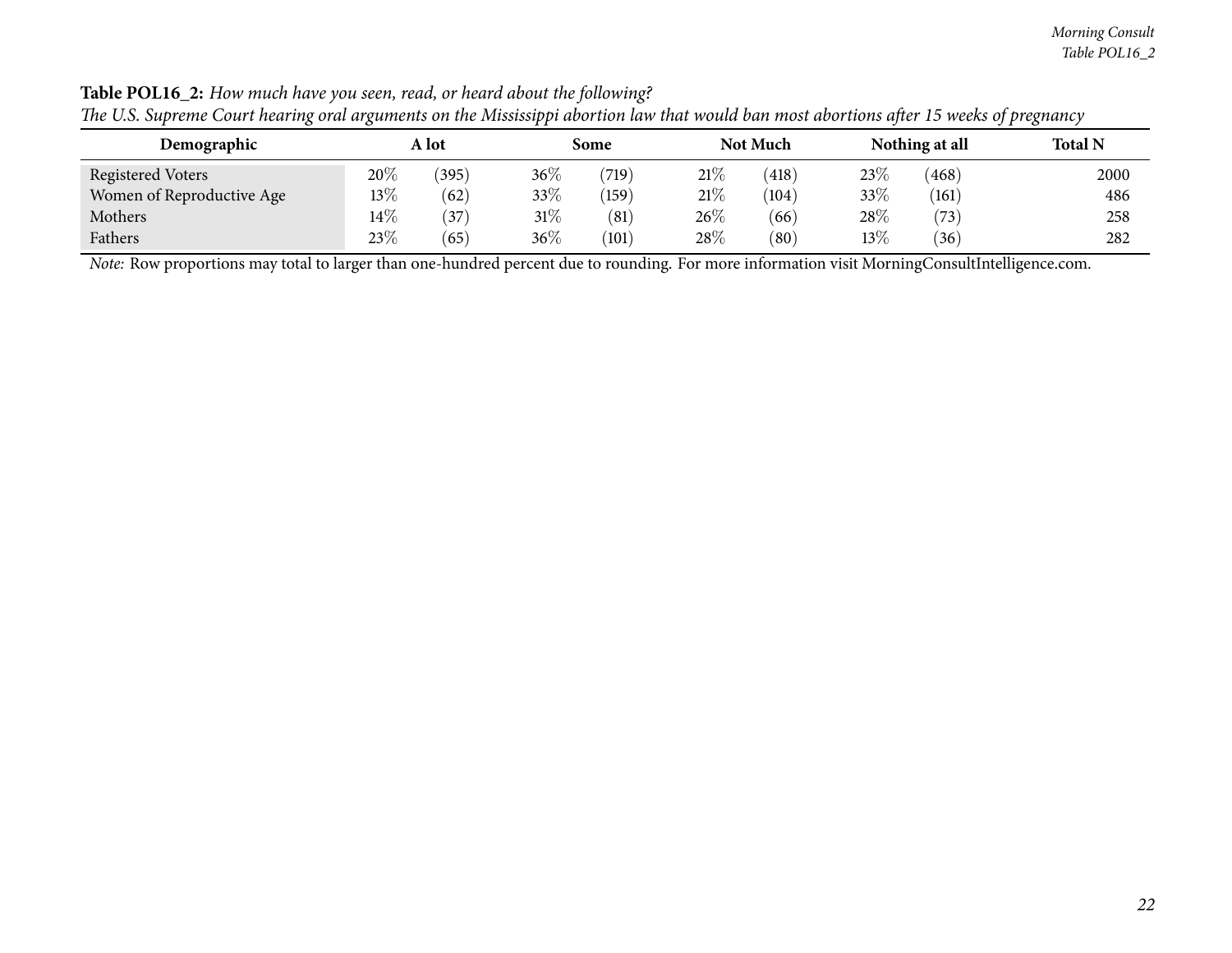#### *National Tracking Poll #2112027, December, <sup>2021</sup> Table xdemGender*

## **Table xdemGender:** *What is your gender?*

<span id="page-22-0"></span>

| Demographic              |                          | <b>Gender: Male</b> |      | Gender: Female | <b>Total N</b> |
|--------------------------|--------------------------|---------------------|------|----------------|----------------|
| <b>Registered Voters</b> | 47%                      | (943)               | 53%  | (1057)         | 2000           |
| Gender: Male             | 100%                     | (943)               |      | (0)            | 943            |
| Gender: Female           |                          | (0)                 | 100% | (1057)         | 1057           |
| Age: 18-34               | 48%                      | (248)               | 52%  | (267)          | 515            |
| Age: 35-44               | 47%                      | (145)               | 53%  | (162)          | 307            |
| Age: 45-64               | 48%                      | (324)               | 52%  | (356)          | 680            |
| Age: 65+                 | 45%                      | (225)               | 55%  | (272)          | 498            |
| GenZers: 1997-2012       | 43%                      | (83)                | 57%  | (108)          | 190            |
| Millennials: 1981-1996   | $50\%$                   | (267)               | 50%  | (263)          | 531            |
| GenXers: 1965-1980       | 48%                      | (198)               | 52%  | (217)          | 415            |
| Baby Boomers: 1946-1964  | 47%                      | (367)               | 53%  | (411)          | 779            |
| PID: Dem (no lean)       | 50%                      | (391)               | 50%  | (393)          | 785            |
| PID: Ind (no lean)       | 43%                      | (225)               | 57%  | (304)          | 528            |
| PID: Rep (no lean)       | 48%                      | (327)               | 52%  | (360)          | 687            |
| PID/Gender: Dem Men      | 100%                     | (391)               |      | (0)            | 391            |
| PID/Gender: Dem Women    |                          | (0)                 | 100% | (393)          | 393            |
| PID/Gender: Ind Men      | 100%                     | (225)               |      | (0)            | 225            |
| PID/Gender: Ind Women    |                          | (0)                 | 100% | (304)          | 304            |
| PID/Gender: Rep Men      | 100%                     | (327)               |      | (0)            | 327            |
| PID/Gender: Rep Women    | $\overline{\phantom{m}}$ | (0)                 | 100% | (360)          | 360            |
| Ideo: Liberal (1-3)      | 46%                      | (259)               | 54%  | (308)          | 567            |
| Ideo: Moderate (4)       | 49%                      | (278)               | 51%  | (294)          | 572            |
| Ideo: Conservative (5-7) | 49%                      | (369)               | 51%  | (385)          | 753            |
| Educ: < College          | 42%                      | (504)               | 58%  | (703)          | 1207           |
| Educ: Bachelors degree   | 52%                      | (263)               | 48%  | (239)          | 502            |
| Educ: Post-grad          | $61\%$                   | (176)               | 39%  | (115)          | 291            |
| Income: Under 50k        | 41\%                     | (342)               | 59%  | (499)          | 842            |
| Income: 50k-100k         | 49%                      | (371)               | 51%  | (386)          | 757            |
| Income: 100k+            | 57%                      | (230)               | 43%  | (172)          | 401            |
| Ethnicity: White         | 47%                      | (725)               | 53%  | (820)          | 1545           |
| Ethnicity: Hispanic      | 40%                      | (89)                | 60%  | (133)          | 222            |
| Ethnicity: Black         | 53%                      | (133)               | 47%  | (116)          | 249            |
| Ethnicity: Other         | $41\%$                   | (84)                | 59%  | (122)          | 206            |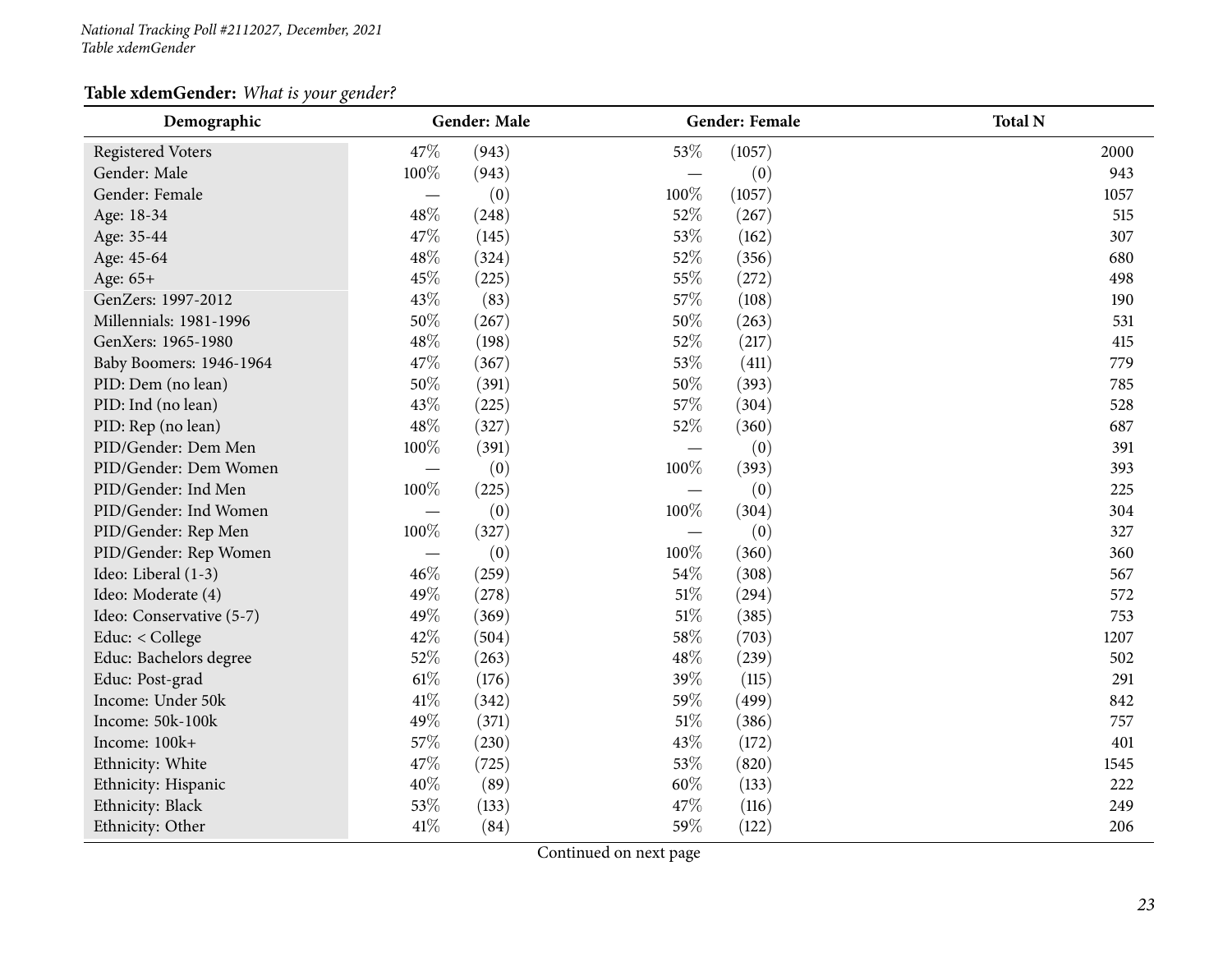#### *Morning Consult Table xdemGender*

## **Table xdemGender:** *What is your gender?*

| Demographic                          |       | Gender: Male |        | <b>Gender: Female</b> | <b>Total N</b> |
|--------------------------------------|-------|--------------|--------|-----------------------|----------------|
| <b>Registered Voters</b>             | 47%   | (943)        | 53%    | (1057)                | 2000           |
| All Christian                        | 52%   | (532)        | 48%    | (491)                 | 1023           |
| All Non-Christian                    | 55%   | (68)         | 45%    | (57)                  | 125            |
| Atheist                              | 50%   | (39)         | 50%    | (39)                  | 78             |
| Agnostic/Nothing in particular       | 44%   | (207)        | 56%    | (259)                 | 467            |
| Something Else                       | 31%   | (96)         | 69%    | (211)                 | 307            |
| Religious Non-Protestant/Catholic    | 57%   | (85)         | 43%    | (64)                  | 149            |
| Evangelical                          | 45%   | (258)        | 55%    | (322)                 | 580            |
| Non-Evangelical                      | 47%   | (334)        | $53\%$ | (370)                 | 704            |
| Community: Urban                     | 58%   | (321)        | 42%    | (228)                 | 549            |
| Community: Suburban                  | 48%   | (447)        | 52%    | (492)                 | 940            |
| Community: Rural                     | 34%   | (174)        | 66%    | (337)                 | 511            |
| Employ: Private Sector               | 56%   | (402)        | 44\%   | (314)                 | 716            |
| <b>Employ: Government</b>            | 41\%  | (53)         | 59%    | (77)                  | 129            |
| Employ: Self-Employed                | 61\%  | (92)         | 39%    | (58)                  | 150            |
| Employ: Homemaker                    | $4\%$ | (5)          | 96%    | (115)                 | 120            |
| Employ: Student                      | 40%   | (32)         | $60\%$ | (48)                  | 80             |
| Employ: Retired                      | 47%   | (265)        | 53%    | (296)                 | 561            |
| Employ: Unemployed                   | 46%   | (72)         | 54%    | (84)                  | 156            |
| Employ: Other                        | 25%   | (22)         | 75%    | (66)                  | 88             |
| Military HH: Yes                     | 47%   | (186)        | 53%    | (207)                 | 393            |
| Military HH: No                      | 47%   | (757)        | 53%    | (850)                 | 1607           |
| RD/WT: Right Direction               | 54%   | (440)        | 46%    | (377)                 | 818            |
| RD/WT: Wrong Track                   | 42%   | (502)        | 58\%   | (680)                 | 1182           |
| Biden Job Approve                    | 52%   | (470)        | 48\%   | (439)                 | 909            |
| Biden Job Disapprove                 | 45%   | (456)        | 55%    | (561)                 | 1018           |
| Biden Job Strongly Approve           | 57%   | (257)        | 43%    | (197)                 | 455            |
| Biden Job Somewhat Approve           | 47%   | (213)        | 53%    | (241)                 | 454            |
| Biden Job Somewhat Disapprove        | 38%   | (88)         | 62%    | (147)                 | 235            |
| <b>Biden Job Strongly Disapprove</b> | 47%   | (368)        | 53%    | (415)                 | 783            |
| Favorable of Biden                   | 50%   | (449)        | 50%    | (456)                 | 905            |
| Unfavorable of Biden                 | 46%   | (468)        | 54%    | (554)                 | 1022           |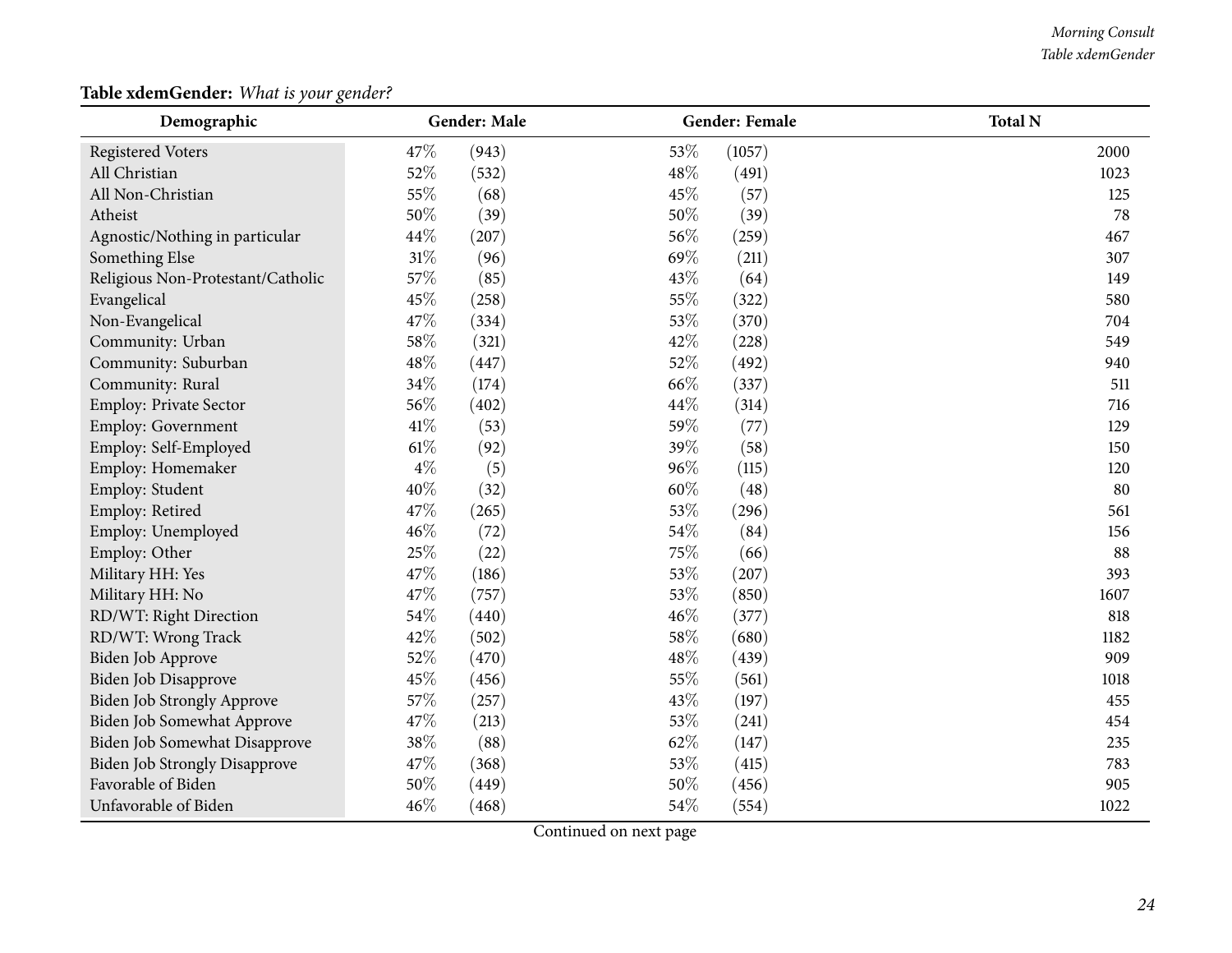#### **Table xdemGender:** *What is your gender?*

| Demographic                          |      | Gender: Male |        | Gender: Female | <b>Total N</b>                                                                                                                                 |
|--------------------------------------|------|--------------|--------|----------------|------------------------------------------------------------------------------------------------------------------------------------------------|
| <b>Registered Voters</b>             | 47%  | (943)        | 53%    | (1057)         | 2000                                                                                                                                           |
| Very Favorable of Biden              | 57%  | (254)        | 43%    | (195)          | 449                                                                                                                                            |
| Somewhat Favorable of Biden          | 43%  | (195)        | 57%    | (261)          | 456                                                                                                                                            |
| Somewhat Unfavorable of Biden        | 42%  | (86)         | 58%    | (118)          | 204                                                                                                                                            |
| Very Unfavorable of Biden            | 47%  | (382)        | 53%    | (436)          | 817                                                                                                                                            |
| #1 Issue: Economy                    | 46%  | (387)        | 54\%   | (454)          | 841                                                                                                                                            |
| #1 Issue: Security                   | 53%  | (153)        | 47%    | (137)          | 290                                                                                                                                            |
| #1 Issue: Health Care                | 56%  | (119)        | 44%    | (94)           | 213                                                                                                                                            |
| #1 Issue: Medicare / Social Security | 50%  | (122)        | $50\%$ | (122)          | 244                                                                                                                                            |
| #1 Issue: Women's Issues             | 23%  | (30)         | 77%    | (102)          | 133                                                                                                                                            |
| #1 Issue: Education                  | 47%  | (34)         | 53%    | (39)           | 73                                                                                                                                             |
| #1 Issue: Energy                     | 52%  | (59)         | 48%    | (53)           | 112                                                                                                                                            |
| #1 Issue: Other                      | 41\% | (39)         | 59%    | (56)           | 95                                                                                                                                             |
| 2020 Vote: Joe Biden                 | 50%  | (471)        | 50%    | (476)          | 947                                                                                                                                            |
| 2020 Vote: Donald Trump              | 46%  | (396)        | 54\%   | (469)          | 865                                                                                                                                            |
| 2020 Vote: Didn't Vote               | 39%  | (59)         | 61\%   | (94)           | 153                                                                                                                                            |
| 2018 House Vote: Democrat            | 50%  | (372)        | 50%    | (367)          | 739                                                                                                                                            |
| 2018 House Vote: Republican          | 47%  | (332)        | 53%    | (372)          | 705                                                                                                                                            |
| 2016 Vote: Hillary Clinton           | 50%  | (332)        | 50%    | (337)          | 669                                                                                                                                            |
| 2016 Vote: Donald Trump              | 48%  | (362)        | 52%    | (396)          | 758                                                                                                                                            |
| 2016 Vote: Other                     | 42%  | (39)         | 58%    | (53)           | 92                                                                                                                                             |
| 2016 Vote: Didn't Vote               | 44%  | (210)        | 56%    | (270)          | 480                                                                                                                                            |
| Voted in 2014: Yes                   | 48%  | (622)        | $52\%$ | (683)          | 1304                                                                                                                                           |
| Voted in 2014: No                    | 46%  | (321)        | 54\%   | (375)          | 696                                                                                                                                            |
| 4-Region: Northeast                  | 50%  | (176)        | 50%    | (178)          | 353                                                                                                                                            |
| 4-Region: Midwest                    | 48%  | (212)        | 52%    | (233)          | 445                                                                                                                                            |
| 4-Region: South                      | 45%  | (333)        | 55%    | (413)          | 746                                                                                                                                            |
| 4-Region: West                       | 49%  | (222)        | $51\%$ | (234)          | 456                                                                                                                                            |
| Party: Democrat/Leans Democrat       | 49%  | (442)        | $51\%$ | (469)          | 910                                                                                                                                            |
| Party: Republican/Leans Republican   | 47%  | (389)        | 53%    | (444)          | 833                                                                                                                                            |
| Women of Reproductive Age            |      | (0)          | 100%   | (486)          | 486                                                                                                                                            |
| Mothers                              |      | (0)          | 100%   | (258)          | 258                                                                                                                                            |
| Fathers                              | 100% | (282)        |        | (0)            | 282                                                                                                                                            |
|                                      |      |              |        |                | Note: Row proportions may total to larger than one-hundred percent due to rounding. For more information visit MorningConsultIntelligence.com. |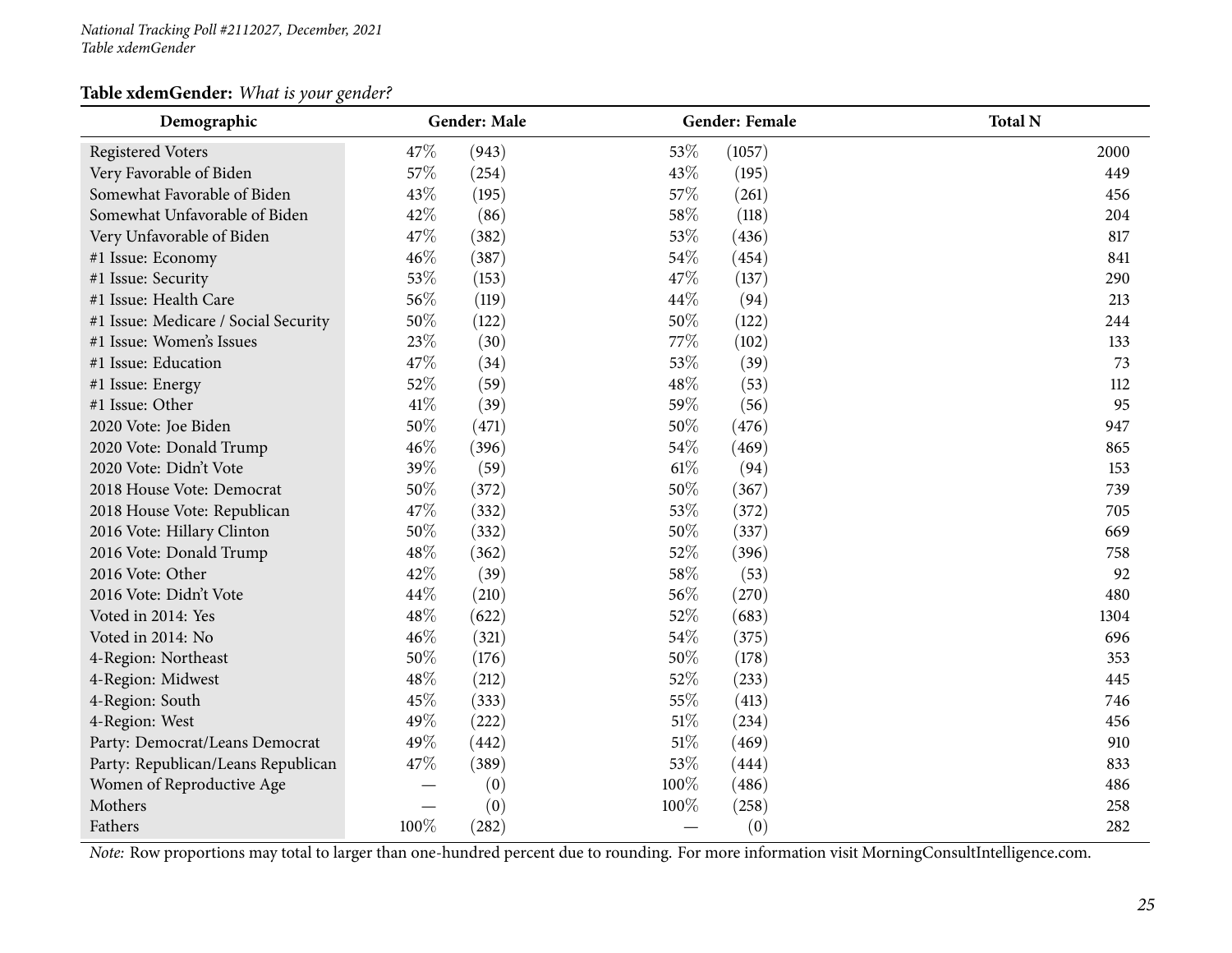#### *Morning Consult Table demKidsnew*

<span id="page-25-0"></span>

| Demographic              |       | Yes   |        | N <sub>o</sub> | <b>Total N</b> |
|--------------------------|-------|-------|--------|----------------|----------------|
| <b>Registered Voters</b> | 27%   | (540) | 73%    | (1460)         | 2000           |
| Gender: Male             | 30%   | (282) | 70%    | (661)          | 943            |
| Gender: Female           | 24%   | (258) | 76%    | (799)          | 1057           |
| Age: 18-34               | 35%   | (182) | 65%    | (333)          | 515            |
| Age: 35-44               | 74%   | (226) | 26\%   | (81)           | 307            |
| Age: 45-64               | 18%   | (119) | 82%    | (561)          | 680            |
| Age: 65+                 | $2\%$ | (12)  | 98%    | (485)          | 498            |
| GenZers: 1997-2012       | 10%   | (19)  | 90%    | (171)          | 190            |
| Millennials: 1981-1996   | 60%   | (317) | 40%    | (213)          | 531            |
| GenXers: 1965-1980       | 39%   | (161) | $61\%$ | (254)          | 415            |
| Baby Boomers: 1946-1964  | $5\%$ | (43)  | 95%    | (736)          | 779            |
| PID: Dem (no lean)       | 32%   | (247) | 68\%   | (537)          | 785            |
| PID: Ind (no lean)       | 22%   | (119) | 78%    | (410)          | 528            |
| PID: Rep (no lean)       | 25%   | (174) | 75%    | (513)          | 687            |
| PID/Gender: Dem Men      | 40%   | (158) | $60\%$ | (233)          | 391            |
| PID/Gender: Dem Women    | 23%   | (89)  | 77%    | (304)          | 393            |
| PID/Gender: Ind Men      | 23%   | (52)  | 77%    | (172)          | 225            |
| PID/Gender: Ind Women    | 22%   | (66)  | 78%    | (237)          | 304            |
| PID/Gender: Rep Men      | 22%   | (72)  | 78%    | (255)          | 327            |
| PID/Gender: Rep Women    | 28%   | (102) | 72%    | (258)          | 360            |
| Ideo: Liberal (1-3)      | 29%   | (166) | 71%    | (402)          | 567            |
| Ideo: Moderate (4)       | 28%   | (162) | 72%    | (410)          | 572            |
| Ideo: Conservative (5-7) | 23%   | (175) | 77%    | (578)          | 753            |
| Educ: < College          | 21\%  | (248) | 79%    | (960)          | 1207           |
| Educ: Bachelors degree   | 35%   | (174) | 65%    | (327)          | 502            |
| Educ: Post-grad          | 41\%  | (118) | 59%    | (173)          | 291            |
| Income: Under 50k        | 19%   | (160) | $81\%$ | (681)          | 842            |
| Income: 50k-100k         | 29%   | (216) | $71\%$ | (541)          | 757            |
| Income: 100k+            | 41\%  | (164) | $59\%$ | (238)          | 401            |
| Ethnicity: White         | 27%   | (424) | 73%    | (1121)         | 1545           |
| Ethnicity: Hispanic      | 43%   | (95)  | 57\%   | (127)          | 222            |
| Ethnicity: Black         | 30%   | (76)  | 70%    | (173)          | 249            |
| Ethnicity: Other         | 20%   | (41)  | $80\%$ | (166)          | 206            |

Table demKidsnew: Are you the parent or guardian of any children under 18 now living in your household?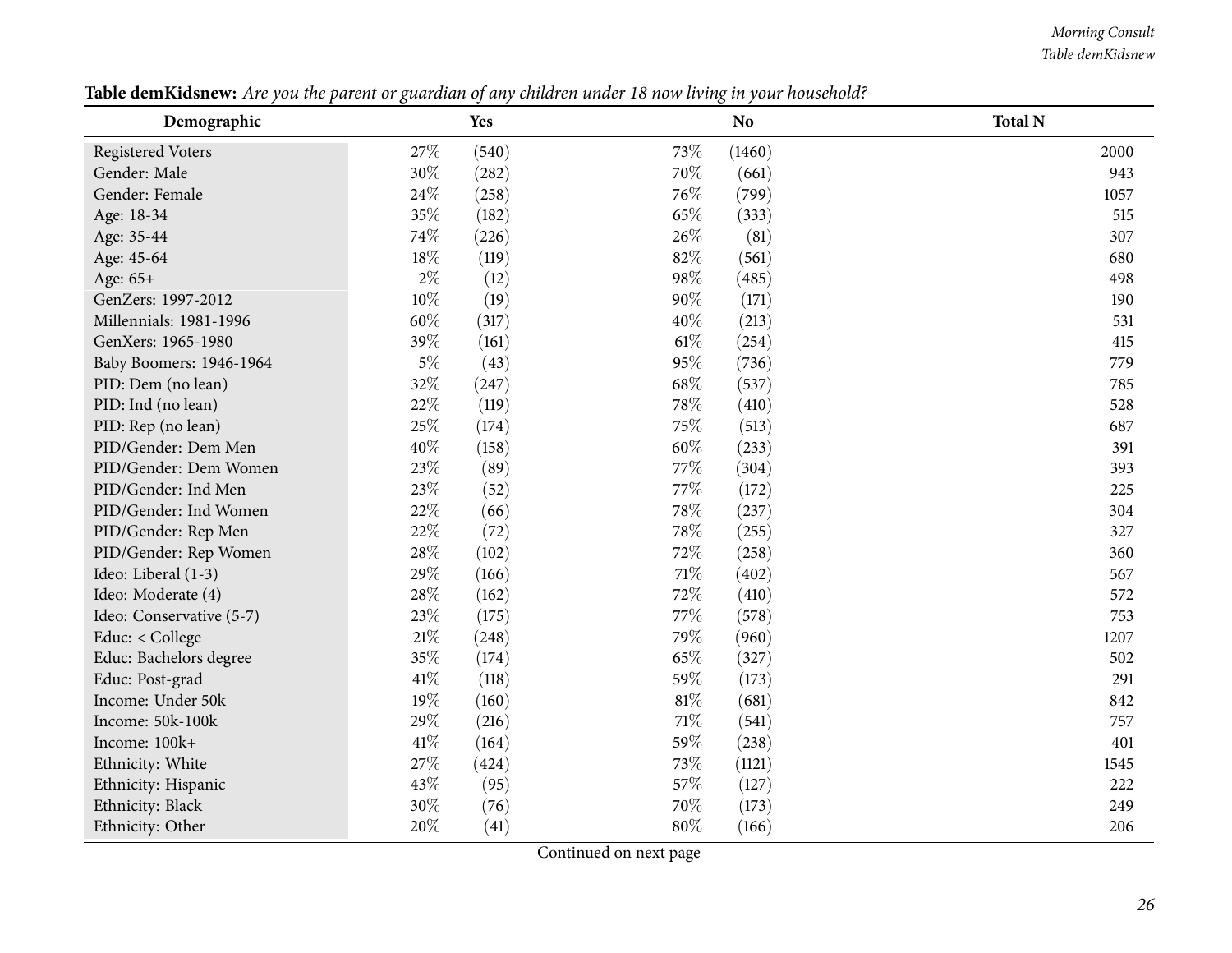| Table demKidsnew: Are you the parent or guardian of any children under 18 now living in your household? |  |
|---------------------------------------------------------------------------------------------------------|--|
|---------------------------------------------------------------------------------------------------------|--|

| Demographic                          |        | Yes   |        | N <sub>o</sub> | <b>Total N</b> |
|--------------------------------------|--------|-------|--------|----------------|----------------|
| <b>Registered Voters</b>             | 27\%   | (540) | 73%    | (1460)         | 2000           |
| All Christian                        | 24\%   | (248) | 76%    | (775)          | 1023           |
| All Non-Christian                    | 36%    | (45)  | 64%    | (81)           | 125            |
| Atheist                              | 24%    | (19)  | 76%    | (59)           | 78             |
| Agnostic/Nothing in particular       | 29%    | (133) | $71\%$ | (334)          | 467            |
| Something Else                       | $31\%$ | (96)  | 69%    | (212)          | 307            |
| Religious Non-Protestant/Catholic    | $34\%$ | (51)  | 66%    | (98)           | 149            |
| Evangelical                          | 32%    | (187) | 68\%   | (394)          | 580            |
| Non-Evangelical                      | 19%    | (136) | $81\%$ | (568)          | 704            |
| Community: Urban                     | 42%    | (232) | 58%    | (317)          | 549            |
| Community: Suburban                  | 19%    | (181) | $81\%$ | (758)          | 940            |
| Community: Rural                     | 25%    | (126) | 75%    | (385)          | 511            |
| Employ: Private Sector               | 45%    | (319) | 55%    | (397)          | 716            |
| Employ: Government                   | 44\%   | (56)  | 56%    | (73)           | 129            |
| Employ: Self-Employed                | 37%    | (56)  | 63%    | (94)           | 150            |
| Employ: Homemaker                    | 40%    | (48)  | $60\%$ | (72)           | 120            |
| Employ: Student                      | $9\%$  | (7)   | 91%    | (73)           | 80             |
| Employ: Retired                      | $2\%$  | (12)  | 98%    | (549)          | 561            |
| Employ: Unemployed                   | $13\%$ | (21)  | 87%    | (136)          | 156            |
| Employ: Other                        | 24\%   | (21)  | 76%    | (67)           | 88             |
| Military HH: Yes                     | 20%    | (77)  | $80\%$ | (315)          | 393            |
| Military HH: No                      | 29%    | (463) | $71\%$ | (1145)         | 1607           |
| RD/WT: Right Direction               | 34%    | (277) | 66%    | (541)          | 818            |
| RD/WT: Wrong Track                   | 22%    | (263) | 78%    | (919)          | 1182           |
| Biden Job Approve                    | 32%    | (295) | 68%    | (614)          | 909            |
| Biden Job Disapprove                 | 23%    | (230) | 77%    | (787)          | 1018           |
| Biden Job Strongly Approve           | $41\%$ | (187) | 59%    | (268)          | 455            |
| Biden Job Somewhat Approve           | 24\%   | (108) | 76%    | (346)          | 454            |
| Biden Job Somewhat Disapprove        | 24\%   | (57)  | 76%    | (178)          | 235            |
| <b>Biden Job Strongly Disapprove</b> | 22%    | (174) | 78%    | (609)          | 783            |
| Favorable of Biden                   | $31\%$ | (279) | 69%    | (626)          | 905            |
| Unfavorable of Biden                 | 23%    | (239) | 77%    | (783)          | 1022           |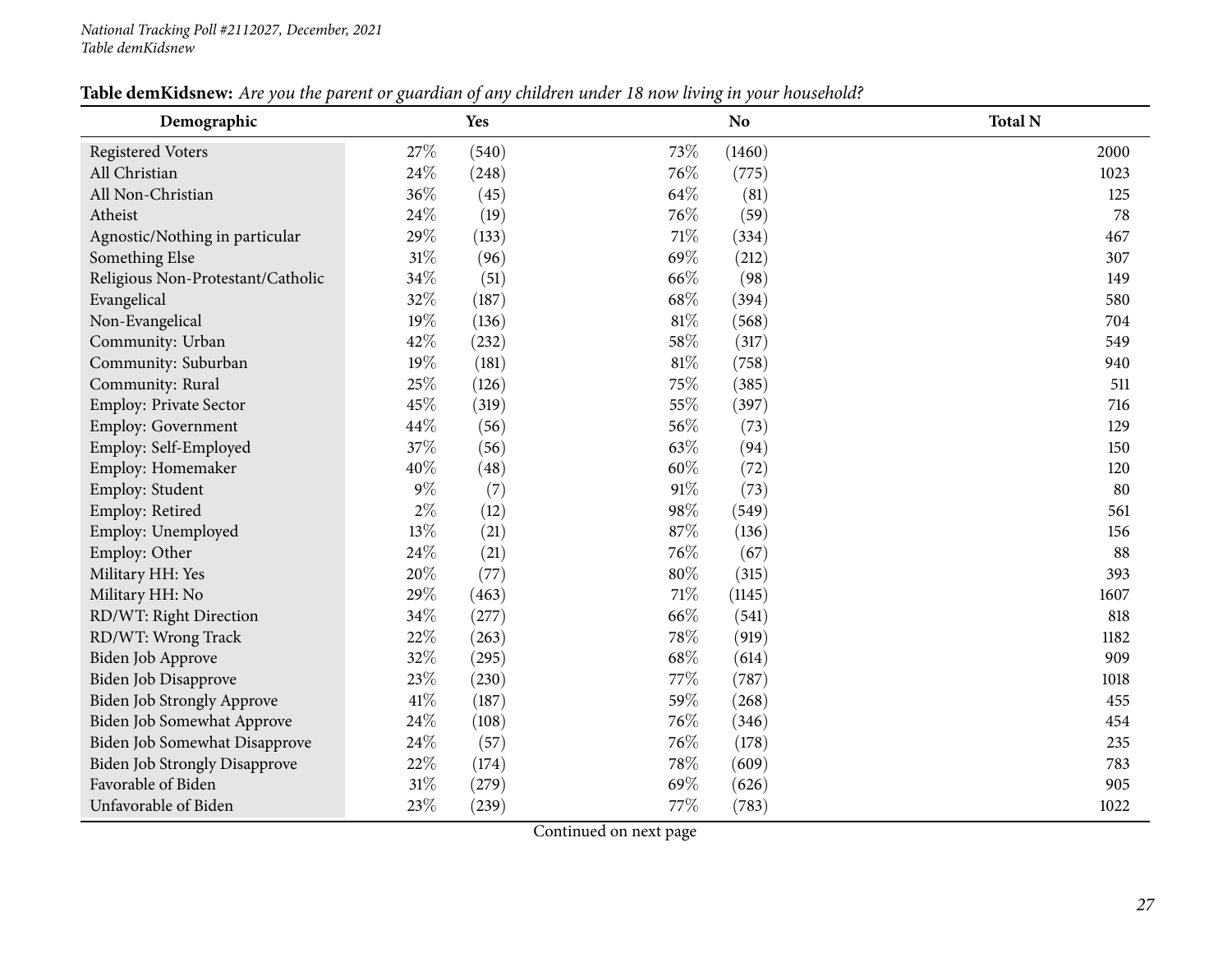#### *Morning Consult Table demKidsnew*

| Demographic                          |        | <b>Yes</b> |     | <b>No</b> | <b>Total N</b>                                                                                                                                 |  |  |  |  |  |  |  |
|--------------------------------------|--------|------------|-----|-----------|------------------------------------------------------------------------------------------------------------------------------------------------|--|--|--|--|--|--|--|
| <b>Registered Voters</b>             | 27%    | (540)      | 73% | (1460)    | 2000                                                                                                                                           |  |  |  |  |  |  |  |
| Very Favorable of Biden              | 38%    | (169)      | 62% | (280)     | 449                                                                                                                                            |  |  |  |  |  |  |  |
| Somewhat Favorable of Biden          | 24\%   | (110)      | 76% | (346)     | 456                                                                                                                                            |  |  |  |  |  |  |  |
| Somewhat Unfavorable of Biden        | 30%    | (61)       | 70% | (144)     | 204                                                                                                                                            |  |  |  |  |  |  |  |
| Very Unfavorable of Biden            | 22%    | (178)      | 78% | (639)     | 817                                                                                                                                            |  |  |  |  |  |  |  |
| #1 Issue: Economy                    | 31%    | (262)      | 69% | (579)     | 841                                                                                                                                            |  |  |  |  |  |  |  |
| #1 Issue: Security                   | 25%    | (72)       | 75% | (218)     | 290                                                                                                                                            |  |  |  |  |  |  |  |
| #1 Issue: Health Care                | 35%    | (75)       | 65% | (138)     | 213                                                                                                                                            |  |  |  |  |  |  |  |
| #1 Issue: Medicare / Social Security | 10%    | (23)       | 90% | (221)     | 244                                                                                                                                            |  |  |  |  |  |  |  |
| #1 Issue: Women's Issues             | 23%    | (30)       | 77% | (102)     | 133                                                                                                                                            |  |  |  |  |  |  |  |
| #1 Issue: Education                  | 49%    | (35)       | 51% | (37)      | 73                                                                                                                                             |  |  |  |  |  |  |  |
| #1 Issue: Energy                     | 26%    | (29)       | 74% | (83)      | 112                                                                                                                                            |  |  |  |  |  |  |  |
| #1 Issue: Other                      | 14%    | (14)       | 86% | (81)      | 95                                                                                                                                             |  |  |  |  |  |  |  |
| 2020 Vote: Joe Biden                 | 28%    | (269)      | 72% | (678)     | 947                                                                                                                                            |  |  |  |  |  |  |  |
| 2020 Vote: Donald Trump              | 25%    | (216)      | 75% | (648)     | 865                                                                                                                                            |  |  |  |  |  |  |  |
| 2020 Vote: Didn't Vote               | 27%    | (41)       | 73% | (112)     | 153                                                                                                                                            |  |  |  |  |  |  |  |
| 2018 House Vote: Democrat            | $31\%$ | (231)      | 69% | (508)     | 739                                                                                                                                            |  |  |  |  |  |  |  |
| 2018 House Vote: Republican          | 23%    | (159)      | 77% | (546)     | 705                                                                                                                                            |  |  |  |  |  |  |  |
| 2016 Vote: Hillary Clinton           | 30%    | (198)      | 70% | (471)     | 669                                                                                                                                            |  |  |  |  |  |  |  |
| 2016 Vote: Donald Trump              | 24\%   | (185)      | 76% | (573)     | 758                                                                                                                                            |  |  |  |  |  |  |  |
| 2016 Vote: Other                     | 28%    | (26)       | 72% | (66)      | 92                                                                                                                                             |  |  |  |  |  |  |  |
| 2016 Vote: Didn't Vote               | 27%    | (131)      | 73% | (349)     | 480                                                                                                                                            |  |  |  |  |  |  |  |
| Voted in 2014: Yes                   | 27%    | (351)      | 73% | (953)     | 1304                                                                                                                                           |  |  |  |  |  |  |  |
| Voted in 2014: No                    | 27%    | (189)      | 73% | (507)     | 696                                                                                                                                            |  |  |  |  |  |  |  |
| 4-Region: Northeast                  | 27%    | (95)       | 73% | (258)     | 353                                                                                                                                            |  |  |  |  |  |  |  |
| 4-Region: Midwest                    | 25%    | (111)      | 75% | (334)     | 445                                                                                                                                            |  |  |  |  |  |  |  |
| 4-Region: South                      | 26%    | (193)      | 74% | (553)     | 746                                                                                                                                            |  |  |  |  |  |  |  |
| 4-Region: West                       | 31%    | (140)      | 69% | (315)     | 456                                                                                                                                            |  |  |  |  |  |  |  |
| Party: Democrat/Leans Democrat       | 31%    | (285)      | 69% | (625)     | 910                                                                                                                                            |  |  |  |  |  |  |  |
| Party: Republican/Leans Republican   | 24\%   | (202)      | 76% | (631)     | 833                                                                                                                                            |  |  |  |  |  |  |  |
| Women of Reproductive Age            | 46%    | (225)      | 54% | (262)     | 486                                                                                                                                            |  |  |  |  |  |  |  |
| Mothers                              | 100%   | (258)      |     | (0)       | 258                                                                                                                                            |  |  |  |  |  |  |  |
| Fathers                              | 100%   | (282)      |     | (0)       | 282                                                                                                                                            |  |  |  |  |  |  |  |
|                                      |        |            |     |           | Note: Row proportions may total to larger than one-hundred percent due to rounding. For more information visit MorningConsultIntelligence.com. |  |  |  |  |  |  |  |

Table demKidsnew: Are you the parent or guardian of any children under 18 now living in your household?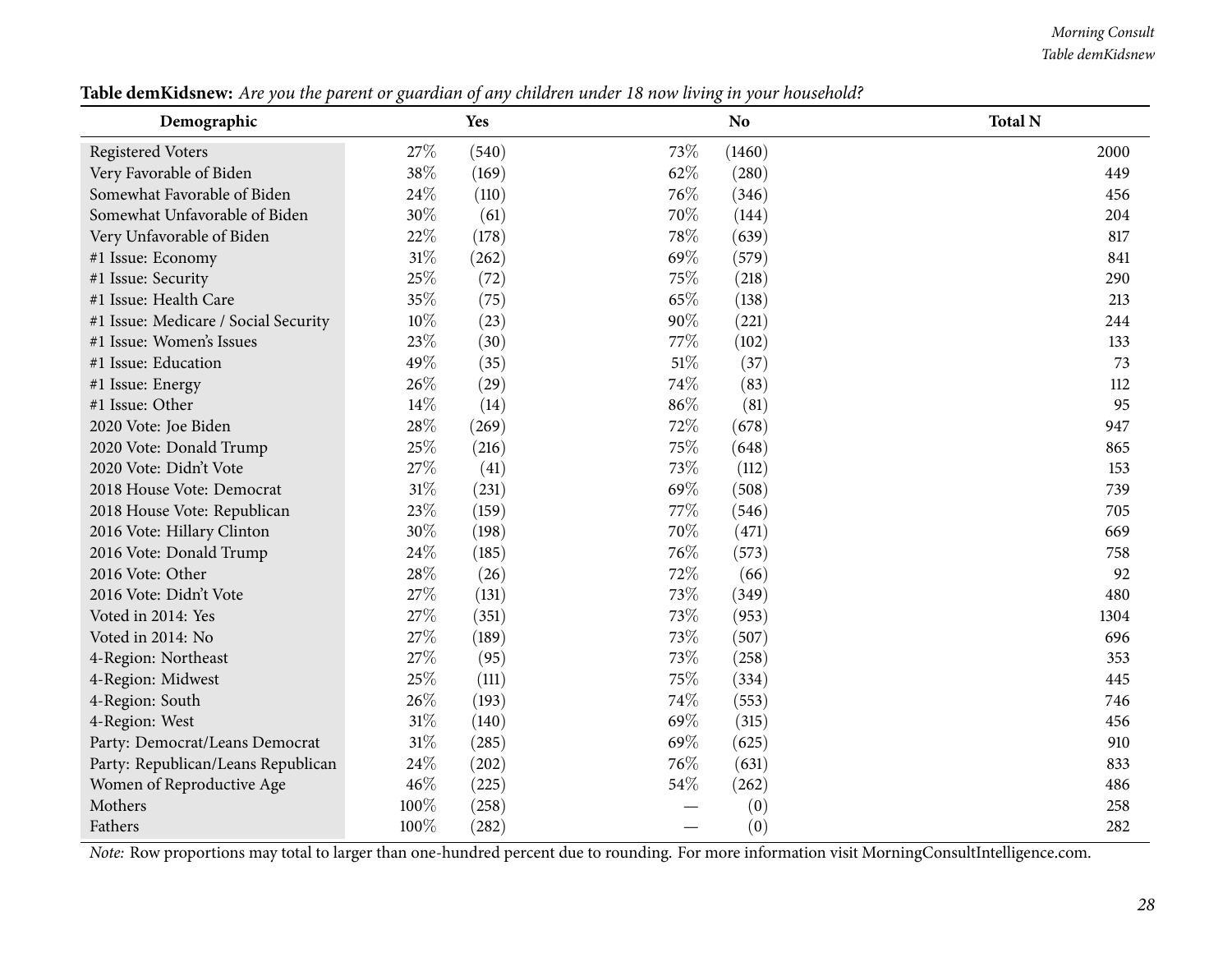# **Respondent Demographics Summary**

| Demographic      | Group                                                                                                                                                            | Frequency                                      | Percentage                                |
|------------------|------------------------------------------------------------------------------------------------------------------------------------------------------------------|------------------------------------------------|-------------------------------------------|
| xdemAll          | <b>Registered Voters</b>                                                                                                                                         | 2000                                           | 100%                                      |
| xdemGender       | Gender: Male<br>Gender: Female<br>$\overline{N}$                                                                                                                 | 943<br>1057<br>2000                            | 47\%<br>53%                               |
| age              | Age: 18-34<br>Age: 35-44<br>Age: 45-64<br>Age: 65+<br>$\boldsymbol{N}$                                                                                           | 515<br>307<br>680<br>498<br>2000               | 26%<br>15%<br>34%<br>25%                  |
| demAgeGeneration | GenZers: 1997-2012<br>Millennials: 1981-1996<br>GenXers: 1965-1980<br>Baby Boomers: 1946-1964<br>$\overline{N}$                                                  | 190<br>531<br>415<br>779<br>1914               | 10%<br>27%<br>21%<br>39%                  |
| xpid3            | PID: Dem (no lean)<br>PID: Ind (no lean)<br>PID: Rep (no lean)<br>$\overline{N}$                                                                                 | 785<br>528<br>687<br>2000                      | 39%<br>26%<br>34%                         |
| xpidGender       | PID/Gender: Dem Men<br>PID/Gender: Dem Women<br>PID/Gender: Ind Men<br>PID/Gender: Ind Women<br>PID/Gender: Rep Men<br>PID/Gender: Rep Women<br>$\boldsymbol{N}$ | 391<br>393<br>225<br>304<br>327<br>360<br>2000 | 20%<br>20%<br>11%<br>15%<br>$16\%$<br>18% |
| xdemIdeo3        | Ideo: Liberal (1-3)<br>Ideo: Moderate (4)<br>Ideo: Conservative (5-7)<br>$\boldsymbol{N}$                                                                        | 567<br>572<br>753<br>1892                      | $28\%$<br>29%<br>38\%                     |
| xeduc3           | Educ: < College<br>Educ: Bachelors degree<br>Educ: Post-grad<br>$\boldsymbol{N}$                                                                                 | 1207<br>502<br>291<br>2000                     | $60\%$<br>25%<br>15%                      |

#### <span id="page-28-0"></span>**Summary Statistics of Survey Respondent Demographics**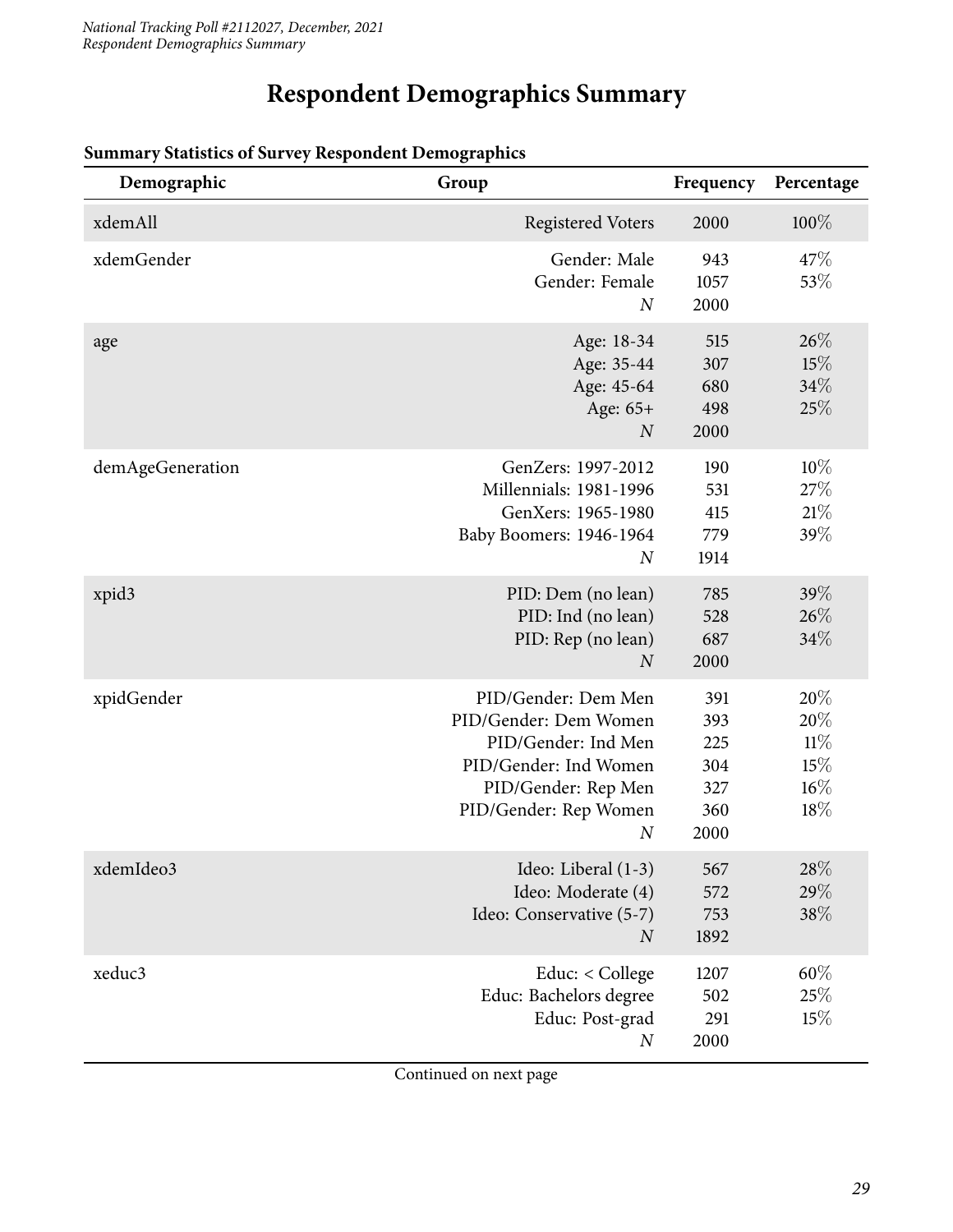| Demographic    | Group                                                                                                                                                                                                     | Frequency                                                  | Percentage                                                          |
|----------------|-----------------------------------------------------------------------------------------------------------------------------------------------------------------------------------------------------------|------------------------------------------------------------|---------------------------------------------------------------------|
| xdemInc3       | Income: Under 50k<br>Income: 50k-100k<br>Income: 100k+<br>$\boldsymbol{N}$                                                                                                                                | 842<br>757<br>401<br>2000                                  | 42%<br>38%<br>20%                                                   |
| xdemWhite      | Ethnicity: White                                                                                                                                                                                          | 1545                                                       | 77\%                                                                |
| xdemHispBin    | Ethnicity: Hispanic                                                                                                                                                                                       | 222                                                        | 11%                                                                 |
| demBlackBin    | Ethnicity: Black                                                                                                                                                                                          | 249                                                        | $12\%$                                                              |
| demRaceOther   | Ethnicity: Other                                                                                                                                                                                          | 206                                                        | 10%                                                                 |
| xdemReligion   | All Christian<br>All Non-Christian<br>Atheist<br>Agnostic/Nothing in particular<br>Something Else<br>$\boldsymbol{N}$                                                                                     | 1023<br>125<br>78<br>467<br>307<br>2000                    | 51%<br>$6\%$<br>$4\%$<br>23%<br>15%                                 |
| xdemReligOther | Religious Non-Protestant/Catholic                                                                                                                                                                         | 149                                                        | 7%                                                                  |
| xdemEvang      | Evangelical<br>Non-Evangelical<br>$\boldsymbol{N}$                                                                                                                                                        | 580<br>704<br>1284                                         | 29%<br>35%                                                          |
| xdemUsr        | Community: Urban<br>Community: Suburban<br>Community: Rural<br>$\boldsymbol{N}$                                                                                                                           | 549<br>940<br>511<br>2000                                  | 27%<br>47%<br>26%                                                   |
| xdemEmploy     | <b>Employ: Private Sector</b><br><b>Employ: Government</b><br>Employ: Self-Employed<br>Employ: Homemaker<br>Employ: Student<br>Employ: Retired<br>Employ: Unemployed<br>Employ: Other<br>$\boldsymbol{N}$ | 716<br>129<br>150<br>120<br>80<br>561<br>156<br>88<br>2000 | 36%<br>$6\%$<br>$7\%$<br>$6\%$<br>$4\%$<br>$28\%$<br>$8\%$<br>$4\%$ |
| xdemMilHH1     | Military HH: Yes<br>Military HH: No<br>$\boldsymbol{N}$                                                                                                                                                   | 393<br>1607<br>2000                                        | 20%<br>80%                                                          |

## **Summary Statistics of Survey Respondent Demographics**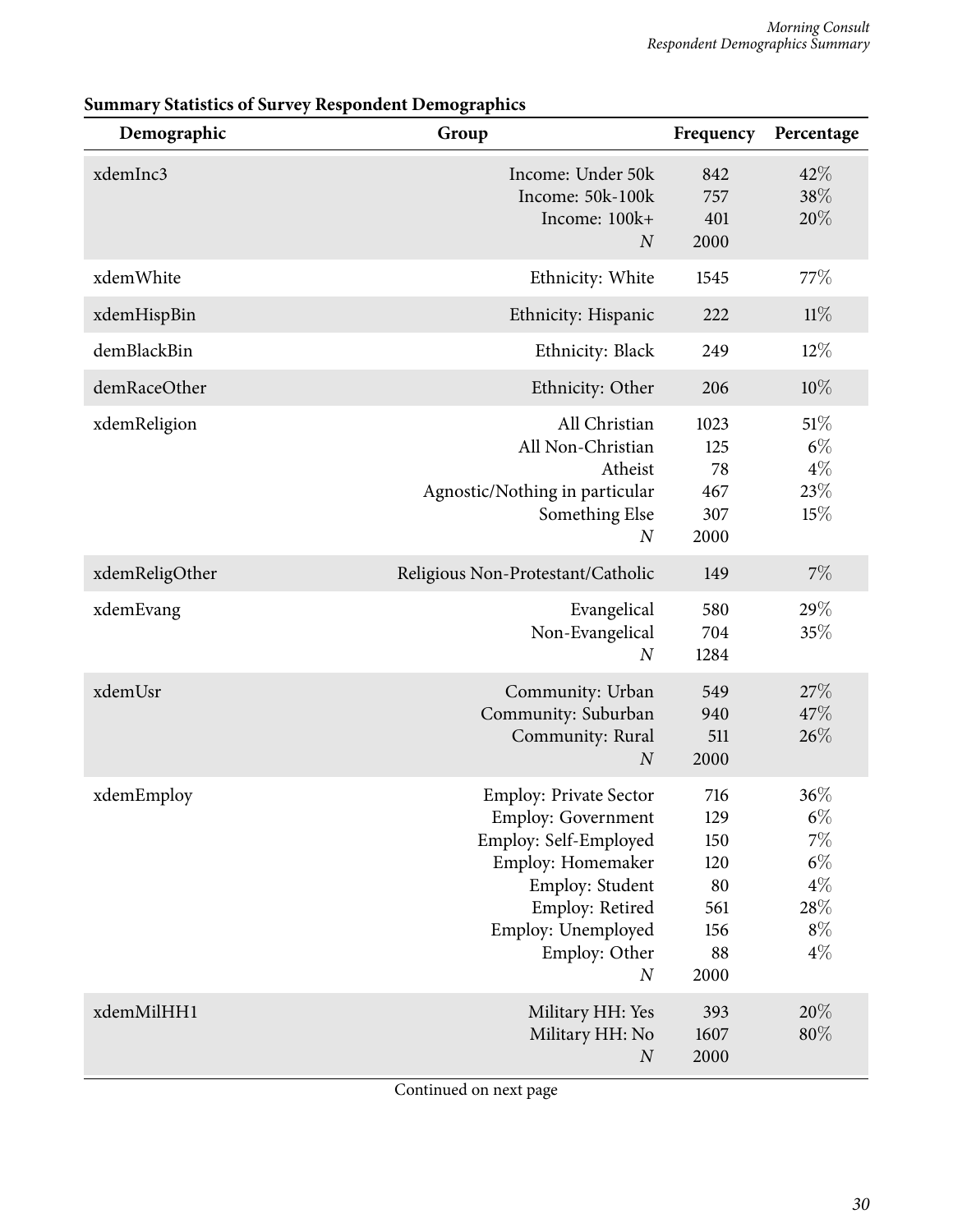| Demographic       | Group                                                                                                                                                                                                                  | Frequency                                                  | Percentage                                                |
|-------------------|------------------------------------------------------------------------------------------------------------------------------------------------------------------------------------------------------------------------|------------------------------------------------------------|-----------------------------------------------------------|
| xnrl              | RD/WT: Right Direction<br>RD/WT: Wrong Track<br>$\boldsymbol{N}$                                                                                                                                                       | 818<br>1182<br>2000                                        | 41%<br>59%                                                |
| xdemBidenApprove  | Biden Job Approve<br>Biden Job Disapprove<br>$\boldsymbol{N}$                                                                                                                                                          | 909<br>1018<br>1926                                        | 45%<br>51%                                                |
| xdemBidenApprove2 | <b>Biden Job Strongly Approve</b><br>Biden Job Somewhat Approve<br>Biden Job Somewhat Disapprove<br><b>Biden Job Strongly Disapprove</b><br>$\boldsymbol{N}$                                                           | 455<br>454<br>235<br>783<br>1926                           | 23%<br>23%<br>$12\%$<br>39%                               |
| xdemBidenFav      | Favorable of Biden<br>Unfavorable of Biden<br>$\boldsymbol{N}$                                                                                                                                                         | 905<br>1022<br>1926                                        | 45%<br>51%                                                |
| xdemBidenFavFull  | Very Favorable of Biden<br>Somewhat Favorable of Biden<br>Somewhat Unfavorable of Biden<br>Very Unfavorable of Biden<br>$\boldsymbol{N}$                                                                               | 449<br>456<br>204<br>817<br>1926                           | 22%<br>23\%<br>10%<br>41%                                 |
| xnr3              | #1 Issue: Economy<br>#1 Issue: Security<br>#1 Issue: Health Care<br>#1 Issue: Medicare / Social Security<br>#1 Issue: Women's Issues<br>#1 Issue: Education<br>#1 Issue: Energy<br>#1 Issue: Other<br>$\boldsymbol{N}$ | 841<br>290<br>213<br>244<br>133<br>73<br>112<br>95<br>2000 | 42%<br>15%<br>11%<br>$12\%$<br>7%<br>$4\%$<br>$6\%$<br>5% |
| xsubVote20O       | 2020 Vote: Joe Biden<br>2020 Vote: Donald Trump<br>2020 Vote: Other<br>2020 Vote: Didn't Vote<br>$\boldsymbol{N}$                                                                                                      | 947<br>865<br>35<br>153<br>2000                            | 47\%<br>43%<br>$2\%$<br>$8\%$                             |
| xsubVote18O       | 2018 House Vote: Democrat<br>2018 House Vote: Republican<br>2018 House Vote: Someone else<br>$\boldsymbol{N}$                                                                                                          | 739<br>705<br>48<br>1491                                   | 37%<br>35%<br>$2\%$                                       |

## **Summary Statistics of Survey Respondent Demographics**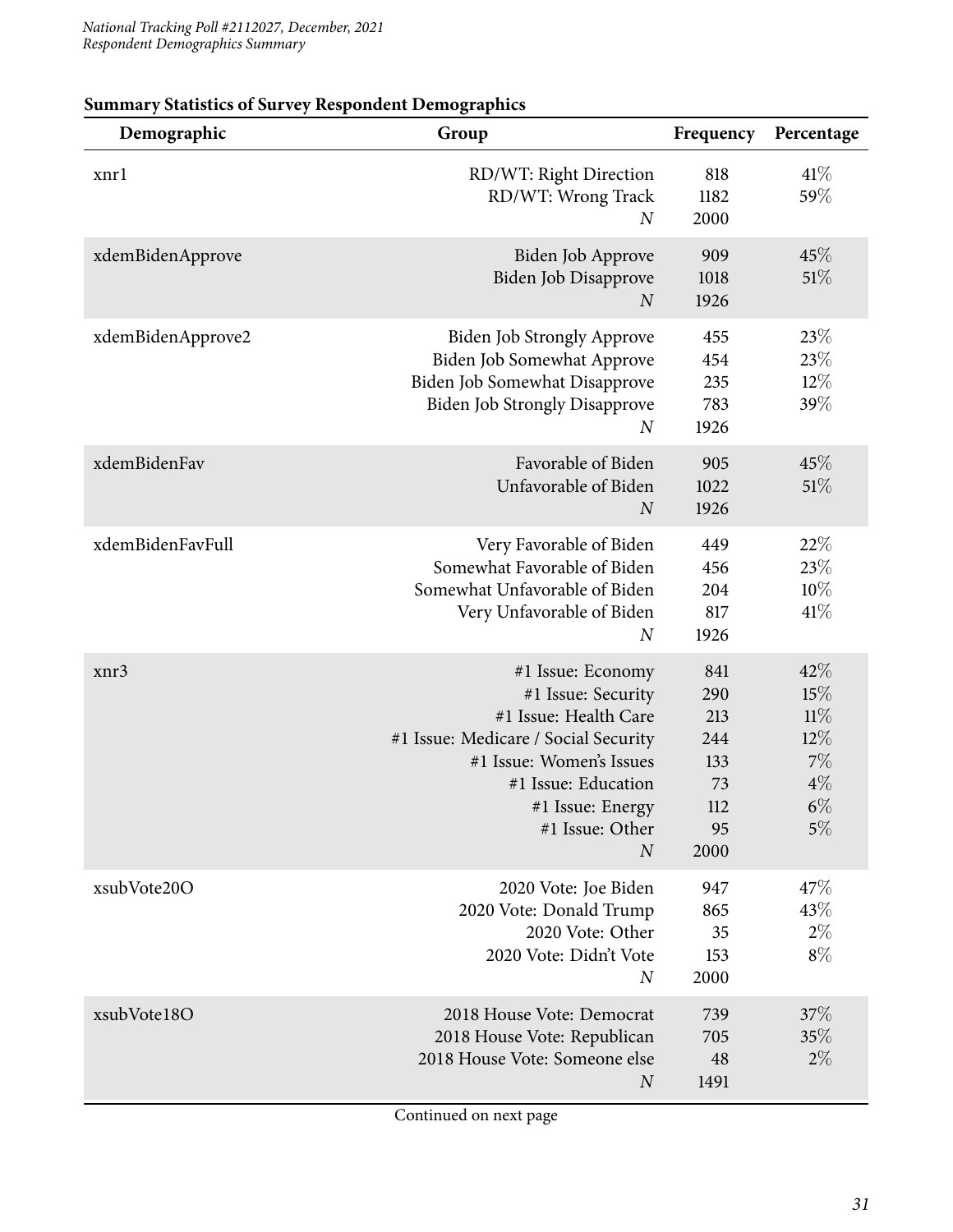| Demographic | Group                                                                                                                 | Frequency                        | Percentage                     |
|-------------|-----------------------------------------------------------------------------------------------------------------------|----------------------------------|--------------------------------|
| xsubVote16O | 2016 Vote: Hillary Clinton<br>2016 Vote: Donald Trump<br>2016 Vote: Other<br>2016 Vote: Didn't Vote<br>$\overline{N}$ | 669<br>758<br>92<br>480<br>1999  | 33%<br>$38\%$<br>$5\%$<br>24\% |
| xsubVote14O | Voted in 2014: Yes<br>Voted in 2014: No<br>$\overline{N}$                                                             | 1304<br>696<br>2000              | 65\%<br>35%                    |
| xreg4       | 4-Region: Northeast<br>4-Region: Midwest<br>4-Region: South<br>4-Region: West<br>$\overline{N}$                       | 353<br>445<br>746<br>456<br>2000 | $18\%$<br>22%<br>37%<br>23%    |
| xdemPidLean | Party: Democrat/Leans Democrat<br>Party: Republican/Leans Republican<br>$\overline{N}$                                | 910<br>833<br>1743               | $46\%$<br>42%                  |
| POLxdem1    | Women of Reproductive Age                                                                                             | 486                              | 24%                            |
| POLxdem2    | Mothers                                                                                                               | 258                              | $13\%$                         |
| POLxdem3    | Fathers                                                                                                               | 282                              | $14\%$                         |

|  |  | <b>Summary Statistics of Survey Respondent Demographics</b> |
|--|--|-------------------------------------------------------------|
|  |  |                                                             |

*Note:* Group proportions may total to larger than one-hundred percent due to rounding. All statistics are calculated with demographic post-stratification weights applied.